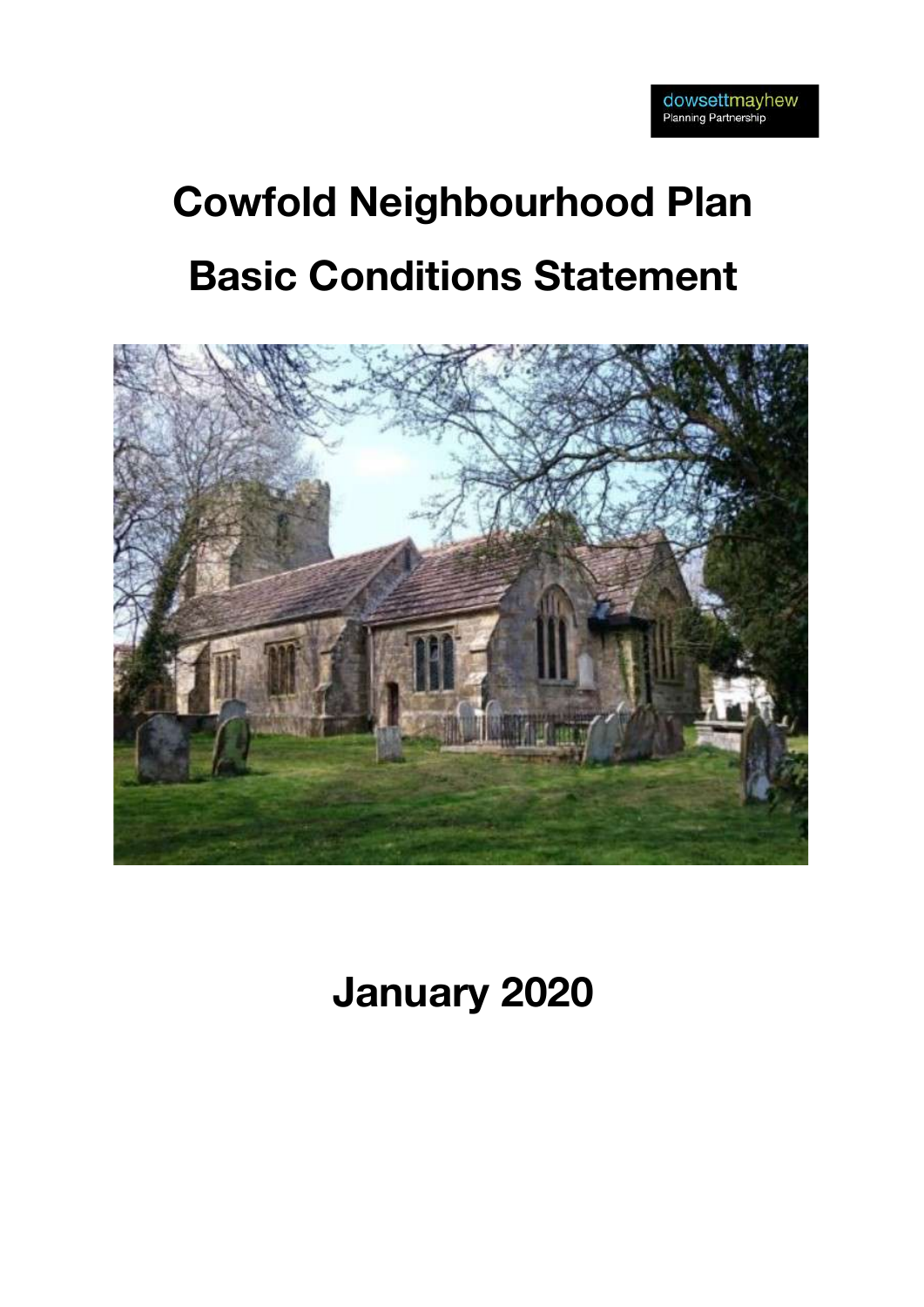### **Contents Page**

| 9. 4B 8(2)(g) Compliance With Prescribed Conditions And Matters  46 |
|---------------------------------------------------------------------|
|                                                                     |

## **Appendices**

**Appendix 1:** Horsham District Council: Habitat Regulations Assessment Screening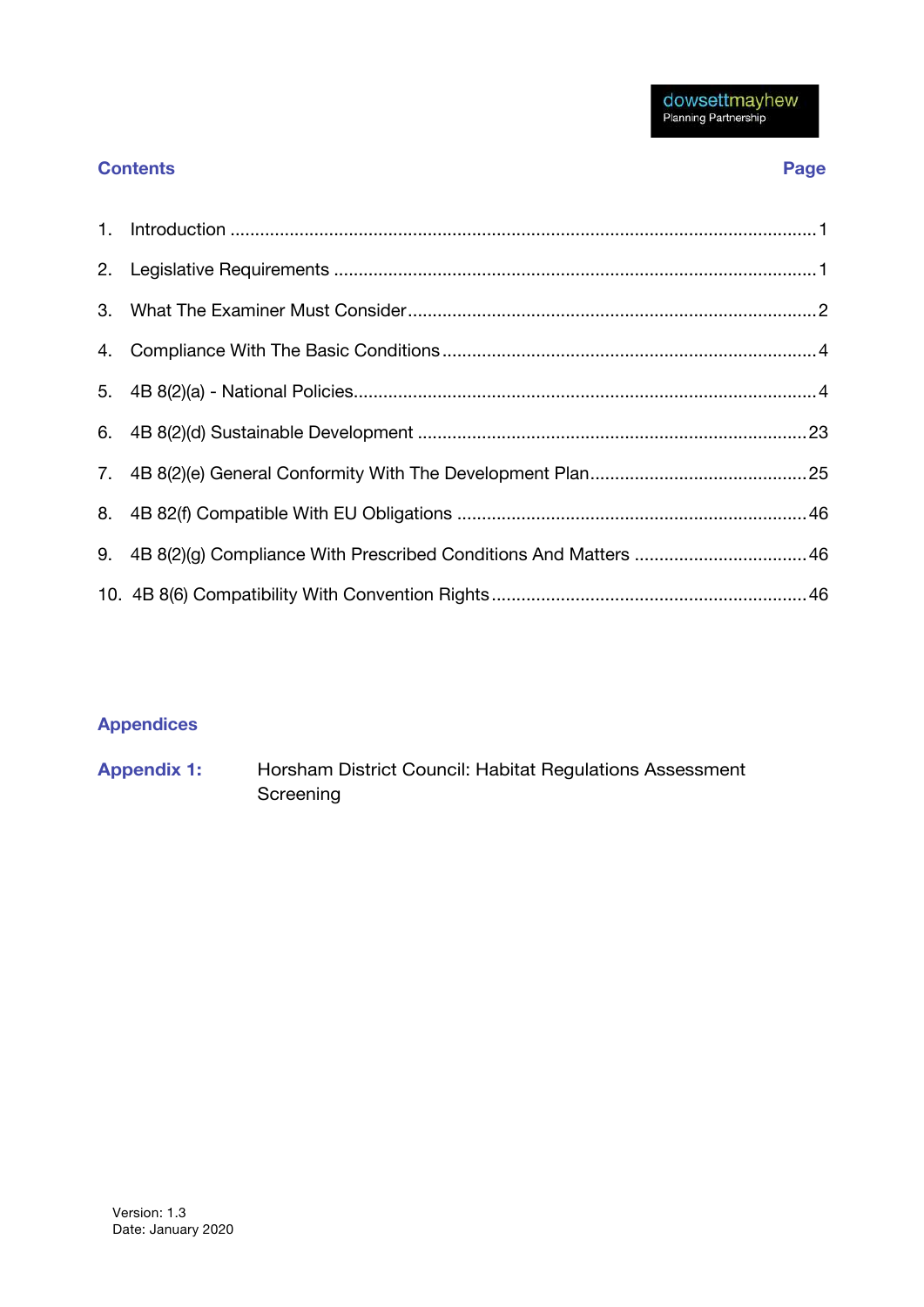#### **1. INTRODUCTION**

- 1.1. This Basic Conditions Statement has been prepared by DOWSETTMAYHEW Planning Partnership for, and on behalf of, Cowfold Parish Council (CPC) in support of the preparation of the Cowfold Neighbourhood Plan (CNP).
- 1.2. In order to satisfy Regulation 15 of the Neighbourhood Planning (General) Regulations 2012, the Parish Council, as the 'qualifying body,' must include a Statement explaining how the proposed Neighbourhood Development Plan meets the requirements of Paragraph 8(2) of Schedule 4B of the Town & Country Planning (T&CP) Act 1990 (as amended).
- 1.3. This Statement has been prepared in order to illustrate compliance with these requirements.
- 1.4. Section 2 of this report summarises the legislative requirements associated with these 'Basic Conditions'; Section 3 summarises and responds to the matters that the appointed Examiner must consider; Sections 4-9 set out the Basic Conditions and assesses how the CNP meets these requirements; and Section 10 sets out how the CNP is compatible with the Convention Rights.
- 1.5. It is considered that the CNP complies with the requirements of the Basic Conditions as set out in Paragraph 8(2) of Schedule 4B of the Act.

#### **2. LEGISLATIVE REQUIREMENTS**

- 2.1. Paragraph 8 of Schedule 4B of the Town & Country Planning Act (as amended) sets out the "Basic Conditions" which the Neighbourhood Plan (NP) must comply with. Detailed below are the matters that must be considered by the appointed NP Examiner, and the "Basic Conditions" that the NP must meet, in order to be found sound and be able to progress to a Referendum.
- 2.2. Paragraph 8(1) states that the Examiner must consider the following:
	- Whether the draft Neighbourhood Development Plan meets the Basic Conditions (see sub-paragraph(2));
	- Whether the draft order complies with the provision made by or under sections 61E(2), 61J and 61L (The provision of 61E, 61J & 61L as amended by Section 38C(5)(b) is by reference to the provisions of 38A and 38B of the 2004 Compulsory Purchase Act);
	- Whether the area for any referendum should extend beyond the Neighbourhood Area to which the draft Neighbourhood Development Plan relates; and
	- (e) Such other matters as may be prescribed.
- 2.3. Paragraph 8(2) states that a draft Neighbourhood Development Plan meets the Basic Conditions if:

Consultation Statement: Cowfold Neighbourhood Plan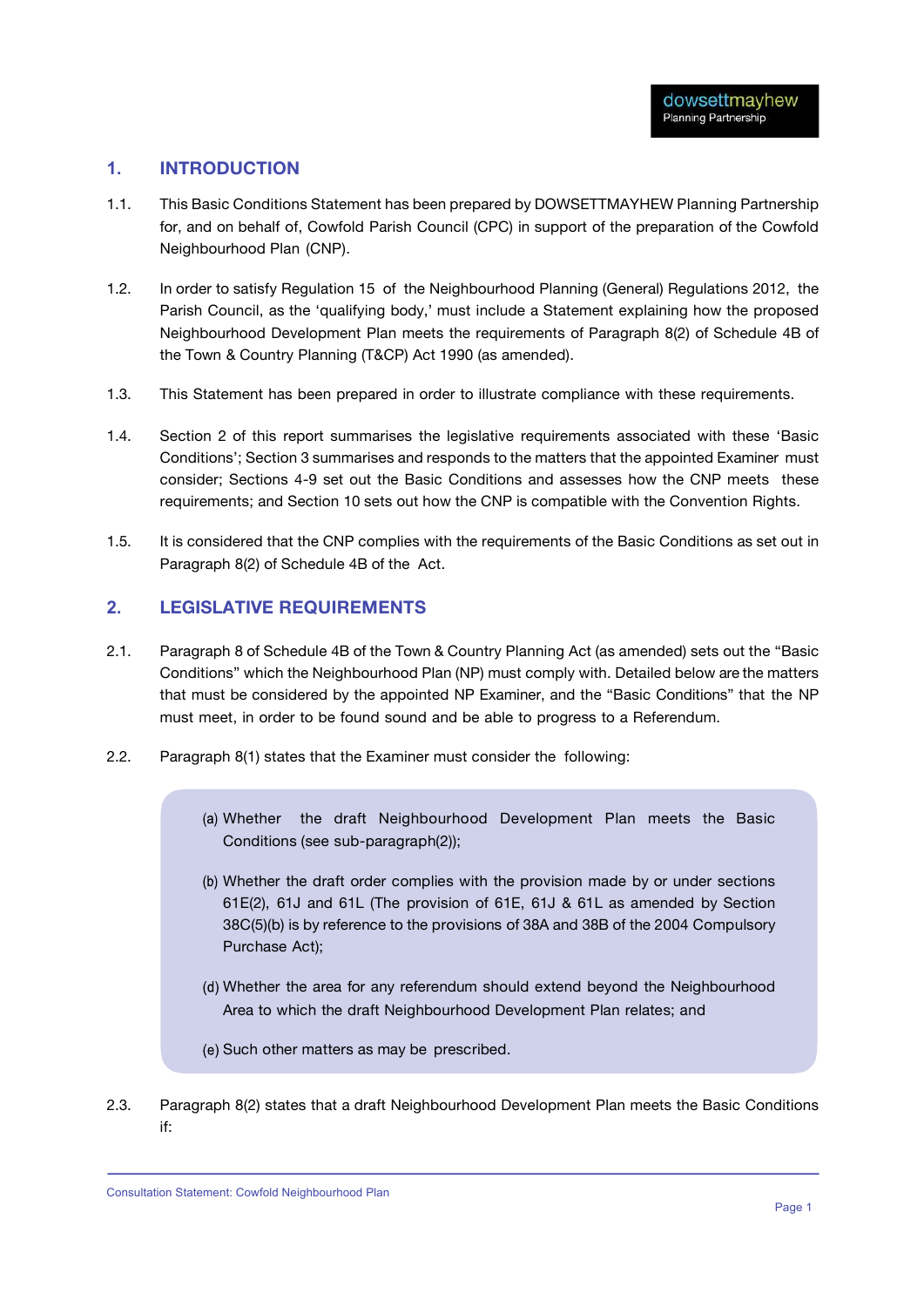- (a) Having regard to National Policies and advice contained in guidance issued by the Secretary of State, it is appropriate to make the plan;
- The making of the order contributes to the achievement of sustainable development;
- The making of the Neighbourhood Development Plan is in general conformity with the strategic Policies contained in the Development Plan for the area of the Authority (or any part of that area);
- The making of the Neighbourhood Development Plan does not breach, and is otherwise compatible with, EU obligations; and
- Prescribed conditions are met in relation to the Neighbourhood Development Plan and prescribed matters have been complied with in connection with the proposal for the Neighbourhood Development Plan.
- 2.4. The requirements of Paragraph 8(2)(b), (2)(c), (3), (4) and (5) are not of relevance to the compliance with the Basic Conditions tests.
- 2.5. Paragraph 8(6) states that the Examiner is not to consider any matter that does not fall within Sub-Paragraph 8(1), apart from considering whether the draft Neighbourhood Development Plan is compatible with the Convention Rights.

#### **3. WHAT THE EXAMINER MUST CONSIDER**

3.1. The following details how the requirements of Schedule 4B Paragraph 8(1) have been met.

#### *4B 8(1)(A) - Whether The Draft NP Meets The Basic Conditions*

- 3.2. This requires the NP to demonstrate compliance with Paragraph 8(2) of Schedule 4B of the T&CP Act.
- 3.3. This is considered in detail in Sections 4-9 of the Statement.

#### *4B 8(1)(B) - Whether The Draft Order Complies With Sections 38A & 38B Of The Compulsory Purchase Act 2004*

- 3.4. This requires the draft order to comply with Sections 38A & 38B of the Compulsory Purchase Act 2004.
- 3.5. Section 38A(1) sets out the "Meaning of Neighbourhood Development Plan". S38A(1) states that *"any qualifying body is entitled to initiate a process for the purpose of requiring a Local Planning Authority in England to make a Neighbourhood Development Plan."*
- 3.6. CPC is the qualifying body and entitled to submit a Neighbourhood Development Plan for their Parish.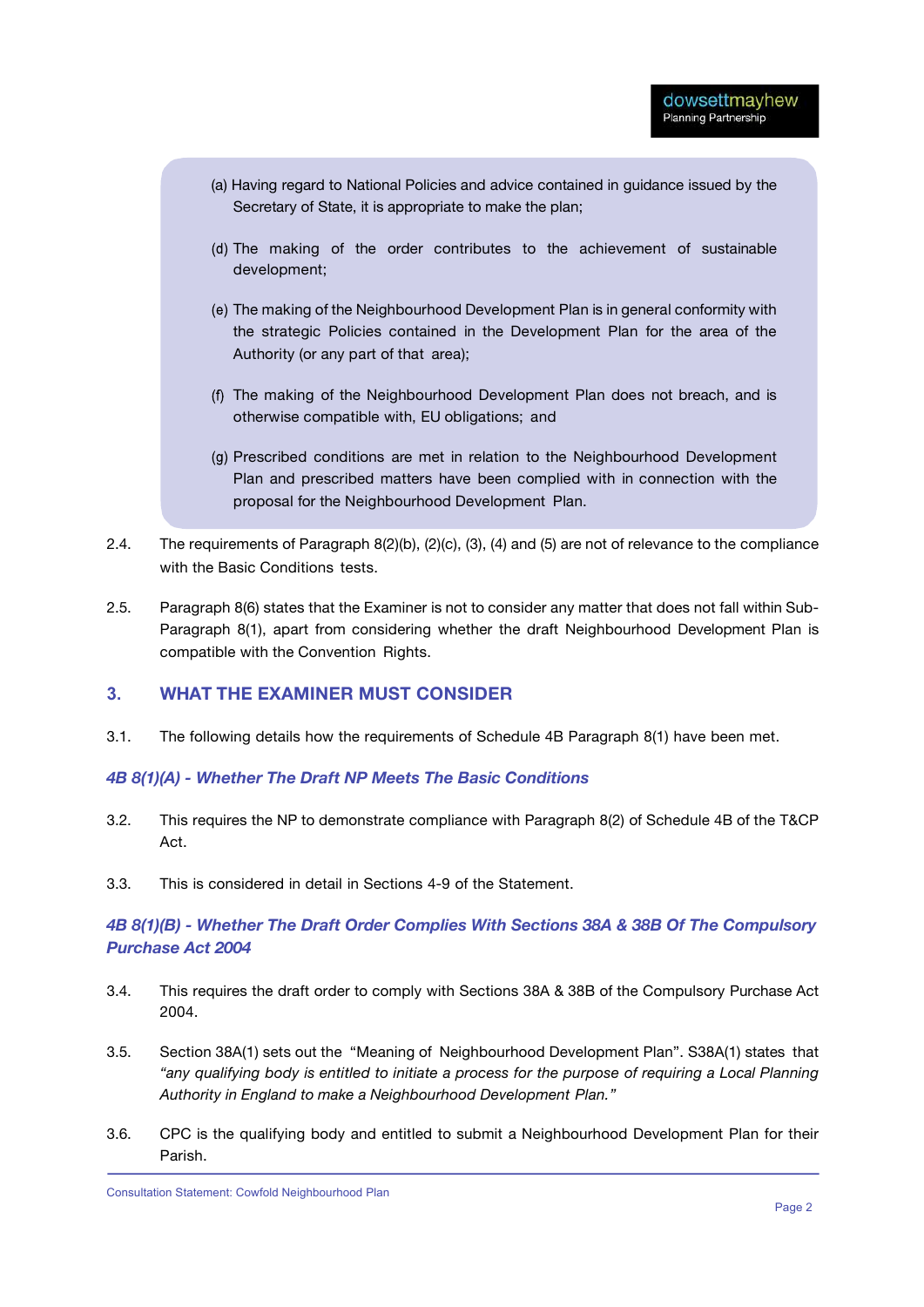- 3.7. S38A(2) states that a *"Neighbourhood Development Plan is a plan which sets out policies (however*  expressed) in relation to the development and use of land in the whole, or any part of a particular *neighbourhood area specified in the plan."*
- 3.8. The CNP sets out Policies that relate to the development and use of land within the neighbourhood area.
- 3.9. The remainder of Section 38A, Paragraphs (3)-(12), are not of relevance to the Parish Council.
- 3.10. Section 38B sets out the provisions that may be made by the Neighbourhood Development Plan. Paragraph 38B(1)(a) notes that a Neighbourhood Development Plan "*Must specify the period for which it is to have effect."*
- 3.11. The CNP covers the period from 2019 up to 2031. The end date reflects the Plan period of the Horsham District Planning Framework (HDPF) 2014-2031.
- 3.12. Paragraph 38B(1)(b) states that a Neighbourhood Development Plan "*may not include provision about development that is excluded development."*
- 3.13. The CNP does not include provision for excluded development (as defined in Section 61K of the Planning and Compulsory Purchase Act 2004).
- 3.14. Paragraph 38B(1)(c) states that a Neighbourhood Development Plan "*may not relate to more than one neighbourhood area".*
- 3.15. The CNP does not relate to more than one neighbourhood area. It solely relates to the Neighbourhood Plan Area as ratified by Horsham District Council (HDC) on 16 May 2018.
- 3.16. Paragraph 38B(2) states that only one Neighbourhood Development Plan may be 'made' for each neighbourhood area.
- 3.17. There are currently no other NP's in place in this neighbourhood area.
- 3.18. Paragraph 38B(3) states that, if to any extent a policy set out in a Neighbourhood Development Plan conflicts with any other statement or information in the Plan, the conflict must be resolved in favour of the policy.
- 3.19. There are no conflicts within the NP.
- 3.20. Paragraph 38B(4)(a) states that Regulations made by the Secretary of State may make provisions for *"restricting the provision that may be included in Neighbourhood Development Plans about the use of land*."
- 3.21. These Regulations are set out in Statutory Instrument 2012 No. 637, The Neighbourhood Planning (General) Regulations 2012, which have been used to inform the process of making the CNP.

Consultation Statement: Cowfold Neighbourhood Plan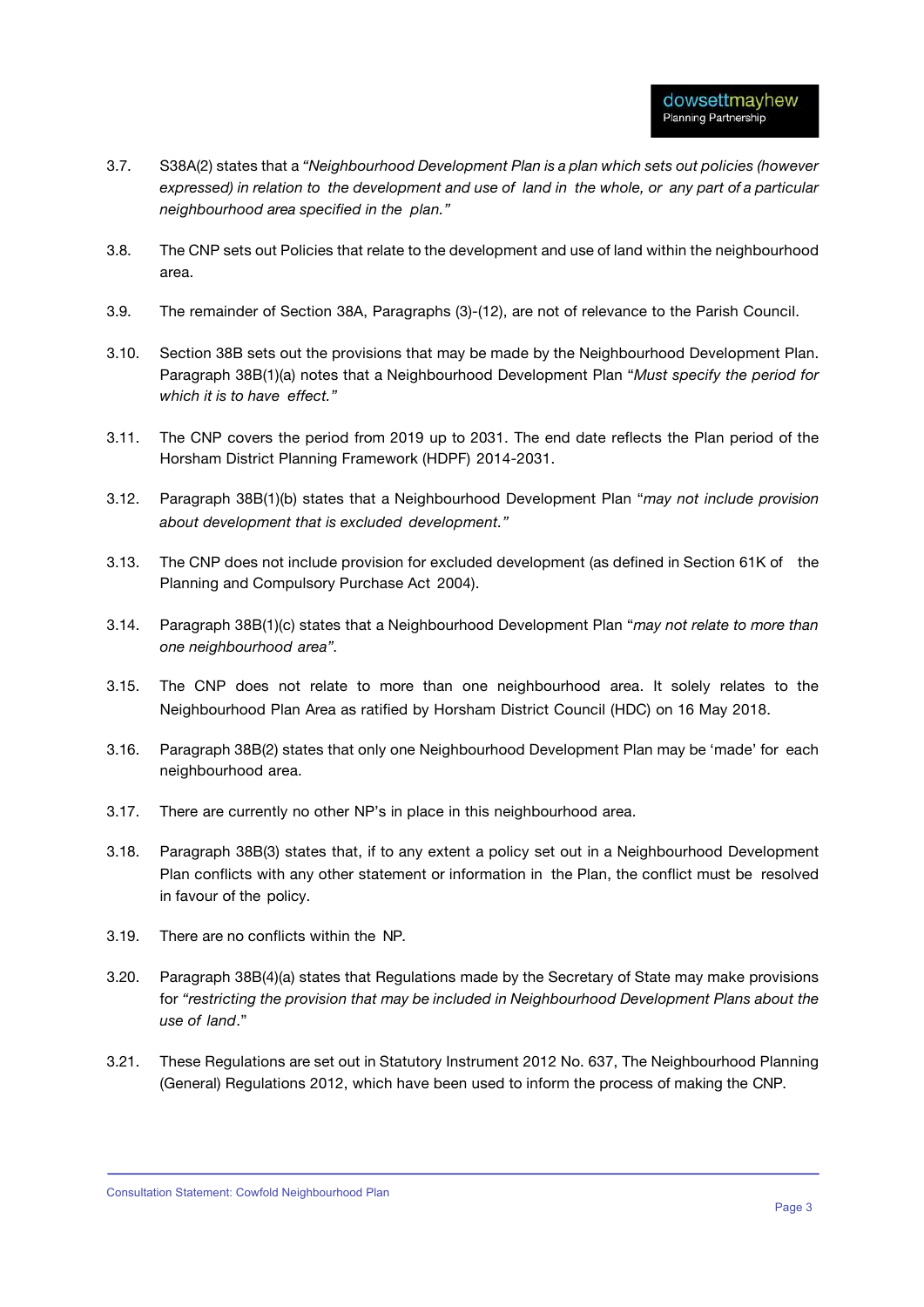- 3.22. Paragraph 38B(4)(b) states that Regulations made by the Secretary of State may make provisions *"requiring Neighbourhood Development Plans to include such matters as are prescribed in the Regulations."*
- 3.23. The CNP has had regard to The Neighbourhood Planning (General) Regulations 2012, Regulation 15(a), (b), (c), and (d), and has been subject to the Sustainability Appraisal (SA), including the requirements of the Strategic Environmental Assessment (SEA).
- 3.24. HDC have undertaken the requisite HRA screening. A copy of the HRA Screening is available to view in Appendix 1.
- 3.25. HDC have concluded an Appropriate Assessment of the CNP is not required. It is the consideration of Officers the sites promoted within the CNP do not impact directly on the international sites and there are appropriate mechanisms in place to negate any impact derived from development.
- 3.26. The remaining requirements of Section 38B, which include Paragraphs 38B(4)(c), 5 & 6, are not relevant to this Basic Conditions Statement.

#### *4B 8(1)(D) - Whether The Referendum Should Extend Beyond The NP Area*

- 3.27. This requires the Examiner to consider whether the area for any Referendum should extend beyond the NP Area to which it relates.
- 3.28. The CNP relates solely to land that falls within the Parish of Cowfold.

#### *4B 8(1)(E) - Other Matters*

- 3.29. This requires the Examiner to consider such other matters as may be prescribed.
- 3.30. There are no other prescribed matters.

#### **4. COMPLIANCE WITH THE BASIC CONDITIONS**

- 4.1. Paragraph 8(2) of Schedule 4B of the T&CP Act sets out the basic conditions that must be met by a draft NP. Subsections (a),(d),(e), (f), and (g) are of relevance to this Statement.
- 4.2. Set out below in Sections 5-9 is an assessment and justification of how the CNP complies with each of these basic condition tests.

#### **5. 4B8(2)(a) -NATIONALPOLICIES**

- 5.1. Section 4B 8(2)(a) states that a draft NP will meet the Basic Conditions if, having regard to national policies and advice contained in guidance issued by the Secretary of State, it is appropriate to make the Plan.
- 5.2. The following sets out compliance of the CNP policies and aims with those contained in higher level national guidance.
- 5.3. The National Planning Policy Framework (NPPF) sets out the Government's planning policies for England and how these should be applied. A revised NPPF was published in February 2019.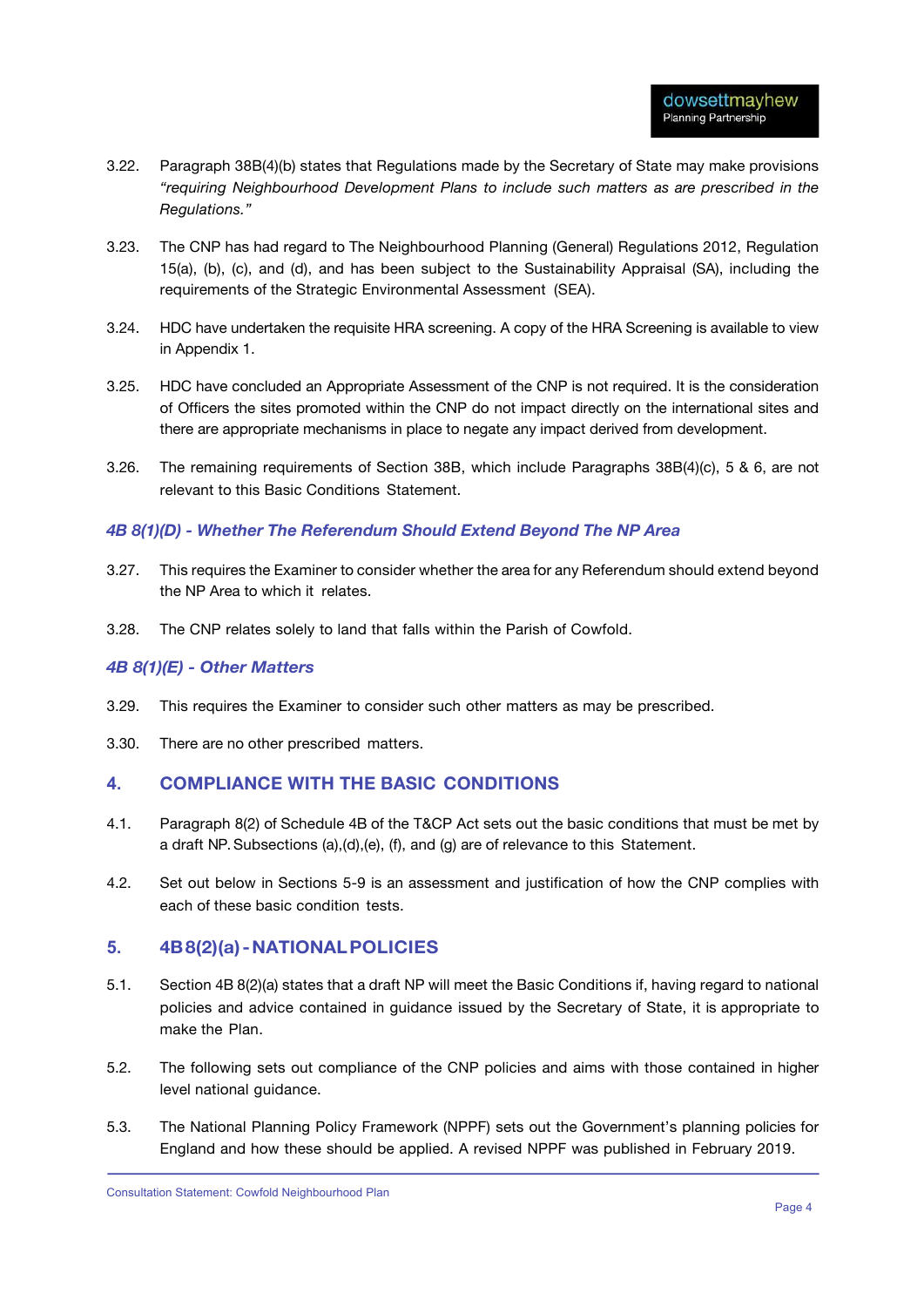5.4. It provides a framework within which locally-prepared plans for housing and other development can be produced. The NPPF must be taken into account in preparing a Development Plan. It states planning policies must also reflect international obligations and statutory requirements.

#### **National Planning Policy Framework: February 2019**

- 5.5. The NPPF confirms the purpose of the planning system is to contribute to the achievement of sustainable development. Furthermore, it confirms achieving sustainable development means that the planning system has three overarching objectives (economic, social and environmental), which are interdependent and need to be pursued in mutually supportive ways.
- 5.6. The SA (incorporating the requirements of the SEA), prepared in support of the CNP has fully assessed the sustainability of all policies in the CNP and found them to all meet the aims of sustainable development. The following details how policies of the CNP are in accordance with the specific policies of the NPPF.
- 5.7. The following chapters of the NPPF are considered of relevance to the 4B 8(2)(a) Assessment:
	- o Chapter 5: Delivering a Sufficient Supply of Homes;
	- Chapter 6: Building a Strong Competitive Economy;  $\ddot{\circ}$
	- Chapter 8: Promoting Healthy and Safe Communities;  $\ddot{\circ}$
	- Chapter 9: Promoting Sustainable Transport;  $\ddot{\Omega}$
	- Chapter 10: Supporting High-Quality Communications;  $\ddot{\circ}$
	- Chapter 11: Making Effective Use of Land;  $\odot$
	- o Chapter 12: Achieving Well-Designed Places;
	- Chapter 14: Meeting the Challenge of Climate Change, Flooding and Coastal Change:
	- o Chapter 15: Conserving and Enhancing the Natural Environment; and
	- o Chapter 16: Conserving and Enhancing the Historic Environment.

#### **Chapter 5 - Delivering A Sufficient Supply Of Homes**

5.8. This chapter states that to support the Government's objective of significantly boosting the supply of homes, it is important that a sufficient amount and variety of land can come forward where it is needed, that the needs of groups with specific housing requirements are addressed and that land with permission is developed without unnecessary delay.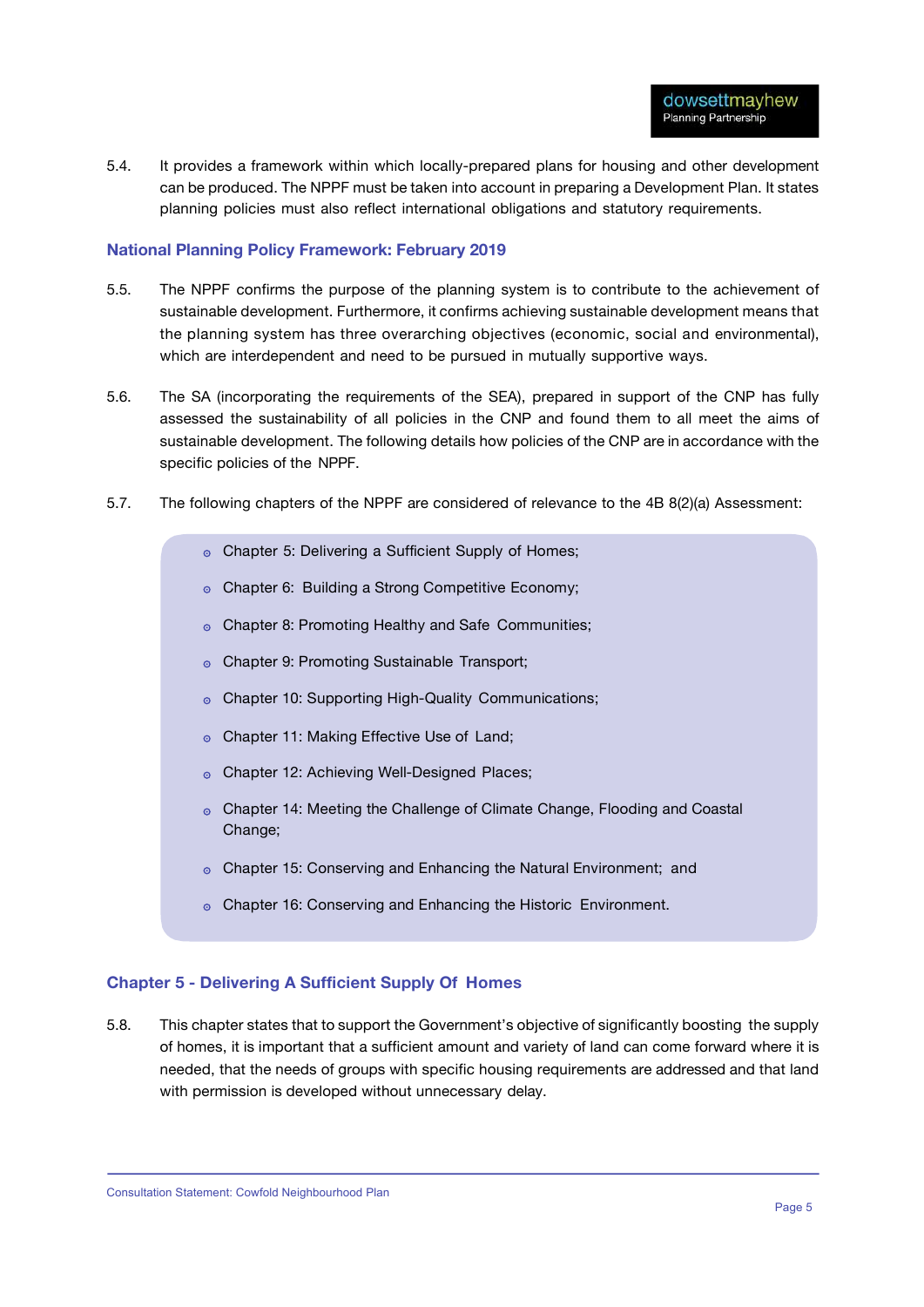5.9. In order to determine, the minimum number of homes needed, the NPPF states strategic policies should be informed by a Local Housing Need Assessment, conducted using the standard method in National Planning Guidance, unless exceptional circumstances justify an alternative approach which also reflects current and future demographic trends and market signals. In addition to the local housing need figure, any needs that cannot be met within neighbouring areas should also be taken into account in establishing the amount of housing to be planned for.

#### **Policies should:**

- Assess and reflect the size, type and tenure of housing needed for different groups in the community;
- Specify the type of affordable housing required and expect it to be met on site unless certain circumstances apply; and
- $\circ$  Expect at least 10% of the homes to be available for affordable home ownership, unless this would exceed the level of affordable housing required in the area, or significantly prejudice the ability to meet the identified affordable housing needs of specific groups. Exemptions to this 10% requirement are subject to criteria.
- 5.10. Strategic policy-making authorities should establish a housing requirement figure for their whole area, which shows the extent to which their identified housing need (and any needs that cannot be met within neighbouring areas) can be met over the Plan period. Within this overall requirement, strategic policies should also set out a housing requirement for designated neighbourhood areas which reflects the overall strategy for the pattern and scale of development and any relevant allocations.
- 5.11. In identifying land for homes, the NPPF advises Neighbourhood planning groups should consider the opportunities for allocating small and medium-sized sites (of a size consistent with paragraph 68a) suitable for housing in their area.
- 5.12. In addition, the NPPF advises Plans should consider the case for setting out policies to resist inappropriate development of residential gardens, for example where development would cause harm to the local area.
- 5.13. In rural areas, the NPPF advises planning policies should: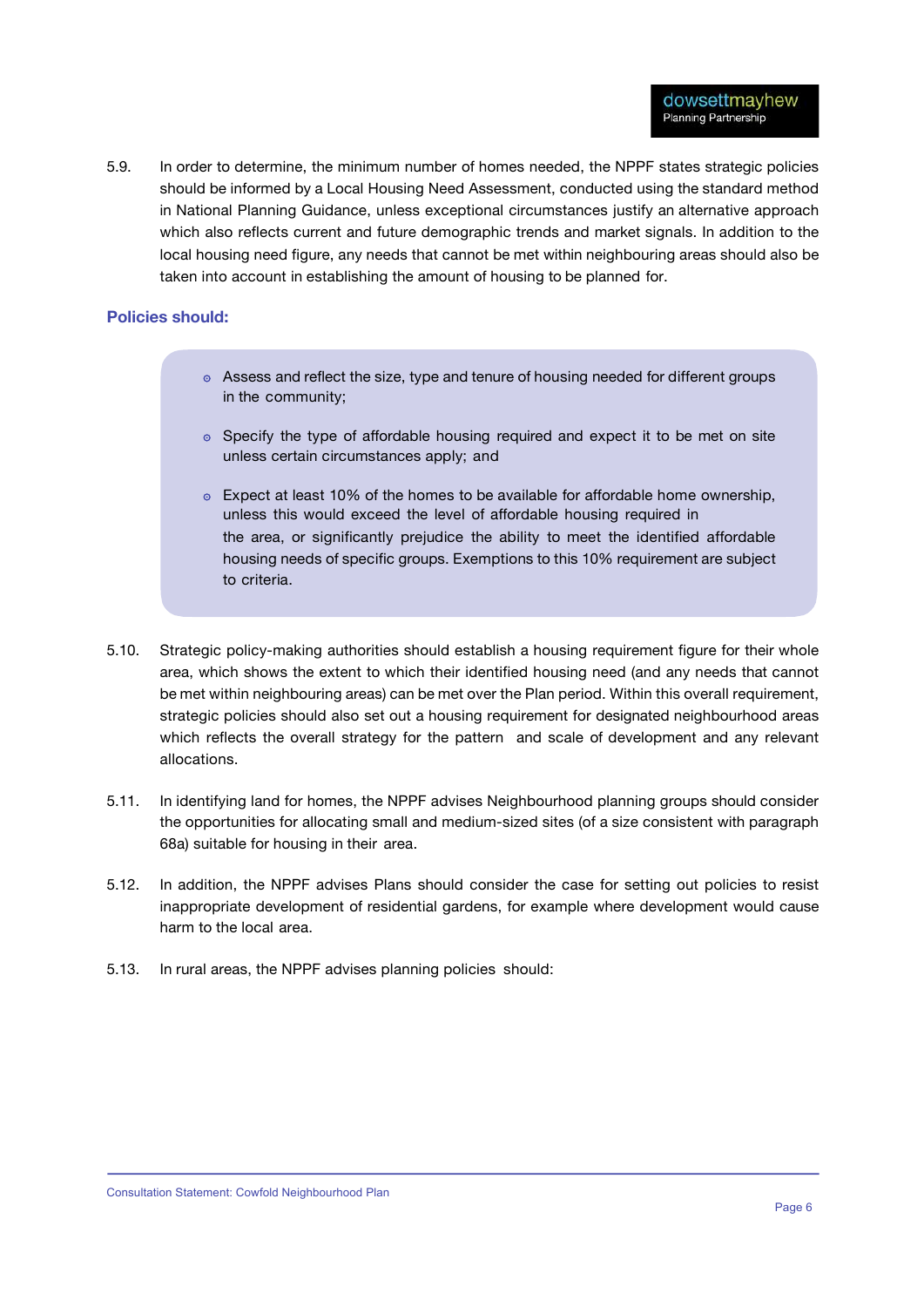- . Be responsive to local circumstances and support housing developments that reflect local needs:
- o Identify opportunities for villages to grow and thrive, especially where this will support local services; and
- o Avoid the development of isolated homes in the countryside unless one or more of a number of specified circumstances apply.
- 5.14. The Census data from 2011 confirmed there were a total of 739 households (at least 1 person occupying at the time of the Census) in the Parish.
- 5.15. A detailed assessment was been undertaken of housing need. A parish housing need assessment was first prepared in April 2018. The Report was subsequently updated to take account of changes to national planning policy guidance and comments from HDC. The Report was finalised in May 2019.
- 5.16. The Assessment applied different methodologies to calculate housing need reliant upon data from a variety of sources, including the Office for National Statistics. The document considered 7 different approaches, including household formation, policy projection and economic projection. and sets out the weight to be attached to methodologies. It also sets the housing commitments and completions.
- 5.17. It concludes that, where relevant, having discounted the number of completions and commitments that have already occurred in the Parish, there is a residual housing need in the district, to be delivered over the remainder of the plan period of between 44-70 dwellings. It recommends that it would be prudent to seek to plan for the upper end of the range; and that this could be delivered via a mix of allocations and windfall.
- 5.18. The CNP includes Strategic Objectives to:
	- Maintain and grow the sense of community by supporting sympathetic integrated development, consistent with local housing need enabling residents to remain in the Parish throughout their lifetime, with a suitable mix of homes and tenures.
	- **Ensure all new homes meet and ideally exceed minimum standards for energy** efficiency and build quality noting the unavailability of mains gas within the village. They should be built to a density appropriate to the location, provide adequate off-street parking and use local materials where appropriate.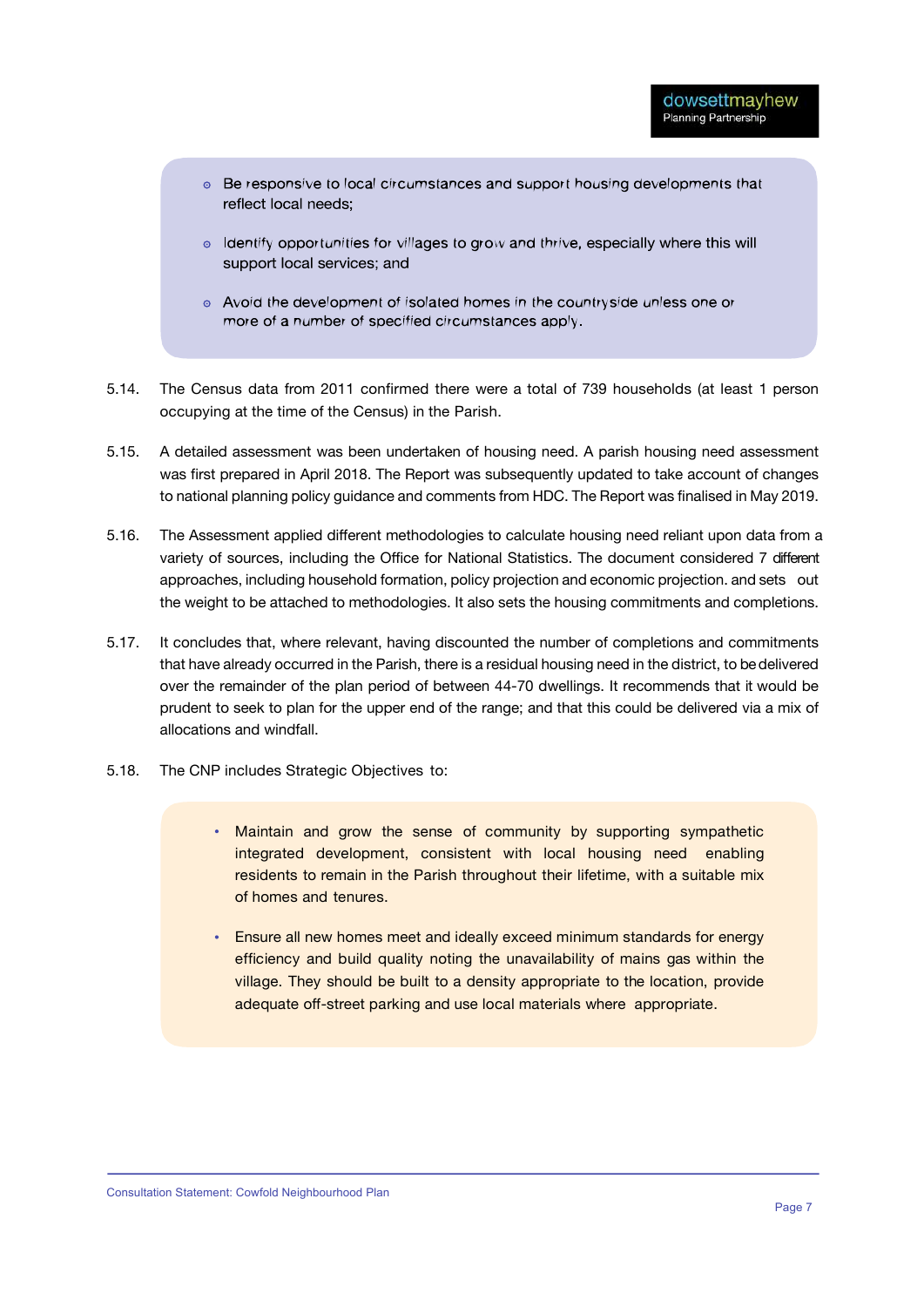5.19. The CNP includes: Policy 9: Residential Development Principles; Policy 10: Windfall Housing; Policy 11: CNP01 Brook Hill; Policy 12: CNP03 Potters; Aim 10: Affordable Housing; and Aim 11: Retirement Accommodation.

#### **Chapter 6 - Building a Strong Competitive Economy**

5.20. This chapter states planning policies should help create the conditions in which businesses can invest, expand and adapt. Furthermore, it states significant weight should be placed on the need to support economic growth and productivity, taking into account both local business needs and wider opportunities for development. The approach taken should allow each area to build on its strengths, counter any weaknesses and address the challenges of the future.

#### **Policies should:**

- $\circ$  Set out a clear economic vision and strategy which positively and proactively encourages sustainable economic growth, having regard to Local Industrial Strategies and other local policies for economic development and regeneration;
- $\circ$  Set criteria, or identify strategic sites, for local and inward investment to match the strategy and to meet anticipated needs over the Plan period;
- Seek to address potential barriers to investment, such as inadequate infrastructure, services or housing, or a poor environment;
- Be flexible enough to accommodate needs not anticipated in the Plan, allow for new and flexible working practices (such as live-work accommodation), and to enable a rapid response to changes in economic circumstances; and
- $\circ$  Recognise and address the specific location requirements of different sectors. This includes making provision for clusters or networks of knowledge and data- driven, creative or high technology industries; and for storage and distribution operations at a variety of scales in suitably accessible locations.
- 5.21 In order to support a prosperous rural economy, planning policies should enable: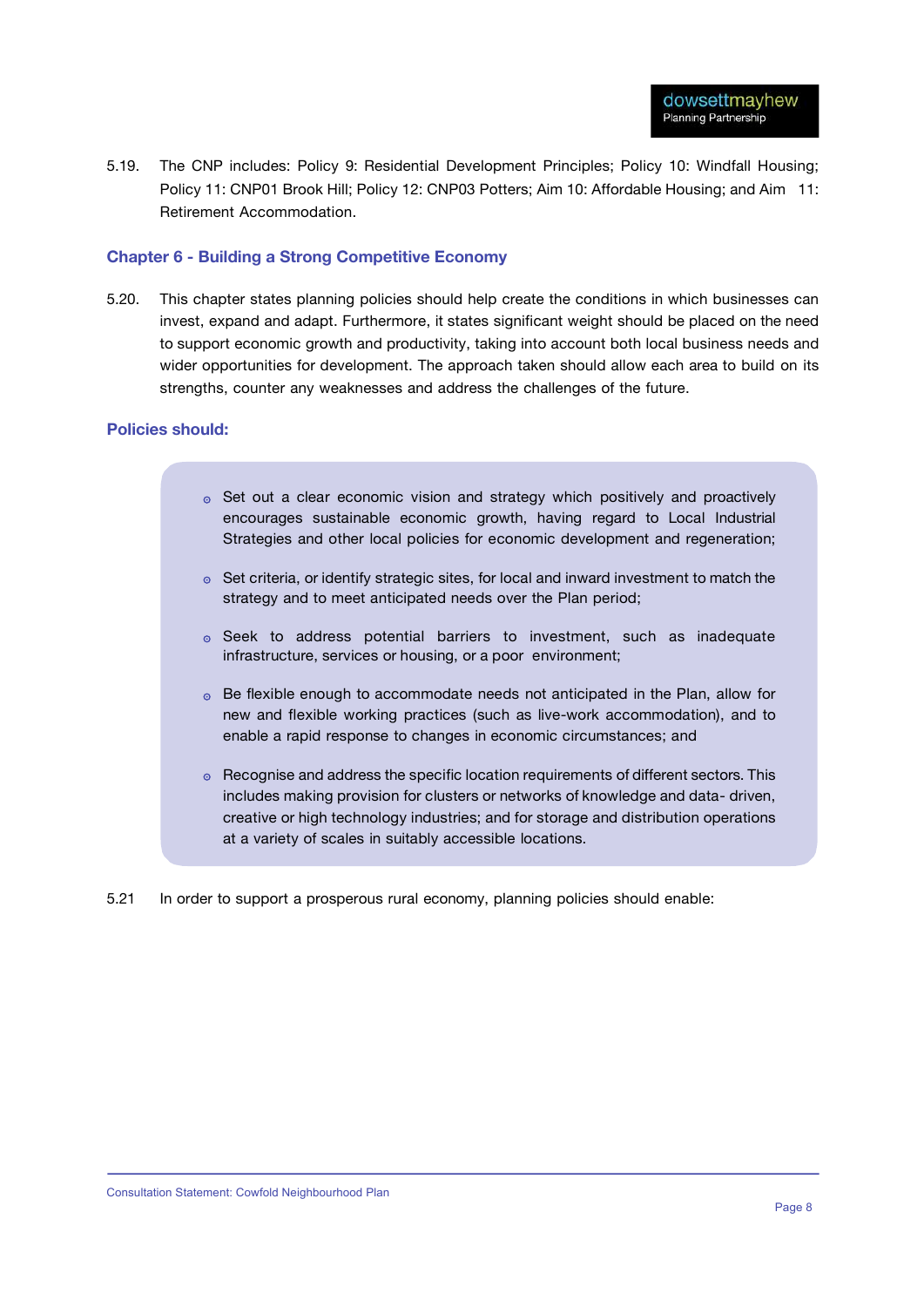- The sustainable growth and expansion of all types of business in rural areas, both through conversion of existing buildings and well-designed new buildings;
- The development and diversification of agricultural and other land-based rural businesses;
- Sustainable rural tourism and leisure developments which respect the character of the countryside; and
- The retention and development of accessible local services and community facilities, such as local shops, meeting places, sports venues, open space, cultural buildings, public houses and Places of Worship.
- 5.22. In addition, planning policies should recognise that sites, to meet local business and community needs in rural areas, may have to be found adjacent to, or beyond existing settlements, and in locations that are not well served by public transport.
- 5.23. The Census data from 2011, reveals that the number of residents of working age (16-74) was 1,371. Of this figure 1,085 (79%) were economically active, and 286 (21%) were economically inactive.
- 5.24. The CNP includes Strategic Objectives:
	- Facilitate employment opportunities within the Parish; enabling the necessary infrastructure, including adequate mobile and broadband connections, to encourage self-employment, working from home and the associated reduction in commuting to work outside the Parish.
	- Support the enhancement of public transport connections to urban centres and places of work/educational/medical facilities and the wider public transport system. This should include routes, frequency and safe bus stop pull in facilities.
- 5.25. The CNP includes Policy 14: Employment and Policy 15: Communications.

#### **Chapter 8: Promoting Healthy And Safe Communities**

- 5.26. This chapter promotes healthy and safe communities.
- 5.27. Policies should aim to achieve healthy, inclusive and safe places which: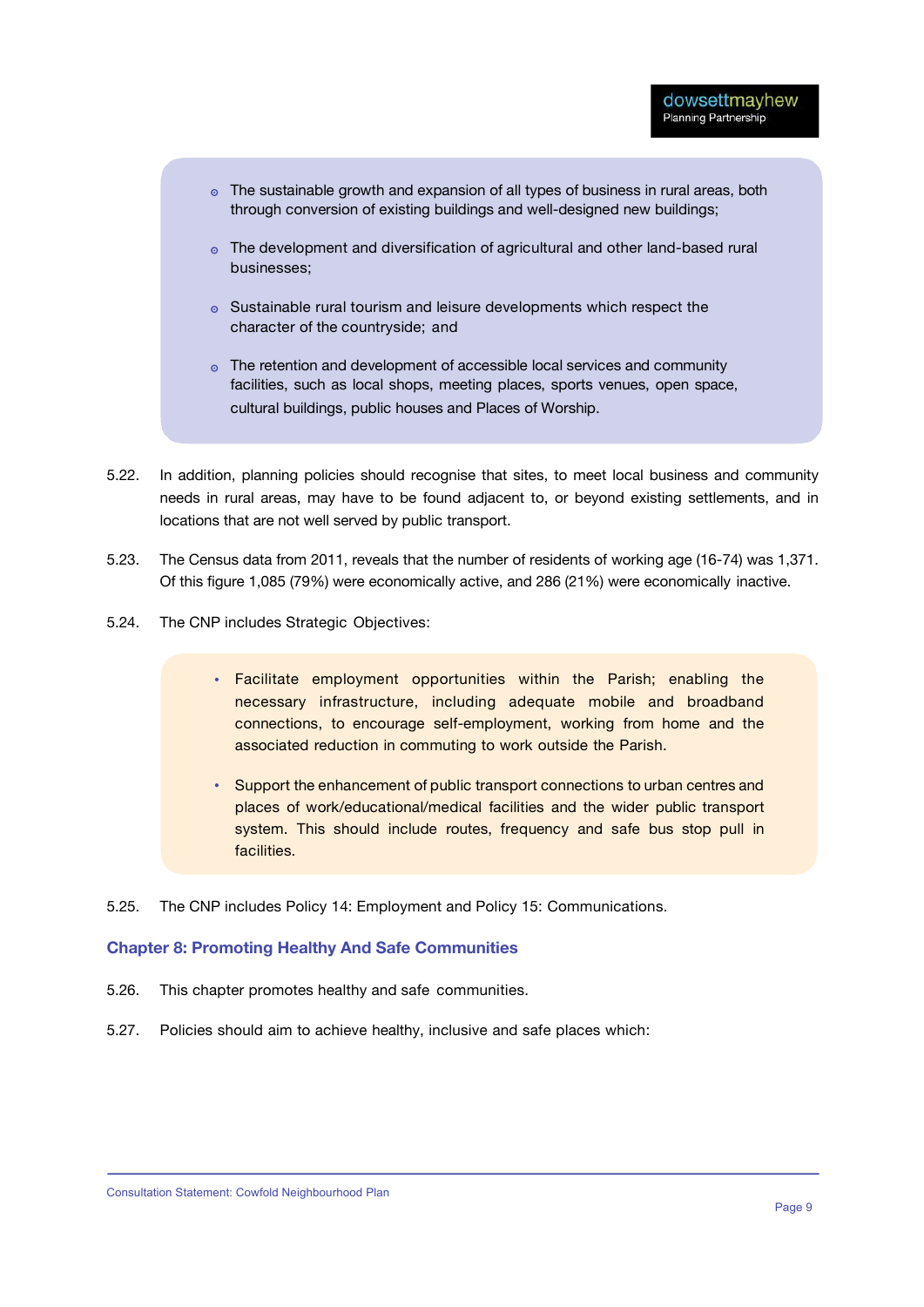- ◎ Promote social interaction, including opportunities for meetings between people who might not otherwise come into contact with each other – for example through mixeduse developments, strong neighbourhood centres, street layouts that allow for easy pedestrian and cycle connections within and between neighbourhoods, and active street frontages;
- $\circ$  Are safe and accessible, so that crime and disorder, and the fear of crime, do not undermine the quality of life or community cohesion – for example through the use of clear and legible pedestrian routes, and high quality public space, which encourage the active and continual use of public areas; and
- Enable and support healthy lifestyles, especially where this would address identified local health and well-being needs – for example through the provision of safe and accessible green infrastructure, sports facilities, local shops, access to healthier food, allotments and layouts that encourage walking and cycling.
- 5.28. To provide the social, recreational and cultural facilities and services the community needs, planning policies should:
	- ◎ Plan positively for the provision and use of shared spaces, community facilities (such as local shops, meeting places, sports venues, open space, cultural buildings, public houses and places of worship) and other local services to enhance the sustainability of communities and residential environments;
	- Take into account and support the delivery of local strategies to improve health, social and cultural well-being for all sections of the community;
	- Guard against the unnecessary loss of valued facilities and services, particularly where this would reduce the community's ability to meet its day-to-day needs;
	- Ensure that established shops, facilities and services are able to develop and modernise, and are retained for the benefit of the community;
	- Ensure an integrated approach to considering the location of housing, economic uses and community facilities and services; and
	- ⊙ Consider the social, economic and environmental benefits of estate regeneration.
- 5.29. The NPPF advises, it is important that a sufficient choice of school places is available to meet the needs of existing and new communities. Local Planning Authorities should take a proactive, positive and collaborative approach to meeting this requirement, and to development that will widen choice in education.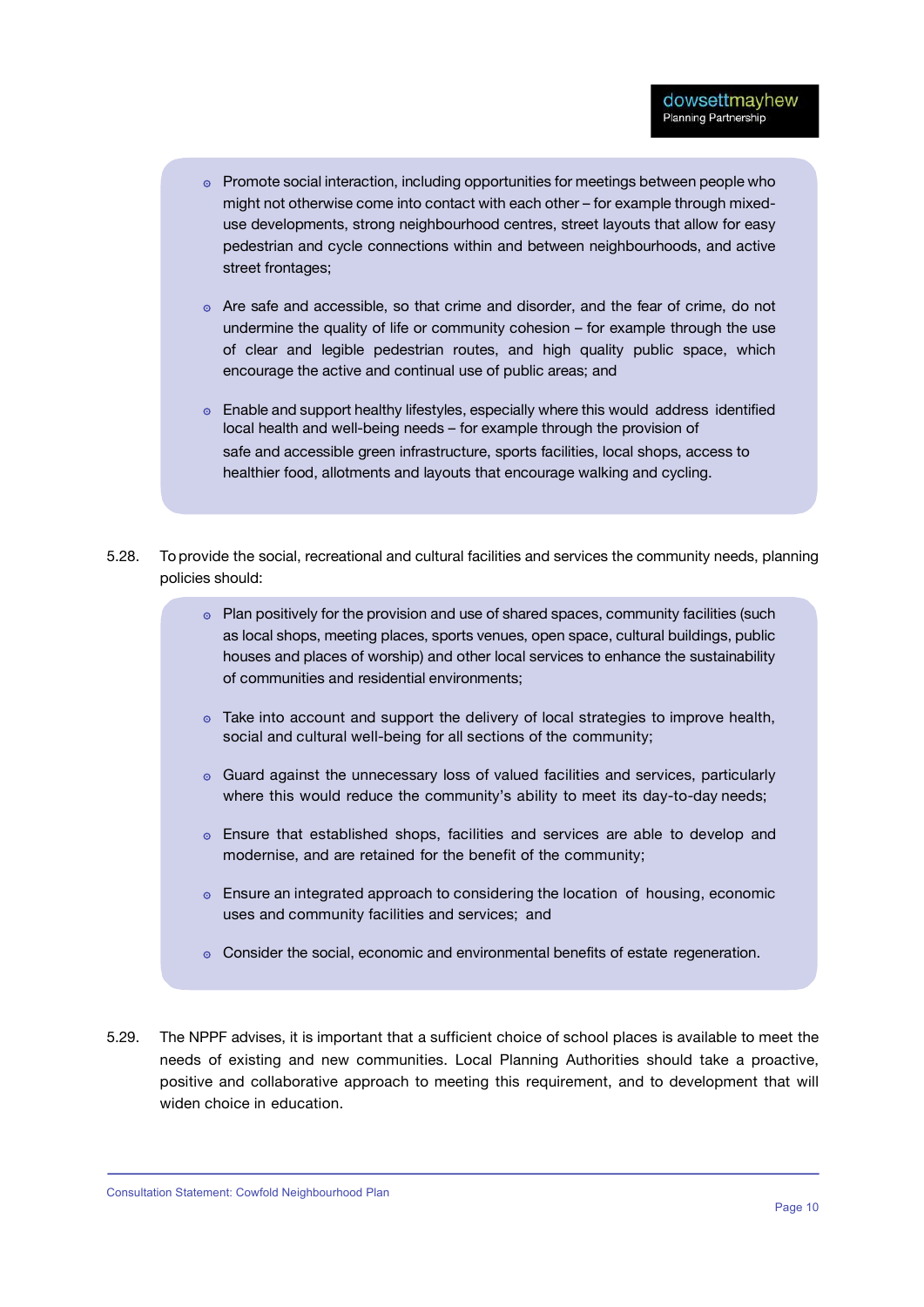- 5.30. The NPPF states access to a network of high quality open spaces and opportunities for sport and physical activity is important for the health and well-being of communities. In light of this planning policies should:
	- Be based on robust and up-to-date assessments of the need for open space, sport and recreation facilities (including quantitative or qualitative deficits or surpluses) and opportunities for new provision; and
	- $\circ$  Protect and enhance Public Rights of Way and access, including taking opportunities to provide better facilities for users, for example by adding links to existing rights of way networks including National Trails.
- 5.31 The NPPF states the designation of land as Local Green Space through Local and Neighbourhood Plans allows communities to identify and protect green areas of particular importance to them. Designating land as Local Green Space should be consistent with the local planning of sustainable development and complement investment in sufficient homes, jobs and other essential services. Local Green Spaces should only be designated when a Plan is prepared or updated, and be capable of enduring beyond the end of the Plan period.
- 5.32. Local Green Space designation should only be used where the green space is:
	- o In reasonably close proximity to the community it serves;
	- $\circ$  Demonstrably special to a local community and holds a particular local significance, for example because of its beauty, historic significance, recreational value (including as a playing field), tranquillity or richness of its wildlife; and
	- Local in character and not an extensive tract of land.
- 5.33. The CNP includes Strategic Objectives:
	- Preserve and enhance Green Infrastructure, including open spaces, to maintain the look and feel of the parish as well as helping to mitigate the impact of traffic induced pollution.
	- Keep the village feel and atmosphere; conserving open space, retaining the allotment provision and enhancing Cowfold as a village. Maintain the distinctive views and visual connectivity with the surrounding countryside and avoid urban sprawl. Recognise Cowfold's place within the district settlement hierarchy and enhance the village centre as a focal point.
	- Ensure all sections of the community have access to medical facilities, primary education, pub, place of worship, sporting amenities, cultural activities and village shop/post office. Support youth, sport and cultural facilities in order to see the needs of the community.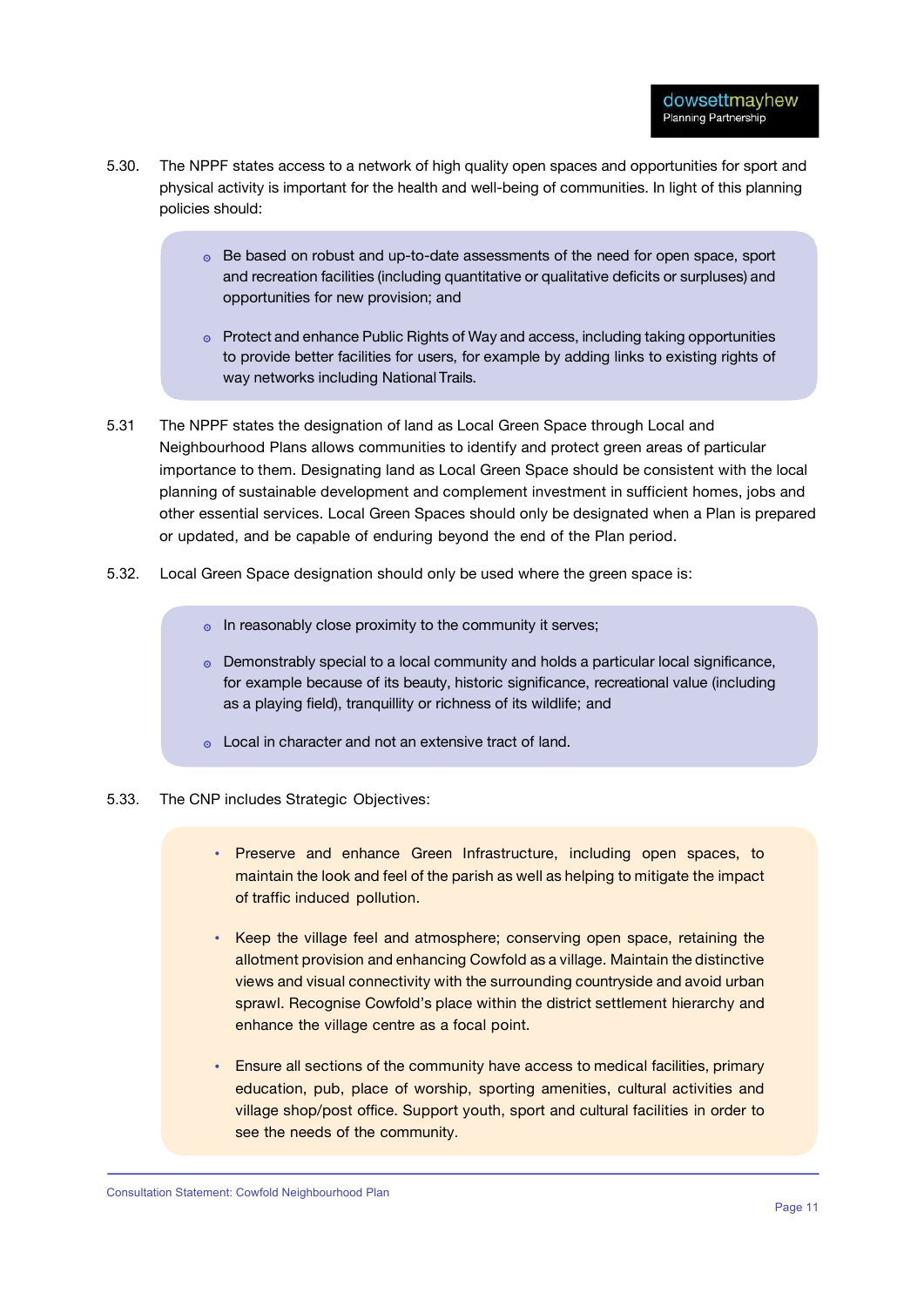5.34. The CNP includes: Aim 3: Village Amenities; Policy 5: Open Space; Policy 6: Community Services and Facilities; Aim 6: Medical Facilities; Aim 7: School Provision; Policy 7: Youth Facilities; Aim 8: Electric Vehicle Charging; Policy 8: Potters Allotments; and Aim 9: Community Infrastructure Levy.

#### **Chapter 9: Promoting Sustainable Transport**

5.35. This chapter states transport issues should be considered from the earliest stages of plan-making and development proposals. Furthermore, it advises the planning system should actively manage patterns of growth in support of these objectives. Significant development should be focused on locations which are, or can be made sustainable, through limiting the need to travel and offering a genuine choice of transport modes.

#### **Policies should:**

- ๏ Support an appropriate mix of uses across an area, and within larger scale sites, to minimise the number and length of journeys needed for employment, shopping, leisure, education and other activities;
- ๏ Be prepared with the active involvement of Local Highways Authorities, other transport infrastructure providers and operators and neighbouring councils, so that strategies and investments for supporting sustainable transport and development patterns are aligned;
- ๏ Identify and protect, where there is robust evidence, sites and routes which could be critical in developing infrastructure to widen transport choice and realise opportunities for large scale development;
- ๏ Provide for high-quality walking and cycling networks and supporting facilities such as cycle parking (drawing on Local Cycling and Walking Infrastructure Plans); and
- o Provide for any large scale transport facilities that need to be located in the area and the infrastructure and wider development required to support their operation, expansion and contribution to the wider economy. In doing so they should take into account whether such development is likely to be a nationally significant infrastructure project and any relevant national policy statements.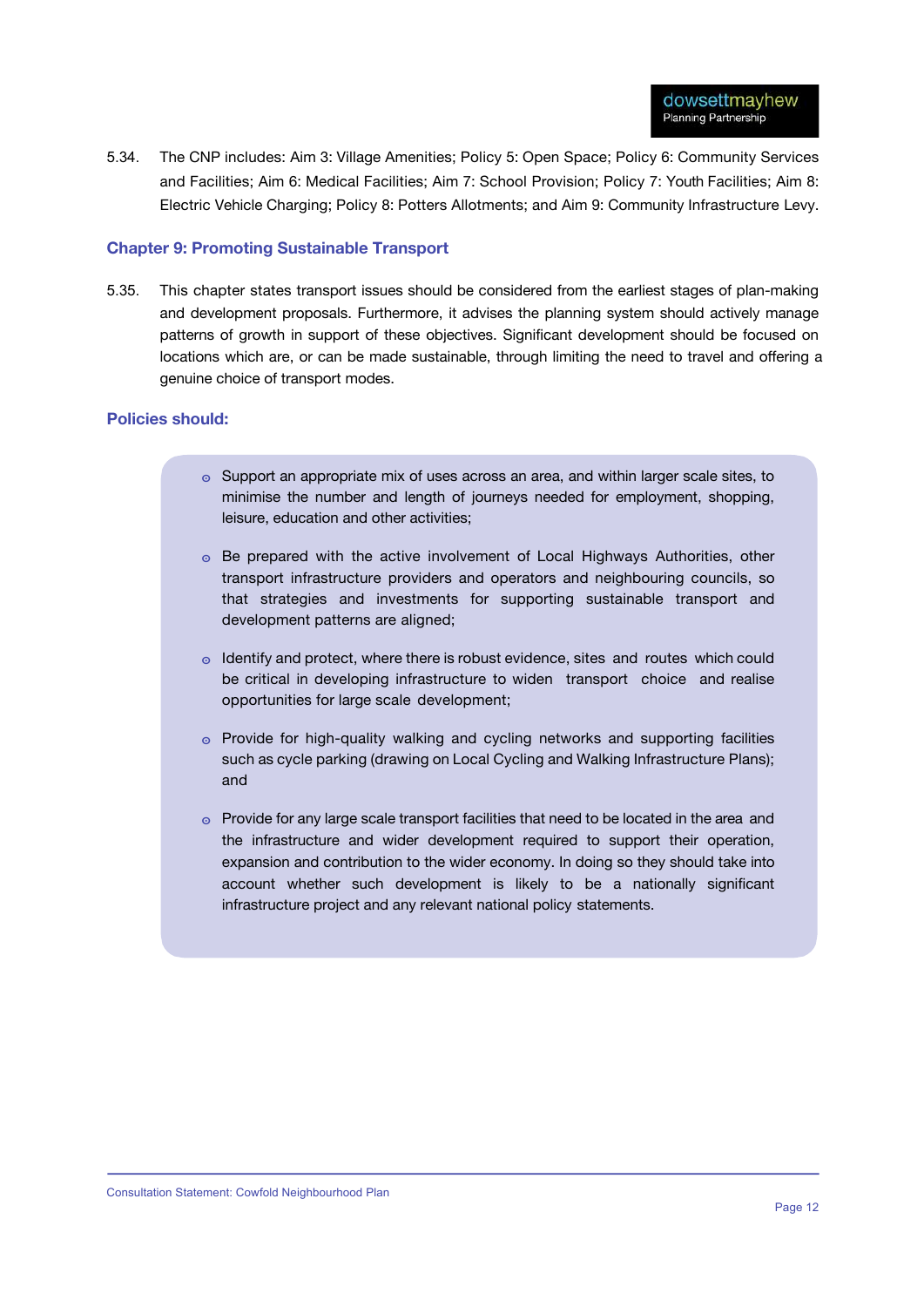- 5.36. If setting local parking standards for residential and non-residential development, policies should take into account:
	- The accessibility of the development;
	- $\circ$  The type, mix and use of development;
	- $\circ$  The availability of, and opportunities for public transport;
	- **o** Local car ownership levels; and
	- o The need to ensure an adequate provision of spaces for charging plug-in and other ultra-low emission vehicles.
- 5.37. Furthermore, it advises planning policies should recognise the importance of providing adequate overnight lorry parking facilities, taking into account any local shortages, to reduce the risk of parking in locations that lack proper facilities or could cause a nuisance.
- 5.38. CNP includes Strategic Objectives which seek to:
	- Reduce the impact of traffic, volume and speed, on air quality and include through-traffic calming measures to reduce build up of standing traffic within the AQMA. Encourage proposals that support the use of Electric Vehicles.
	- Improve road crossing, footpaths and cycleways to provide better quality and safer connections throughout the parish, to places of work and adjoining communities with a focus on pedestrian safety to reduce car dependency. This should in particular meet the needs of the disabled, elderly, parents with young children and children.
	- Support the enhancement of public transport connections to urban centres and places of work/education/medical facilities and the wider public transport system.
	- Prioritise developments that provide improved road safety, encouraging solutions that result in improved sustainability, pedestrian and cycling facilities taking particular note of the needs of the disabled, elderly, parents with young children and children.
	- Ensure developments take into account the local level of car ownership and off-street parking requirements with appropriate electric vehicle charging facilities as appropriate.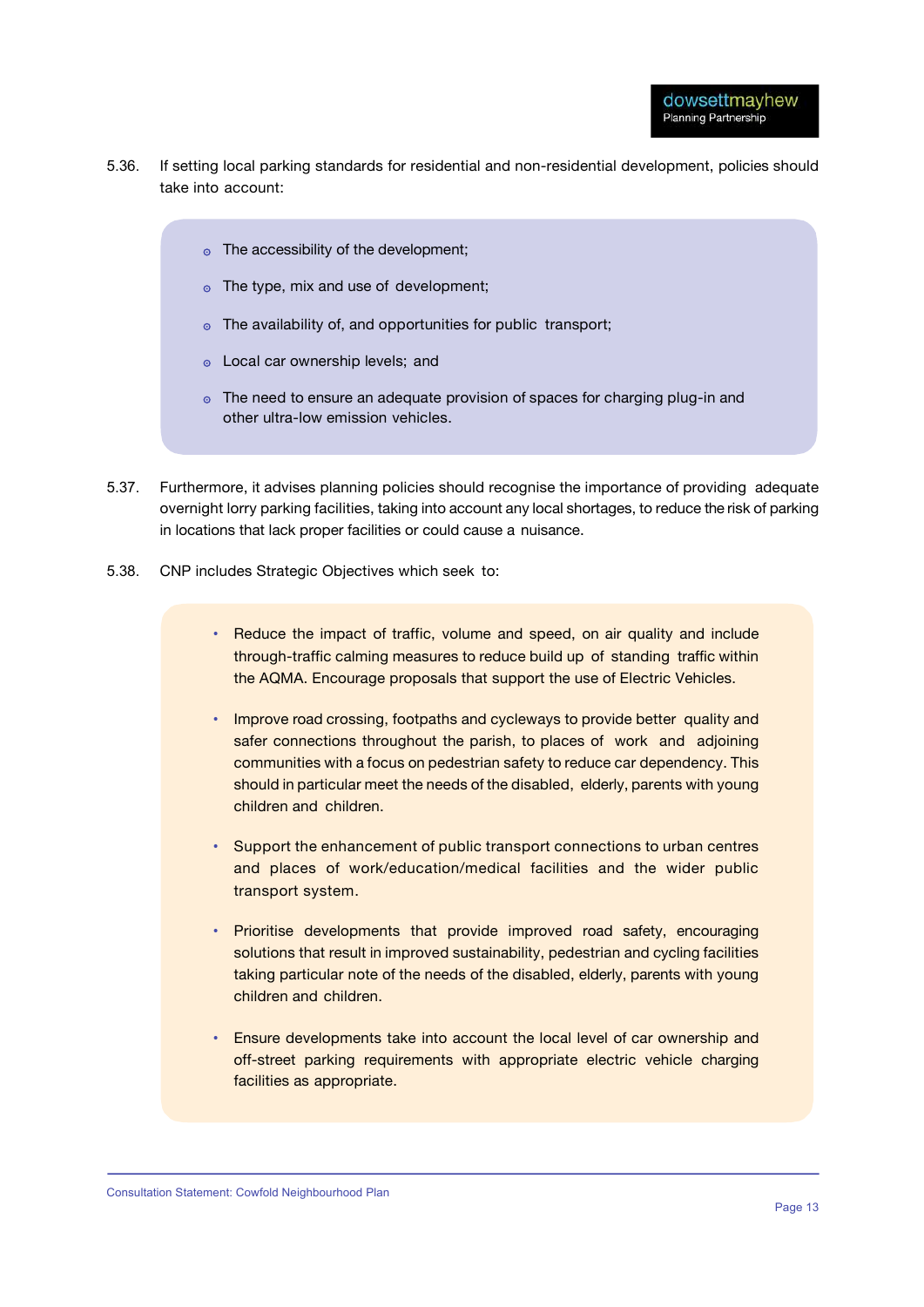5.39. The CNP includes: Aim 12: Traffic Management; Aim 13: Road Safety; Aim 14: Sustainable Transport; Aim 15 Pedestrian and Cycling Environment; Policy 16: Car Parking Provision; Aim 16: Quiet Lanes.

#### **Chapter 10: Supporting High Quality Communities**

5.40. This chapter confirms advanced, high quality and reliable communications infrastructure is essential for economic growth and social well-being.

#### **Policies should:**

- Support the expansion of electronic communications networks, including next generation mobile technology (such as 5G) and full fibre broadband connections; and
- o Set out how high-quality digital infrastructure, providing access to services from a range of providers, is expected to be delivered and upgraded over time; and should prioritise full fibre connections to existing and new developments (as these connections will, in almost all cases, provide the optimum solution).
- 5.41. CNP includes a Strategic Objective which seeks to:
	- Facilitate employment opportunities within the Parish; enabling the necessary infrastructure, including adequate mobile and broadband connections, to encourage self-employment, working from home and the associated reduction in commuting to work outside the Parish.
- 5.42. The CNP include Policy 15: Communications.

#### **Chapter 11: Making Effective Use of Land**

5.43. This chapter confirms the planning system should promote the effective use of land in meeting the need for homes and other uses, while safeguarding and improving the environment and ensuring safe and healthy living conditions.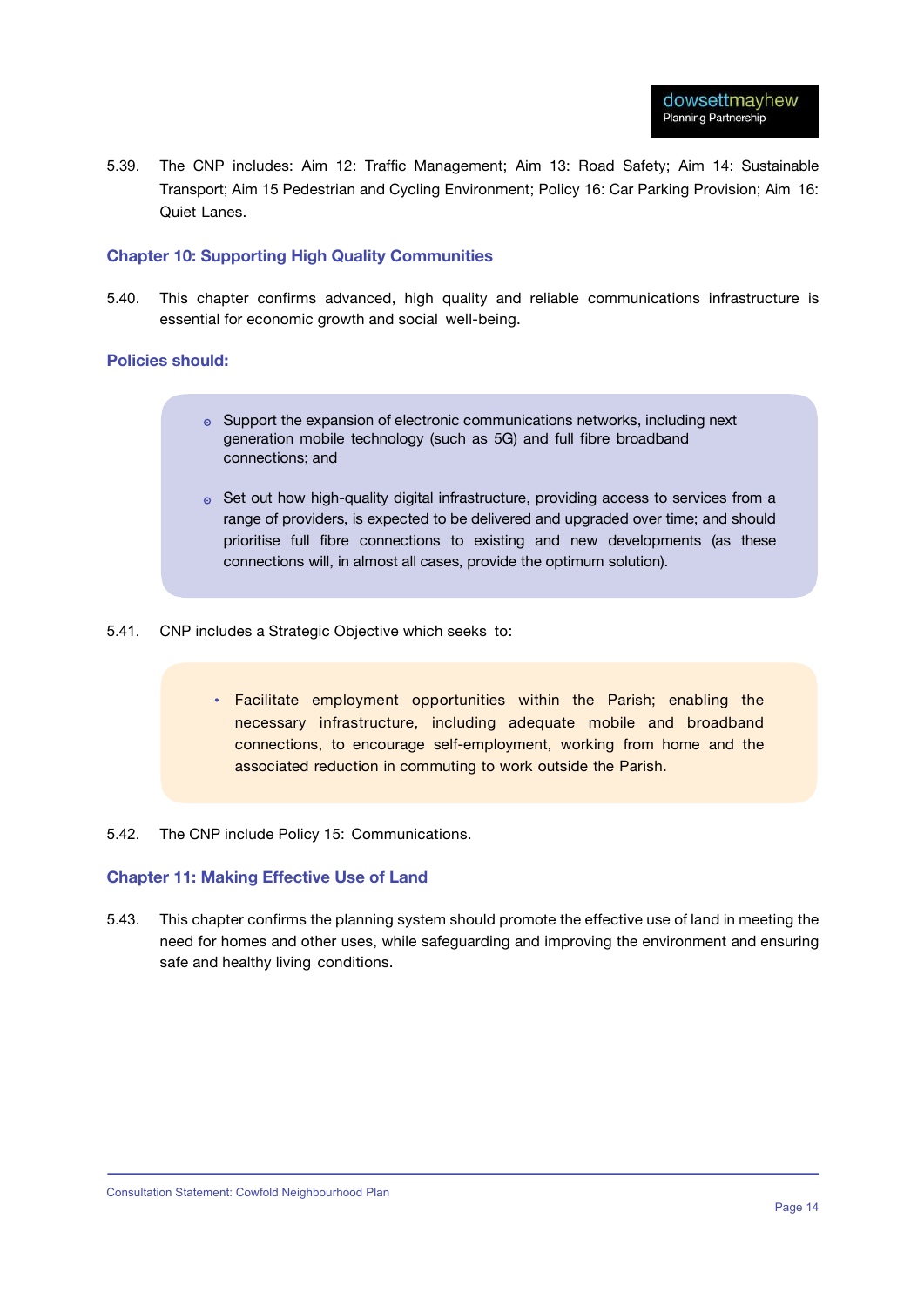#### **Policies Should:**

- ๏ Encourage multiple benefits from both urban and rural land, including through mixed use schemes and taking opportunities to achieve net environmental gains – such as developments that would enable new habitat creation or improve public access to the countryside;
- ๏ Recognise that some undeveloped land can perform many functions, such as for wildlife, recreation, flood risk mitigation, cooling/shading, carbon storage or food production;
- ๏ Give substantial weight to the value of using suitable brownfield land within settlements for homes and other identified needs, and support appropriate opportunities to remediate despoiled, degraded, derelict, contaminated or unstable land;
- ๏ Promote and support the development of under-utilised land and buildings, especially if this would help to meet identified needs for housing where land supply is constrained and available sites could be used more effectively (for example converting space above shops, and building on, or above service yards, car parks, lock-ups and railway infrastructure);
- o Support opportunities to use the airspace above existing residential and commercial premises for new homes. In particular, they should allow upward extensions where the development would be consistent with the prevailing height and form of neighbouring properties and the overall street scene, is well-designed (including complying with any local design policies and standards), and can maintain safe access and egress for occupiers; and
- ๏ Reflect changes in the demand for land. This should be informed by regular reviews of both the land allocated for development in Plans, and of land availability.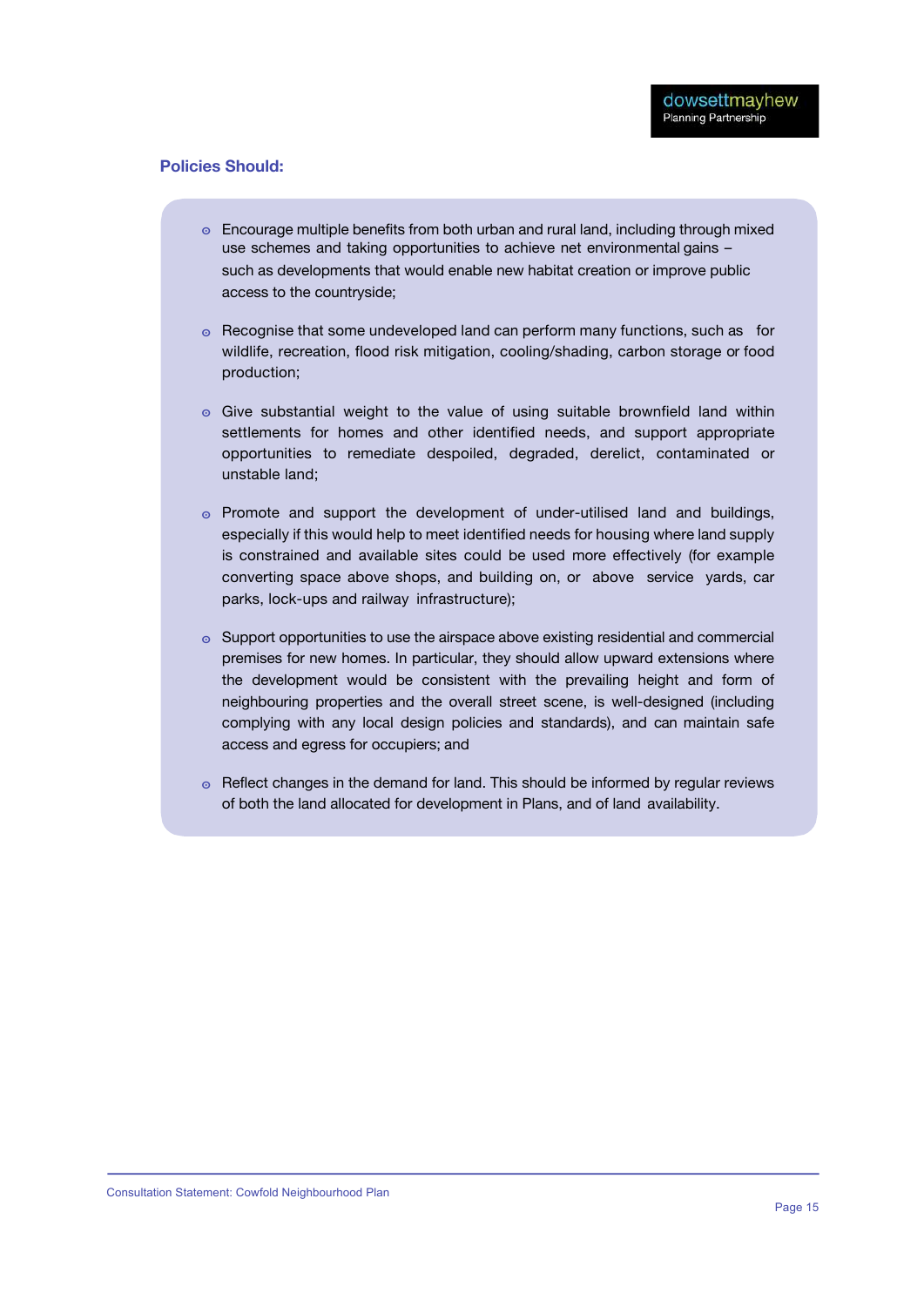- 5.44. With respect to achieving appropriate densities, planning policies should support development that makes efficient use of land, taking into account:
	- The identified need for different types of housing and other forms of development, and the availability of land suitable for accommodating it;
	- o Local market conditions and viability;
	- $\circ$  The availability and capacity of infrastructure and services both existing and proposed – as well as their potential for further improvement and the scope to promote sustainable travel modes that limit future car use;
	- The desirability of maintaining an area's prevailing character and setting (including residential gardens), or of promoting regeneration and change; and
	- o The importance of securing well-designed, attractive and healthy places.
- 5.45. Where there is an existing or anticipated shortage of land for meeting identified housing needs, the NPPF advises it is especially important that planning policies avoid homes being built at low densities, and ensure that developments make optimal use of the potential of each site. In these circumstances:
	- Plans should contain policies to optimise the use of land in their area and meet as much of the identified need for housing as possible;
	- The use of minimum density standards should also be considered for other parts of the Plan area. It may be appropriate to set out a range of densities that reflect the accessibility and potential of different areas, rather than one broad density range; and
	- Local Planning Authorities should refuse applications which they consider fail to make efficient use of land, taking into account the policies in the Framework.
- 5.46. The CNP includes Strategic Objectives which seeks to:
	- Maintain and grow the sense of community by supporting sympathetic integrated development, consistent with local housing need enabling residents to remain in the Parish throughout their lifetime, with a suitable mix of homes and tenures.
	- Ensure all new homes meet and ideally exceed minimum standards for energy efficiency and build quality noting the unavailability of mains gas within the village. They should be built to a density appropriate to the location, provide, adequate off-street parking and use local materials where appropriate.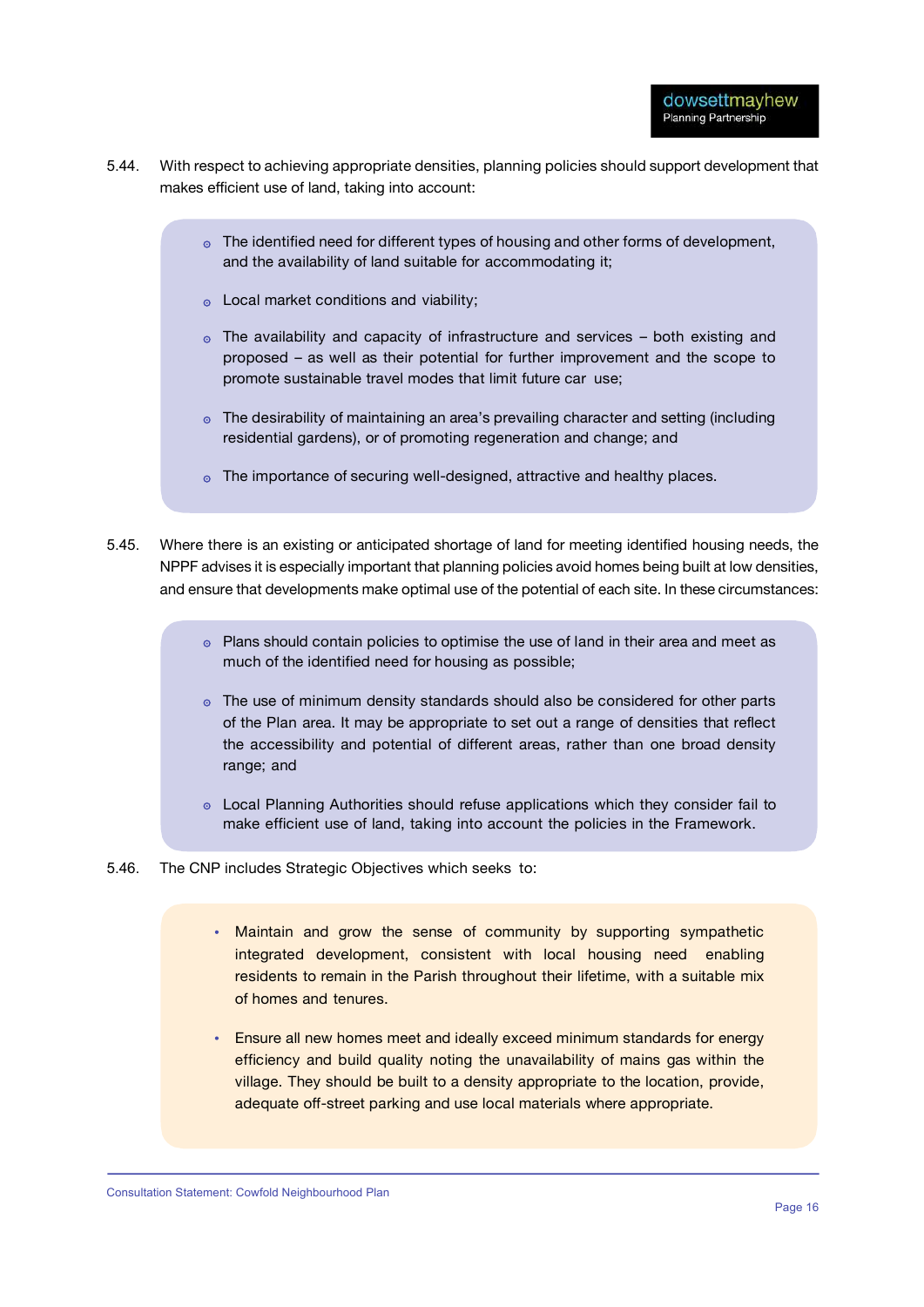5.47. The CNP includes: Policy 9: Residential Development Principles; Policy 10: Windfall Housing; Policy 11: CNP01 Brook Hill; Policy 12: CNP03 Potters; Aim 10: Affordable Housing; and Aim 11: Retirement Accommodation.

#### **Chapter 12: Achieving Well-Designed Places**

5.48. This chapter confirms that the creation of high quality buildings and places is fundamental to what the planning and development process should achieve. It confirms good design is a key aspect of sustainable development, creates better places in which to live and work and helps make development acceptable to communities. It advises being clear about design expectations, and how these will be tested, is essential for achieving this, together with effective engagement between applicants, communities, Local Planning Authorities and other interests throughout the process.

#### **Policies should:**

- **Ensure that developments:** 
	- Will function well and add to the overall quality of the area, not just for the short-term but over the lifetime of the development;
	- Are visually attractive as a result of good architecture, layout and appropriate and effective landscaping;
	- Are sympathetic to local character and history, including the surrounding built environment and landscape setting, while not preventing or discouraging appropriate innovation or change (such as increased densities);
	- Establish or maintain a strong sense of place, using the arrangement of streets, spaces, building types and materials to create attractive welcoming and distinctive places to live, work and visit;
	- Optimise the potential of the site to accommodate and sustain an appropriate amount and mix of development (including green and other public space) and support local facilities and transport networks; and
	- Create places that are safe, inclusive and accessible and which promote health and well-being, with a high standard of amenity for existing and future users; and where crime and disorder, and the fear of crime, do not undermine the quality of life or community cohesion and resilience.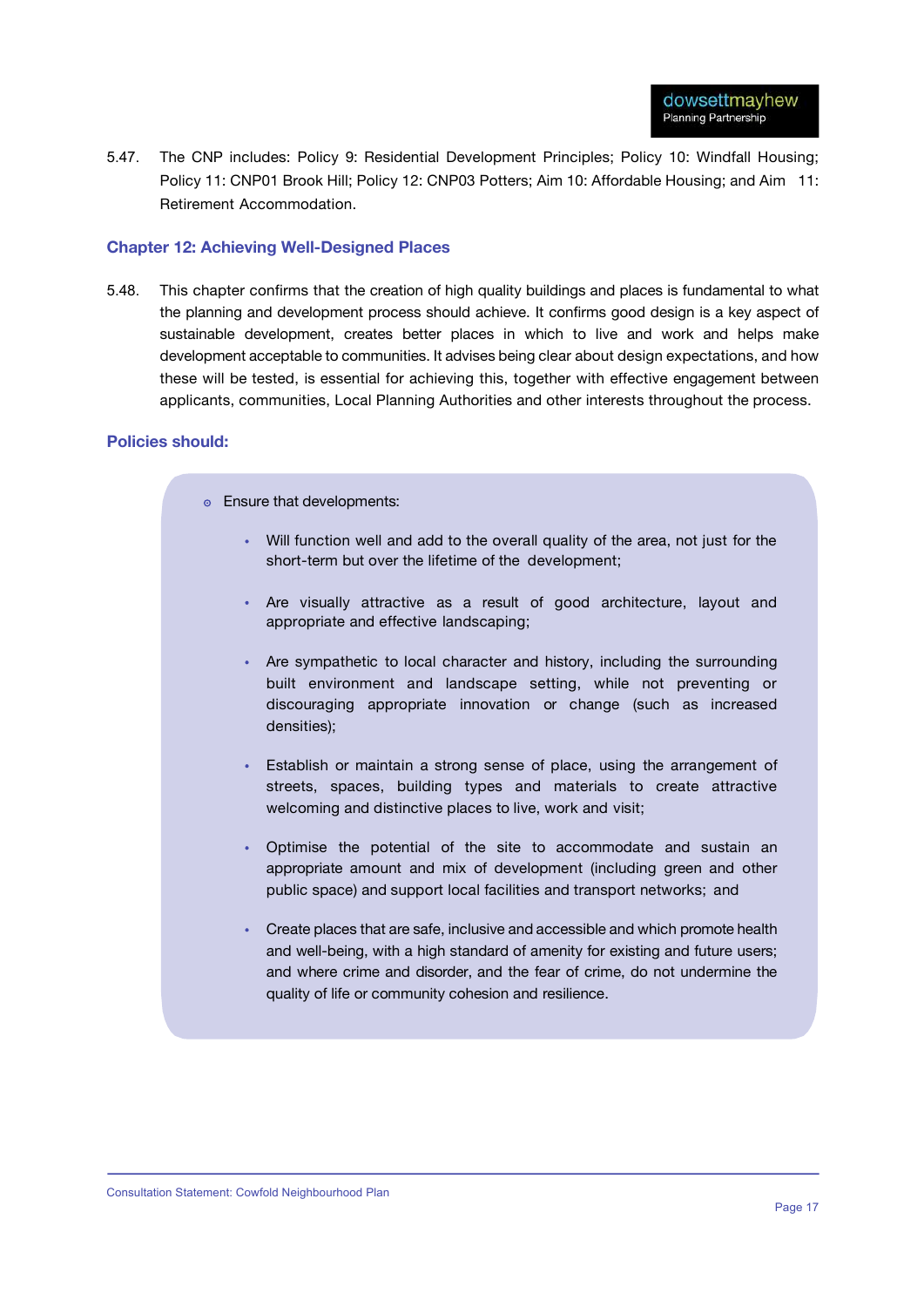5.49. The CNP includes Strategic Objectives which seeks to:

- Maintain and grow the sense of community by supporting sympathetic integrated development, consistent with local housing need enabling residents to remain in the Parish throughout their lifetime, with a suitable mix of homes and tenures.
- Ensure all new homes meet and ideally exceed minimum standards for energy efficiency and build quality noting the unavailability of mains gas within the village. They should be built to a density appropriate to the location, provide, adequate off-street parking and use local materials where appropriate.
- 5.50. The CNP includes: Aim 3: Village Amenities; Aim 4: Light Pollution; Aim 5: Heritage Assets; Policy 4: Conservation Area; Policy 9: Residential Development Principles; Policy 10: Windfall Housing; Policy 11: CNP01 Brook Hill; Policy 12: CNP03 Potters; Aim 10: Affordable Housing; and Aim 11: Retirement Accommodation.

#### **Chapter 14: Meeting The Challenge Of Climate Change, Flooding And Coastal Change**

- 5.51. This chapters confirms the planning system should support the transition to a low carbon future in a changing climate, taking full account of flood risk and coastal change. It should help to: shape places in ways that contribute to radical reductions in greenhouse gas emissions, minimise vulnerability and improve resilience; encourage the reuse of existing resources, including the conversion of existing buildings; and support renewable and low carbon energy and associated infrastructure.
- 5.52. Plans should take a proactive approach to mitigating and adapting to climate change, taking into account the long-term implications for flood risk, coastal change, water supply, biodiversity and landscapes, and the risk of overheating from rising temperatures.

#### **Policies should:**

- Support appropriate measures to ensure the future resilience of communities and infrastructure to climate change impacts, such as providing space for physical protection measures,or making provision for the possible future relocation of vulnerable development and infrastructure.
- 5.53. With respect to planning and flood risk, the NPPF advises inappropriate development in areas at risk of flooding should be avoided by directing development away from areas at highest risk (whether existing or future). Where development is necessary in such areas, the development should be made safe for its lifetime without increasing flood risk elsewhere.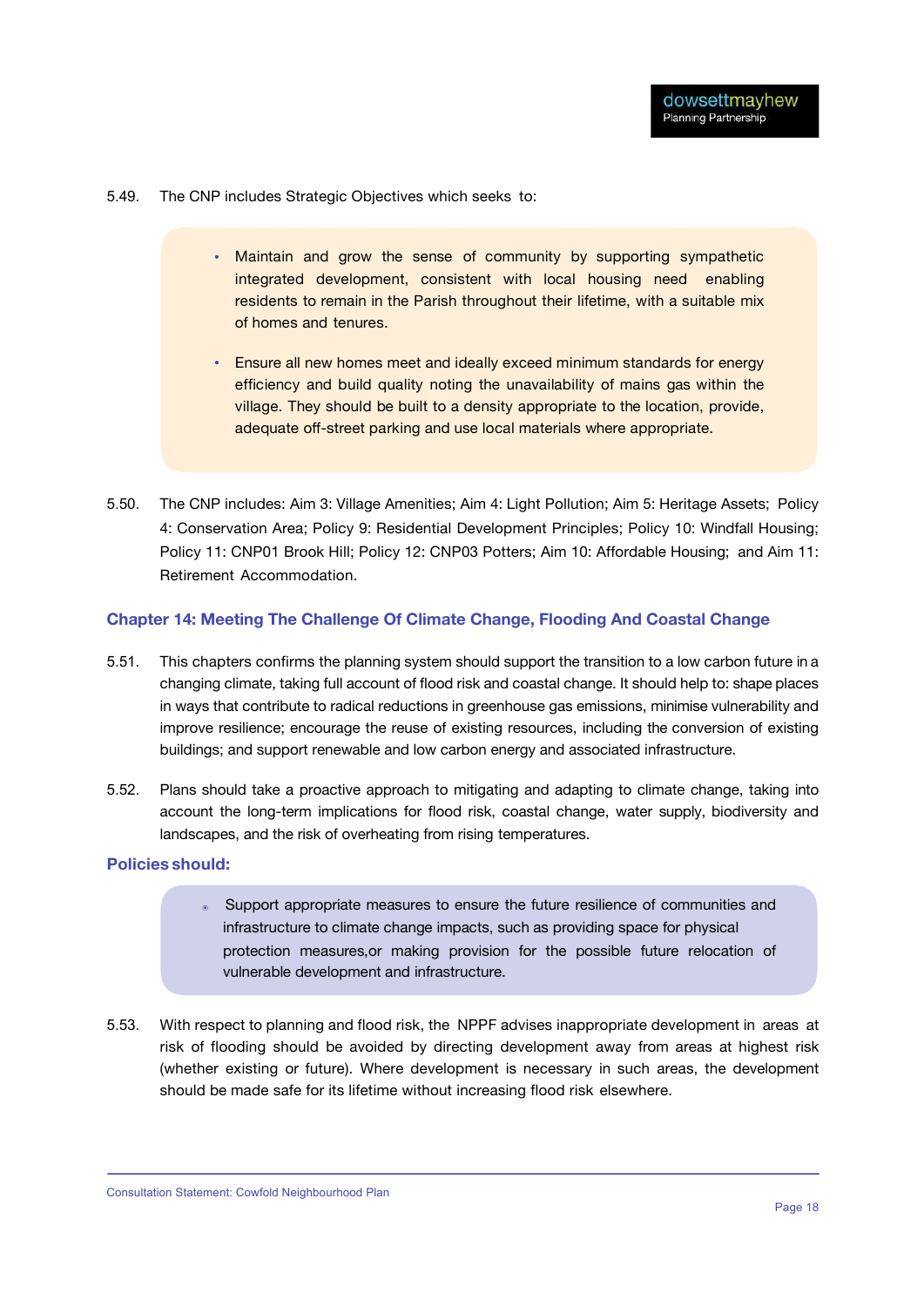- 5.54. Furthermore, it states strategic policies should be informed by a Strategic Flood Risk Assessment, and should manage flood risk from all sources. It should consider cumulative impacts in, or affecting, local areas susceptible to flooding, and take account of advice from the Environment Agency and other relevant flood risk management authorities, such as lead local flood authorities and internal drainage boards.
- 5.55. The CNP includes Strategic Objectives which seeks to:
	- Reduce the impact of traffic, volume and speed, on air quality and include through-traffic calming measures to reduce build up of standing traffic within the AQMA. Encourage proposals that support the use of electric vehicles.
	- Preserve and enhance green infrastructure, including open spaces, to maintain the look and feel of the parish as well as helping to mitigate the impact of traffic induced pollution
	- Build on local rural character by: preserving and enhancing access to the surrounding countryside; procuring a net gain in biodiversity; and ensuring developments are sustainable, in areas of least flood risk, with any flood risk arising from development being fully mitigated.
- 5.56. The CNP includes: Aim 1: Air Quality Management; Aim 2: Sustainable Development; Policy 1: Groundwater and Surface-water Flood Risk; and Aim 8: Electric Vehicle Charging.

#### **Chapter 15: Conserving And Enhancing The Natural Environment**

5.57. This chapters seeks to ensure that the planning system contributes to, and enhances the natural and local environment.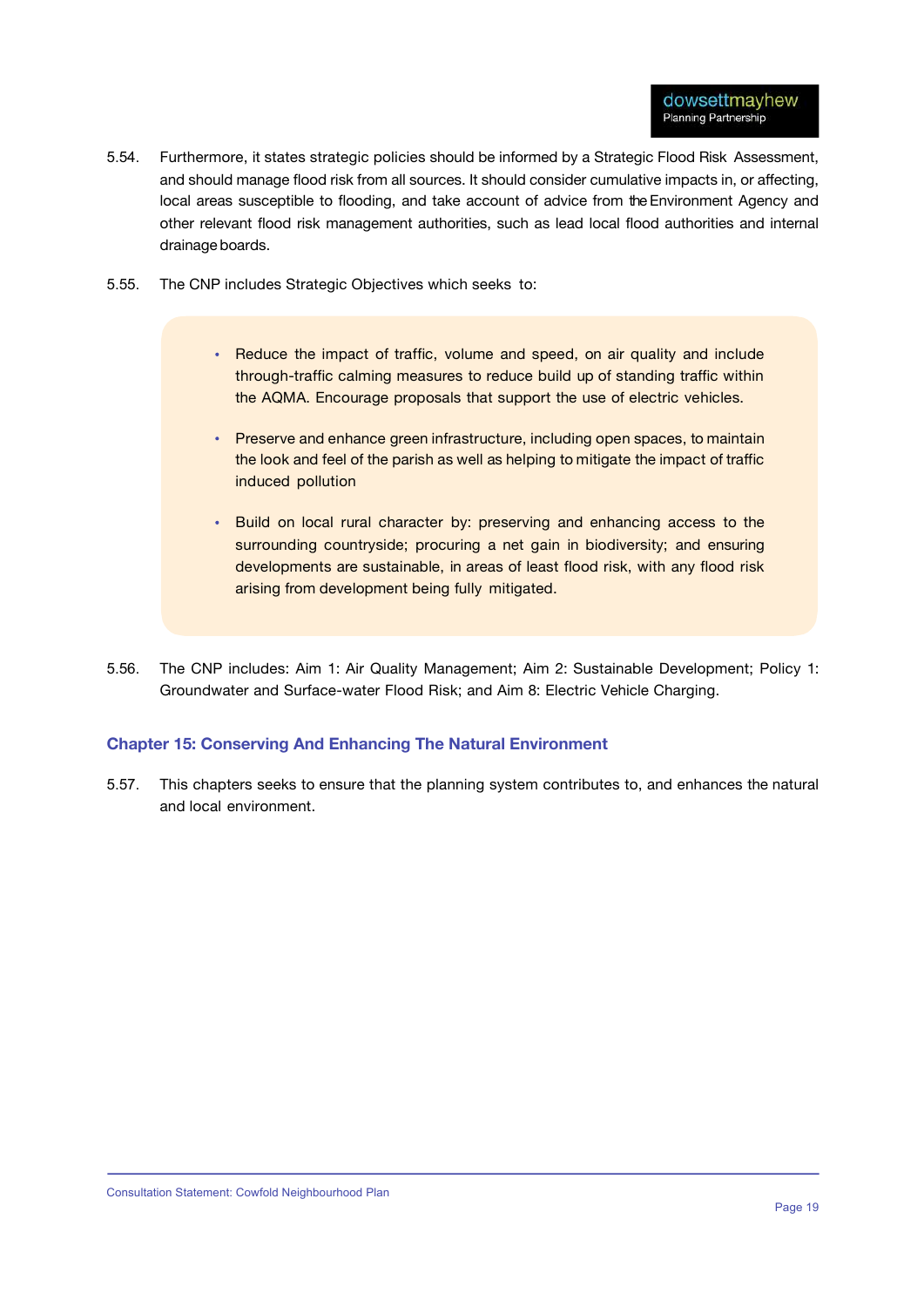#### **Policies should:**

- ๏ Protect and enhance valued landscapes; sites of biodiversity or geological value and soils (in a manner commensurate with their statutory status or identified quality in the development plan);
- ๏ Recognise the intrinsic character and beauty of the countryside, and the wider benefits from natural capital and ecosystem services – including the economic and other benefits of the best and most versatile agricultural land, and of trees and woodland;
- ๏ Maintain the character of the undeveloped coast, while improving public access to it where appropriate;
- ๏ Minimise impacts on, and providing net gains for biodiversity, including by establishing coherent ecological networks that are more resilient to current and future pressures;
- ๏ Prevent new and existing development from contributing to, being put at unacceptable risk from, or being adversely affected by, unacceptable levels of soil, air, water or noise pollution or land instability. Development should, wherever possible, help to improve local environmental conditions such as air and water quality, taking into account relevant information such as river basin management plans; and
- ๏ Remediate and mitigate despoiled, degraded, derelict, contaminated and unstable land, where appropriate.
- 5.58. With respect to habitats and biodiversity, Plans should:
	- o Identify, map and safeguard components of local wildlife-rich habitats and wider ecological networks, including the hierarchy of international, national and locally designated sites of importance for biodiversity; wildlife corridors and stepping stones that connect them; and areas identified by national and local partnerships for habitat management, enhancement, restoration or creation; and
	- $\circ$  Promote the conservation, restoration and enhancement of priority habitats, ecological networks and the protection and recovery of priority species; and identify and pursue opportunities for securing measurable net gains for biodiversity.

5.59. With respect to ground conditions and pollution, planning policies should ensure that: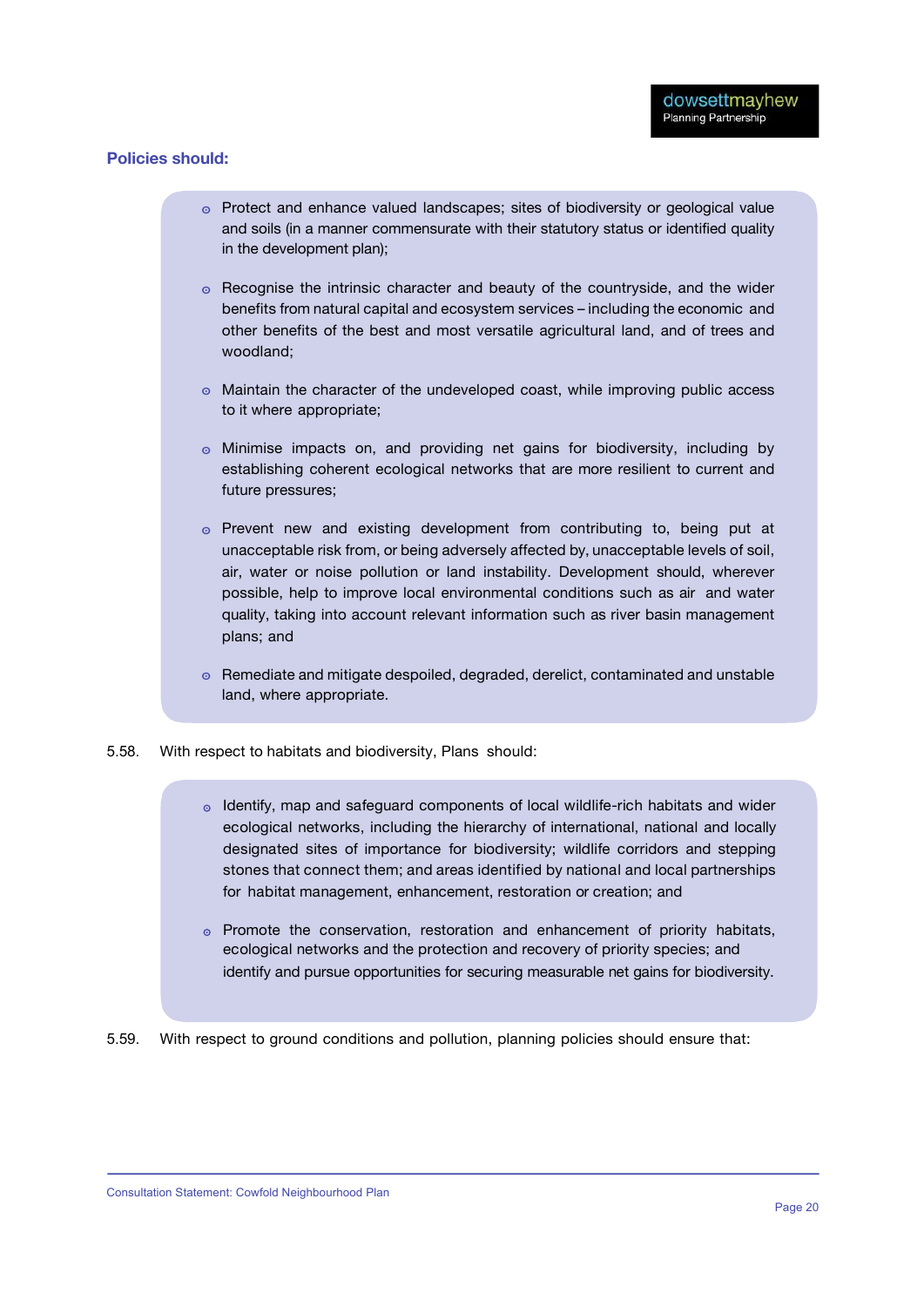- A site is suitable for its proposed use, taking account of ground conditions and any risks arising from land instability and contamination;
- After remediation, as a minimum, land should not be capable of being determined as contaminated land under Part IIA of the Environmental Protection Act 1990; and
- Adequate site investigation information, prepared by a competent person, is available to inform these assessments.
- 5.60. Planning policies should also ensure that new development is appropriate for its location taking into account the likely effects (including cumulative effects) of pollution on health, living conditions and the natural environment, as well as the potential sensitivity of the site or the wider area to impacts that could arise from the development. In doing so they should:
	- $\circ$  Mitigate and reduce to a minimum, potential adverse impacts resulting from noise from new development – and avoid noise giving rise to significant adverse impacts on health and the quality of life;
	- o Identify and protect tranquil areas which have remained relatively undisturbed by noise and are prized for their recreational and amenity value for this reason; and
	- Limit the impact of light pollution from artificial light on local amenity, intrinsically dark landscapes and nature conservation.
- 5.61. In addition, planning policies should:
	- $\circ$  Sustain and contribute towards compliance with relevant limit values or national objectives for pollutants, taking into account the presence of Air Quality Management Areas and Clean Air Zones, and the cumulative impacts from individual sites in local area; and
	- Ensure that new development can be integrated effectively with existing businesses and community facilities (such as places of worship, pubs, music venues and sports clubs).
- 5.62. The CNP includes Strategic Objectives which seek to: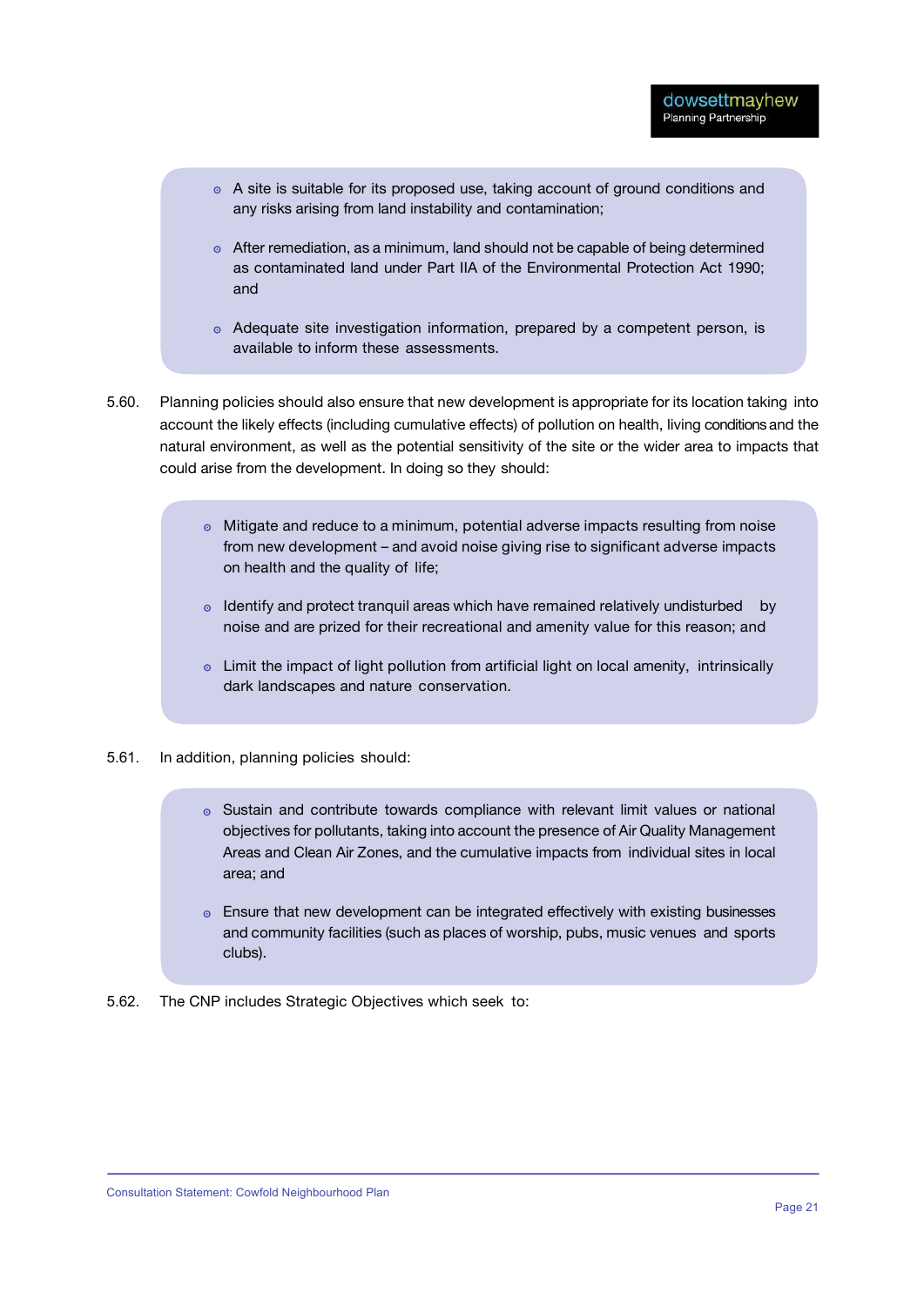- Build on local rural character by preserving and enhancing access to the surrounding countryside; procuring a net gain in biodiversity; and ensuring developments are sustainable, in areas of least flood risk, with any flood risk arising from development being fully mitigated.
- **Keep the village feel and atmosphere, conserving open space, retaining the** allotment provision and enhancing Cowfold as a Village. Maintain the distinctive views and visual connectivity with the surrounding countryside and avoid urban sprawl. Recognise Cowfold's place within the district settlement hierarchy and enhance the village centre as a focal point.
- 5.63. The CNP includes: Aim1: Air Quality Management; Aim 2: Sustainable Development; Aim 4: Light Pollution; Policy 1: Groundwater and Surface-water Flood Risk; Policy 2: Green Infrastructure; Policy 3: Local Green Space; Aim 5: Heritage Assets; Policy 4: Conservation Area; Policy 9: Residential Development Principles; Policy 10: Windfall Housing; Policy 11: CNP01 Brook Hill; Policy 12: CNP03 Potters ; Aim 10: Affordable Housing; and Aim 11: Retirement Accommodation.

#### **Chapter 16: Conserving And Enhancing The Historic Environment**

- 5.64. This chapter confirms heritage assets are an irreplaceable resource, and should be conserved in a manner appropriate to their significance, so that they can be enjoyed for their contribution to the quality of life of existing and future generations.
- 5.65. It states Plans should set out a positive strategy for the conservation and enjoyment of the historic environment, including heritage assets most at risk through neglect, decay or other threats. This strategy should take into account:
	- The desirability of sustaining and enhancing the significance of heritage assets, and putting them to viable uses consistent with their conservation;
	- The wider social, cultural, economic and environmental benefits that conservation of the historic environment can bring;
	- o The desirability of new development making a positive contribution to local character and distinctiveness; and
	- Opportunities to draw on the contribution made by the historic environment to the character of a place.

5.66. The CNP includes a Strategic Objective which seeks to: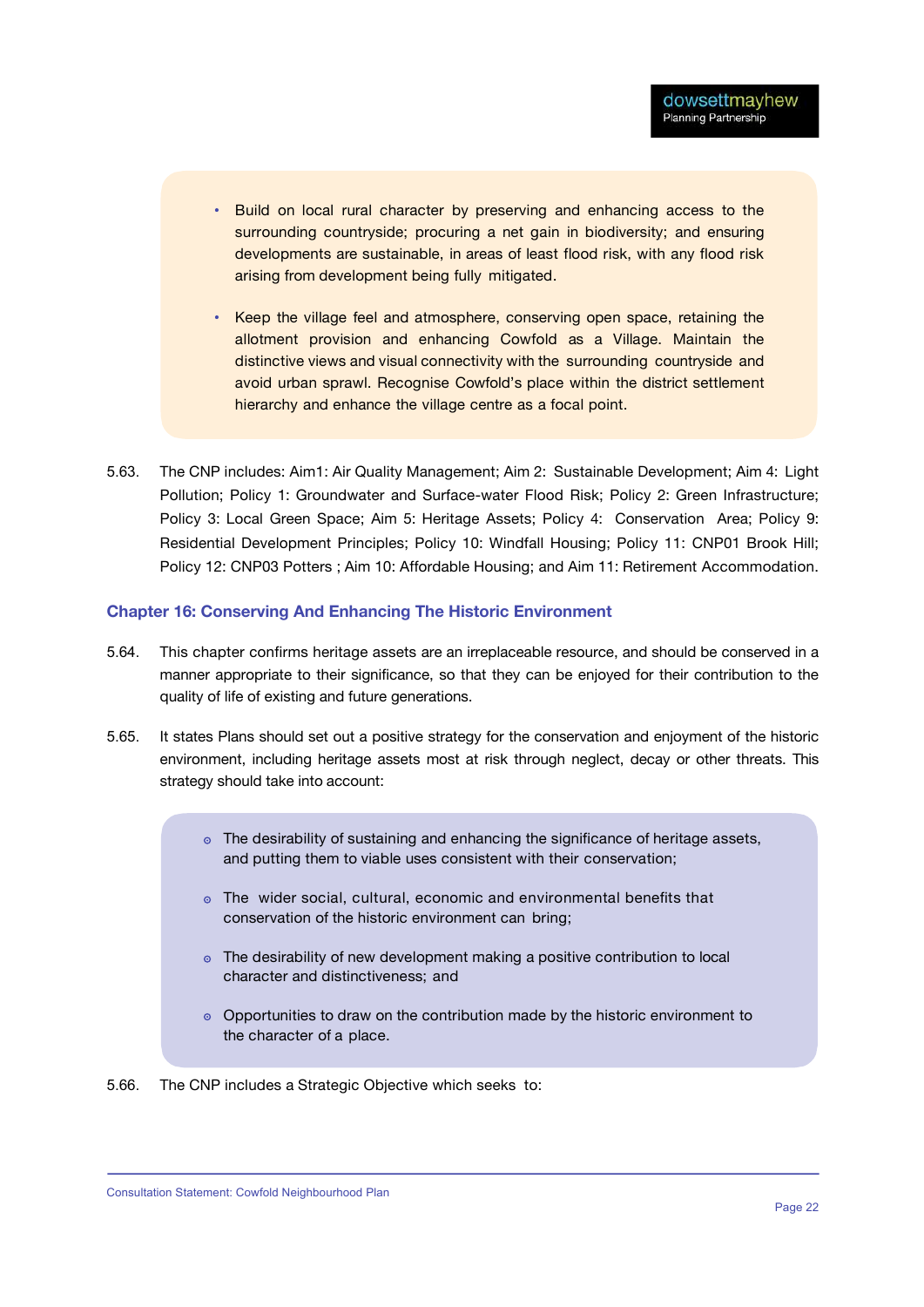- Conserve and enhance historic aspects of the village; protect both the setting of the Conservation Area and the settings of important local heritage assets.
- 5.67. The CNP includes: Aim 5: Heritage Assets; Policy 4: Conservation Area; and Policy 9: Residential Development Principles.

#### **6. 4B 8(2)(D) SUSTAINABLE DEVELOPMENT**

- 6.1. Section 4B 8(2)(d) states that a draft Neighbourhood Plan will meet the Basic Conditions if the making of the order contributes to the achievement of sustainable development.
- 6.2. The CNP is considered to fully comply with the aims of, and contribute to the achievement of, sustainable development, as set out in the various sections of the NPPF.
- 6.3. The CNP is accompanied by a Sustainability Appraisal (incorporating a Strategic Environmental Assessment). The purpose of which is to assess whether the CNP may have effects on a range of sustainability topics and consider alternatives and mitigation to reduce any negative impact.
- 6.4. The SA process has established a range of sustainability issues and options to be considered in formulating the proposals for the CNP. It has ensured consideration of a range of potential social, economic and environmental effects.
- 6.5. All policies contained within the Submission Version of the CNP have been tested within the SA (incorporating the requirements of the SEA) to ensure that the most sustainable policy option has been selected. The SA appraises each policy against reasonable alternatives and then compares them to the sustainable objectives. This has enabled the most sustainable policy options to be identified for inclusion within the CNP.
- 6.6. The CNP contributes to the achievement of sustainable development through its Strategic Objectives, Policies and Aims. The CNP comprises a balance of economic, social and environmental goals.
- 6.7. The environmental goals are: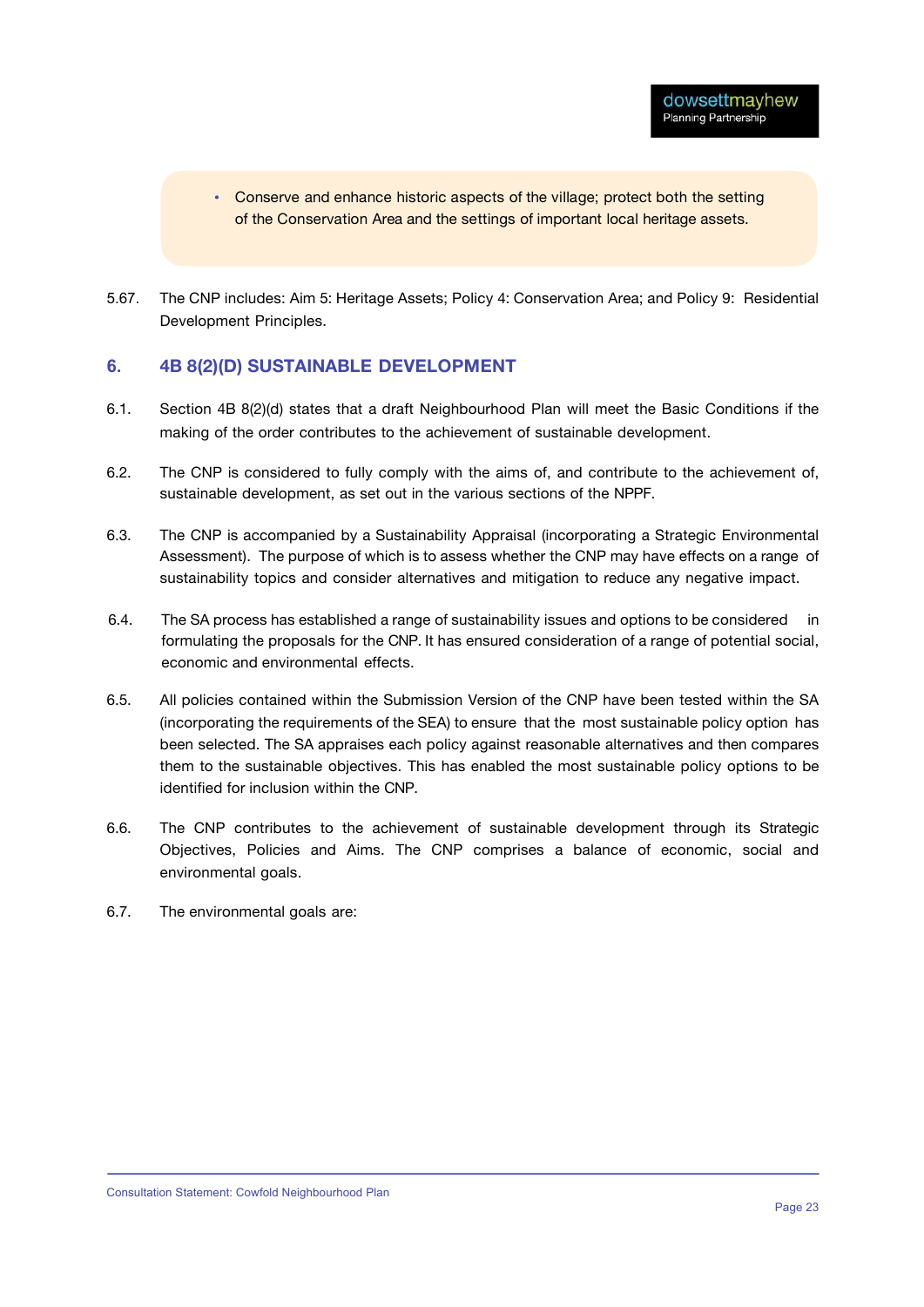- $\bullet$  . Build on local rural character by preserving and enhancing access to the surrounding countryside; procuring a net gain in biodiversity; and ensuring developments are sustainable, in areas of least flood risk, with any flood risk arising from development being fully mitigated.
- Preserve and enhance Green Infrastructure, including open spaces, to maintain the look and feel of the parish as well as helping to mitigate the impact of traffic induced pollution.
- Keep the village feel and atmosphere, conserving open space, retaining the allotment provision and enhancing Cowfold as a Village. Maintain the distinctive views and visual connectivity with the surrounding countryside and avoid urban sprawl. Recognise Cowfold's place within the district settlement hierarchy and enhance the village centre as a focal point
- Conserve and enhance historic aspects of the village; protect both the setting of the Conservation Area and the settings of important local heritage assets.

#### 6.8. The social goals are:

- Maintain and grow the sense of community by supporting sympathetic integrated development, consistent with local housing need enabling residents to remain in the Parish throughout their lifetime, with a suitable mix of homes and tenures.
- Ensure all new homes meet and ideally exceed minimum standards for energy efficiency and build quality noting the unavailability of mains gas within the village. They should be built to a density appropriate to the location, provide, adequate off-street parking and use local materials where appropriate.
- Ensure all sections of the community have access to medical facilities, primary education, pub, place of worship, sporting amenities, cultural actives and village shop/post office. Support youth, sport and cultural facilities in order to see the needs of the community.
- Reduce the impact of traffic, volume and speed, on air quality and include through-traffic calming measures to reduce build up of standing traffic within the AQMA. Encourage proposals that support the use of Electric Vehicles.
- Improve road crossing, footpaths and cycleways to provide better quality and safer connections throughout the parish, to places of work and adjoining communities with a focus on pedestrian safety to reduce car dependency. This should in particular meet the needs of the disabled, elderly, parents with young children and children.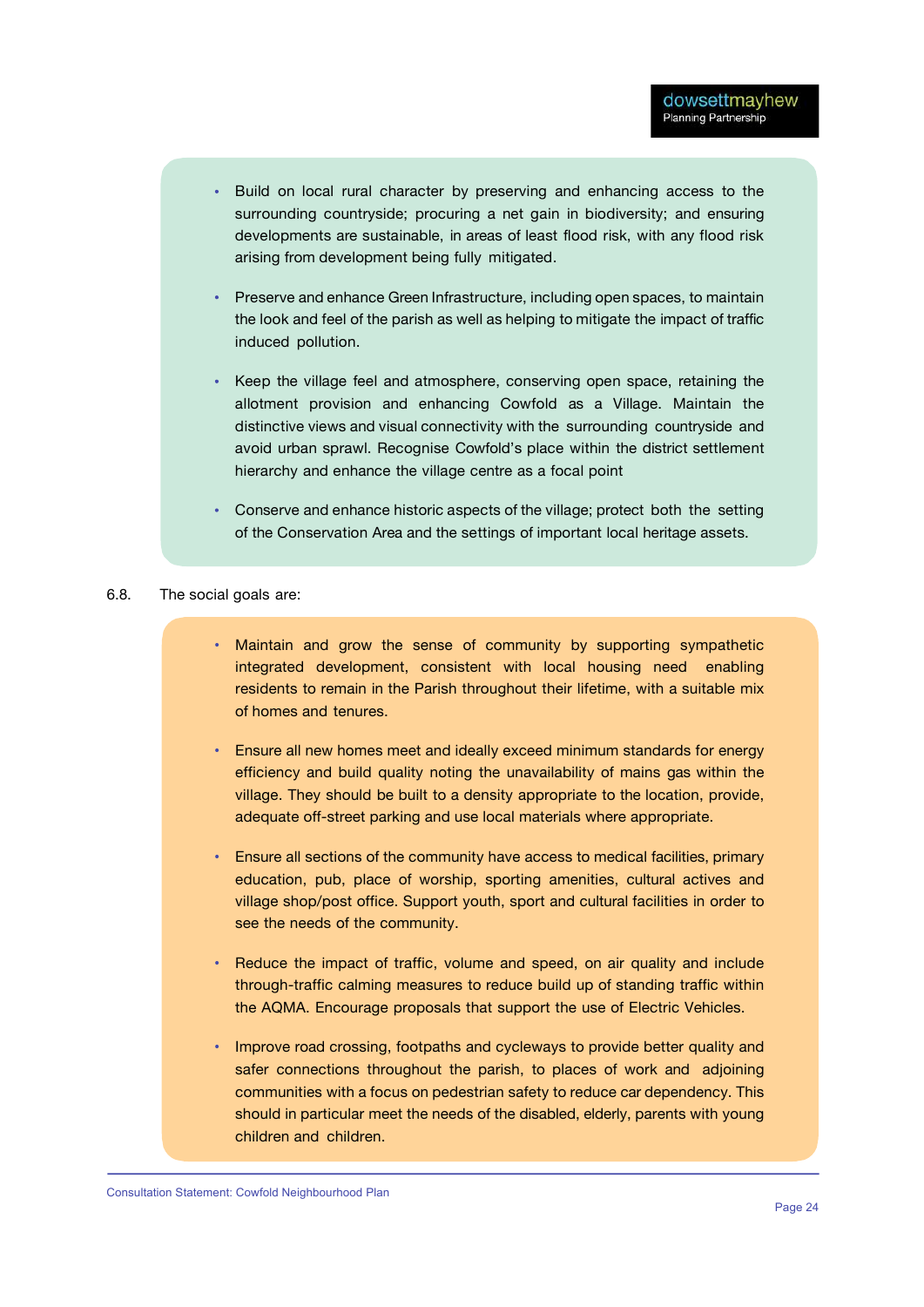- Support the enhancement of public transport connections to urban centres and places of work/education/medical facilities and the wider public transport system.
- Prioritise developments that provide improved road safety, encouraging solutions that result in improved sustainability, pedestrian and cycling facilities taking particular note of the needs of the disabled, elderly, parents with young children and children.
- Ensure developments take into account the local level of car ownership and off-street parking requirements with appropriate electric vehicle charging facilities as appropriate.

#### 6.9. The economic goals are:

- Facilitate employment opportunities within the Parish; enabling the necessary infrastructure, including adequate mobile and broadband connections, to encourage self-employment, working from home and the associated reduction in commuting to work outside the Parish.
- Support the enhancement of public transport connections to urban centres and places of work/educational/medical facilities and the wider public transport system. This should include routes, frequency and safe bus stop pull in facilities.
- 6.10. The CNP accordingly complies with, and contributes to, the achievement of sustainable development in its three limbs of economic, social and environmental.

#### **7. 4B 8(2)(e) GENERAL CONFORMITY WITH THE DEVELOPMENT PLAN**

- 7.1. Section 4B 8(2)(e) states that a draft Neighbourhood Plan will meet the Basic Conditions if, the making of the NP is in general conformity with the strategic policies contained in the Development Plan for the area (or any part of that area).
- 7.2. The relevant Development Plan for the area in this instance is the HPDF. HDC adopted the HDPF in November 2015. It sets out the planning strategy for the District<sup>1</sup> up to 2031 and clearly sets out and identifies the strategic policies which the CNP must be in "general conformity" with. The CNP reflects these policies and plans positively to support them.

<sup>1</sup> HDPF does not apply to that part of the District within the South Downs National Park

Consultation Statement: Cowfold Neighbourhood Plan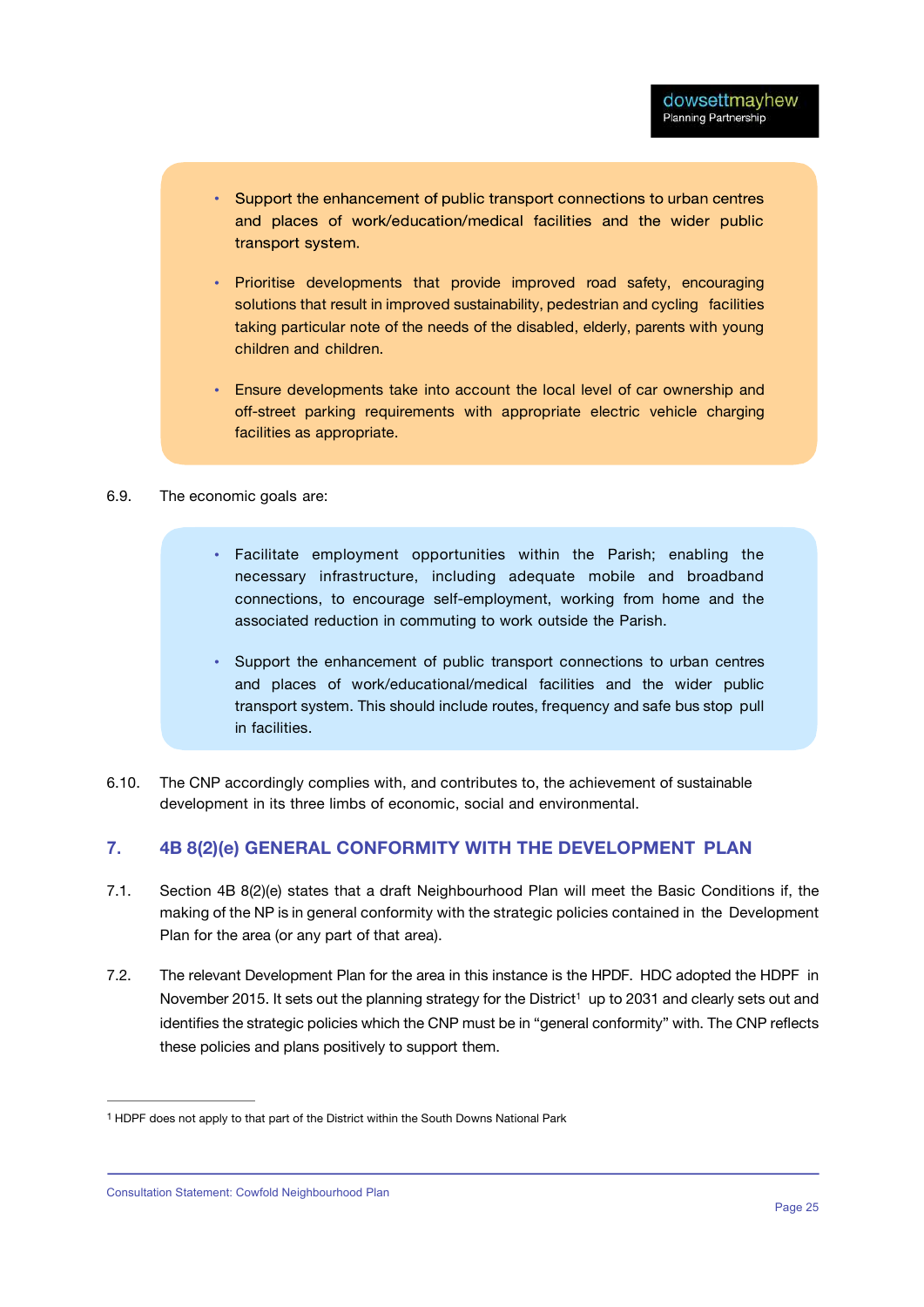7.3. The table below shows how each CNP Policy/Aim is in general conformity with the policies of the HDPF.

| <b>HDPF</b> policy                                           | <b>Summary of Policy</b>                                                                                                                                                                                                                                                                                                                                                                                                                                                                                                                                                                                                                                                                                                                                                                                                                                                                                                                                                                                                                                                                                                                                                                                                                                                                                                                                                                                                                                                                                                                                                                                                                                                                                                            | <b>General Conformity of</b><br><b>CNP Polices</b>                                                                                                                                                                                                                                                                                                                                           |
|--------------------------------------------------------------|-------------------------------------------------------------------------------------------------------------------------------------------------------------------------------------------------------------------------------------------------------------------------------------------------------------------------------------------------------------------------------------------------------------------------------------------------------------------------------------------------------------------------------------------------------------------------------------------------------------------------------------------------------------------------------------------------------------------------------------------------------------------------------------------------------------------------------------------------------------------------------------------------------------------------------------------------------------------------------------------------------------------------------------------------------------------------------------------------------------------------------------------------------------------------------------------------------------------------------------------------------------------------------------------------------------------------------------------------------------------------------------------------------------------------------------------------------------------------------------------------------------------------------------------------------------------------------------------------------------------------------------------------------------------------------------------------------------------------------------|----------------------------------------------------------------------------------------------------------------------------------------------------------------------------------------------------------------------------------------------------------------------------------------------------------------------------------------------------------------------------------------------|
| Policy 1<br>Strategic Policy:<br>Sustainable<br>Development. | When considering development proposals the Council will<br>take a positive approach that reflects the presumption in<br>favour of sustainable development contained in the<br>National Planning Policy Framework.                                                                                                                                                                                                                                                                                                                                                                                                                                                                                                                                                                                                                                                                                                                                                                                                                                                                                                                                                                                                                                                                                                                                                                                                                                                                                                                                                                                                                                                                                                                   | Full conformity, all<br>Policies and Aims.                                                                                                                                                                                                                                                                                                                                                   |
| Policy 2<br>Strategic Policy:<br>Strategic<br>Development.   | The spatial strategy to 2031 is to:<br>Focus development in and around the key settlement of<br>$\bullet$<br>Horsham, and allow for growth in the rest of the district<br>in accordance with the settlement hierarchy.<br>Recognise and develop Horsham town's role<br>$\bullet$<br>complemented by redevelopment at Broadbridge Heath<br>Quadrant.<br>Bring forward three strategic development areas of at<br>least 2,500 dwellings immediately to the north of<br>Horsham Town, around 600 dwellings West of<br>Southwater, and around 150 dwellings South of<br>Billingshurst.<br>Bring forward a strategic mixed used opportunity at the<br>former Novartis site for employment, education and<br>specialist housing at the equivalent of around 200<br>units.<br>Continue to support the sustainable development<br>of settlements.<br>Manage development around the edges of existing<br>settlements in order to prevent the merging of<br>settlements.<br>Provide access to strategic green space and<br>recreational opportunities in and around the built-<br>up urban areas.<br>Encourage the effective use of previously developed<br>(brownfield land).<br>Identify existing sites of important employment use,<br>safeguard their function through flexible policies and<br>designation of Key Employment Areas.<br>Provide for the varied housing needs.<br>$\bullet$<br>Support the provision of rural housing which<br>$\bullet$<br>contributes towards the provision of affordable housing.<br>Retain and enhance natural environmental resources.<br>$\bullet$<br>Support development which protects, conserves and<br>enhances the District's built heritage.<br>Monitor delivery of the Strategy.<br>$\bullet$ | Policy 1: Groundwater<br>and Surface-water<br><b>Flood Risk</b><br>Policy 2: Green<br>Infrastructure<br>Policy 3: Local Green<br>Space<br>Aim 5: Heritage Assets<br>Policy 4: Conservation<br>Area<br>Policy 9: Residential<br>Development<br>Principles<br>Policy 10: Windfall<br>Housing<br>Policy 11: CNP01<br><b>Brook Hill</b><br>Policy 12: CNP03<br>Potters<br>Policy 13: Housing Mix |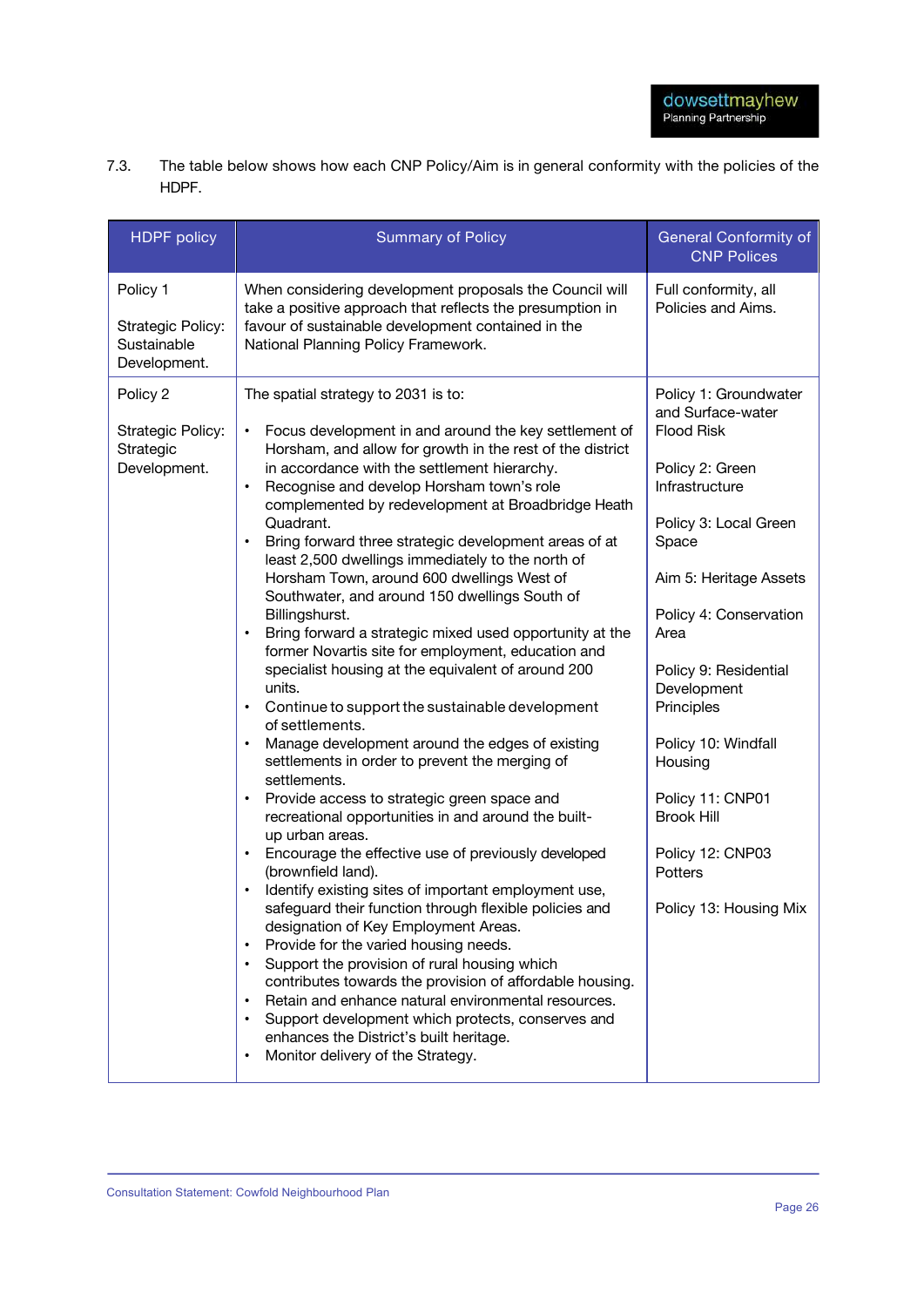| <b>HDPF</b> policy                                         | <b>Summary of Policy</b>                                                                                                                                                                                                                                                                                                                                                                                                                                                                                                                                                                                                                                                                                                                                                                                                                                                                                             | <b>General Conformity of</b><br><b>CNP Polices</b>                   |
|------------------------------------------------------------|----------------------------------------------------------------------------------------------------------------------------------------------------------------------------------------------------------------------------------------------------------------------------------------------------------------------------------------------------------------------------------------------------------------------------------------------------------------------------------------------------------------------------------------------------------------------------------------------------------------------------------------------------------------------------------------------------------------------------------------------------------------------------------------------------------------------------------------------------------------------------------------------------------------------|----------------------------------------------------------------------|
| Policy 3<br>Strategic Policy:<br>Development<br>Hierarchy. | Development will be permitted within towns and villages<br>which have defined built-up areas.<br>Any infilling and redevelopment will be required to<br>demonstrate that it is of an appropriate nature and scale<br>to maintain characteristics and function of the settlement<br>in accordance with the settlement hierarchy.                                                                                                                                                                                                                                                                                                                                                                                                                                                                                                                                                                                      | Policy 10: Windfall<br>Housing                                       |
| Policy 4<br>Strategic Policy:<br>Settlement<br>Expansion.  | The growth of settlements across the District will continue<br>to be supported.<br>Outside built-up area boundaries, the expansion of<br>settlements will be supported where;<br>The site is allocated in the Local Plan or in a<br>$\bullet$<br>Neighbourhood Plan and adjoins an existing settlement<br>edge.<br>The level of expansion is appropriate to the scale and<br>function of the settlement type.<br>The development is demonstrated to meet the identified<br>$\bullet$<br>local housing needs and/or employment needs or will<br>assist the retention and enhancement of community<br>facilities and services.<br>The impact of the development individually or<br>cumulatively does not prejudice comprehensive long<br>term development<br>The development is contained within an existing<br>defensible boundary and the landscape and townscape<br>character features are maintained and enhanced. | Policy 11: CNP01<br><b>Brook Hill</b><br>Policy 12: CNP03<br>Potters |
| Policy 7<br>Strategic Policy:<br>Economic<br>Growth.       | Sustainable employment development will be achieved by;<br>Allocating land for a high quality business park at Land<br>North of Horsham.<br>Redevelopment, regeneration, intensification and smart<br>growth of existing employment sites.<br>The formation and development of small, start-up and<br>move-on businesses, as well as home working and<br>home based businesses.<br>Encouraging appropriate workspace and ICT<br>infrastructure,<br>Retention of Key Employment Areas, for<br>employment uses.<br>Promotion of the district as an attractive place to stay<br>and visit,<br>Encouraging sustainable local employment growth<br>through Neighbourhood Development Plans.<br>Encouraging the expansion of higher education facilities<br>$\bullet$<br>Identifying additional employment areas.<br>$\bullet$                                                                                             | Policy 14:<br>Employment                                             |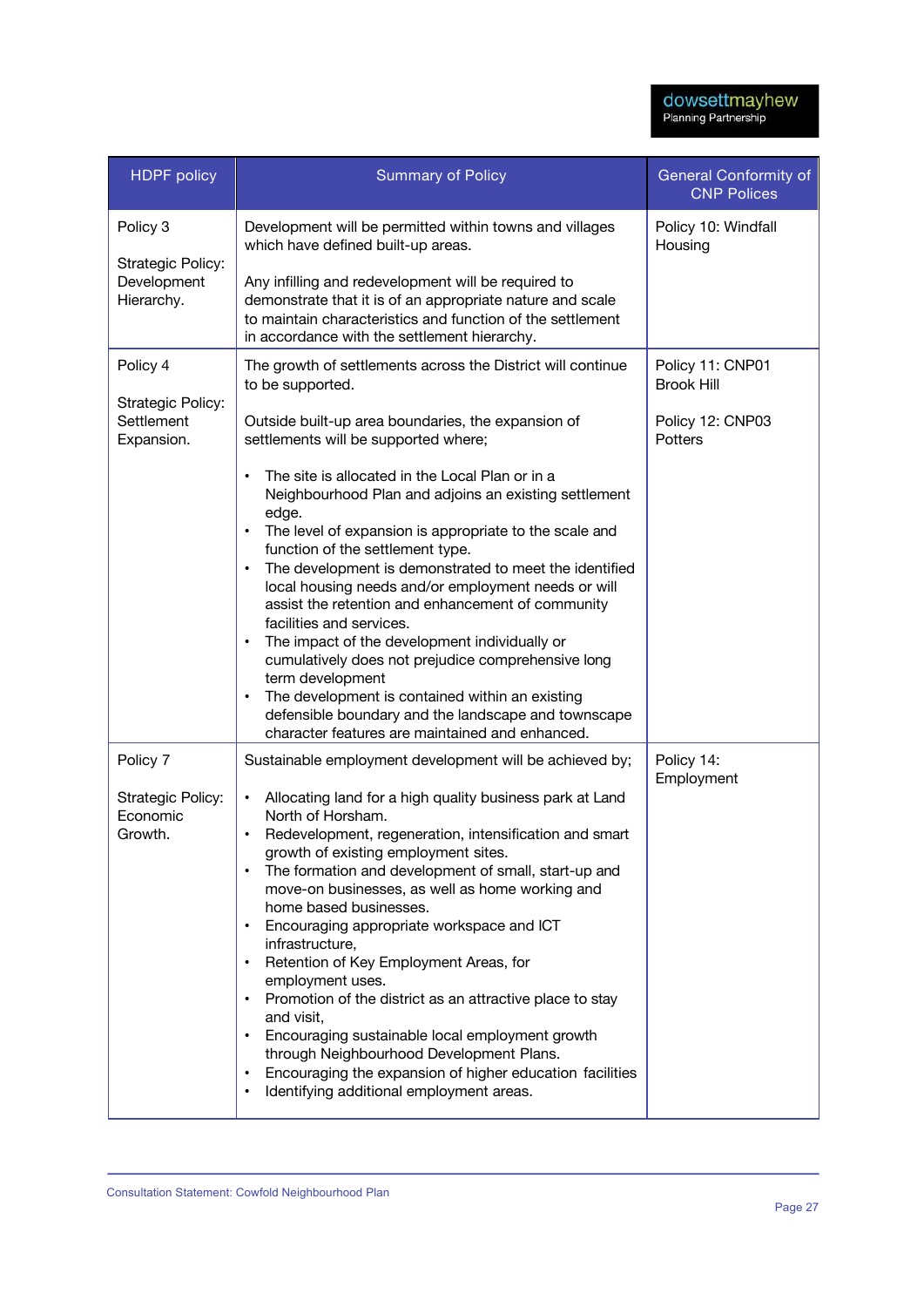| <b>HDPF</b> policy                                                                                   | <b>Summary of Policy</b>                                                                                                                                                                                                                                                                                                                                                                                                                                                                                                                                                                                                                                                                                                                                                                                                                                                                                                                                                   | General Conformity of<br><b>CNP Polices</b>             |
|------------------------------------------------------------------------------------------------------|----------------------------------------------------------------------------------------------------------------------------------------------------------------------------------------------------------------------------------------------------------------------------------------------------------------------------------------------------------------------------------------------------------------------------------------------------------------------------------------------------------------------------------------------------------------------------------------------------------------------------------------------------------------------------------------------------------------------------------------------------------------------------------------------------------------------------------------------------------------------------------------------------------------------------------------------------------------------------|---------------------------------------------------------|
| Policy 12<br>Strategic Policy:<br>Vitality and<br>Viability of<br><b>Existing Retail</b><br>Centres. | The hierarchy for the district's town and village centres is<br>established as follows;<br>• Primary centre: Horsham town.<br>Secondary centres: Billingshurst, Henfield, Pulborough,<br>$\bullet$<br>Southwater, Steyning and Storrington.<br>Tertiary centres and outlying small retail units: Smaller<br>$\bullet$<br>village centres and shops.<br>The hierarchy of retail centres will be supported and<br>enhanced through;<br>Positive measures to improve Horsham town centre as the<br>primary centre. The other town and village centres within<br>the district will be encouraged to help sustain their roles in<br>meeting needs and acting as a focus for a range of<br>activities.<br>Promotion and encouragement of activities in town and                                                                                                                                                                                                                  | Aim 3: Village<br>Amenities<br>Policy 14:<br>Employment |
|                                                                                                      | village centres so they continue to be the prime focus for<br>community life in the district by:<br>Maintaining a diverse range and choice of suitable uses.<br>A well designed and maintained attractive public realm.<br>$\bullet$<br>Promotions, outdoor events and entertainment and<br>markets.<br>A choice of accessible and affordable means of travel.<br>Respect for historic character and good urban design<br>principles.<br>A convenient, cohesive and concentrated primary area<br>which contains a high proportion of retail (A1) uses.<br>In the larger centres encouragement for variety in the<br>"offer" which for Horsham town centre has meant the<br>identification of distinct "quarters" that define character<br>and ambiance.<br>For the secondary areas defined within larger town<br>centres a wider range of class A uses as well as other<br>use classes can be located.<br>Suitable residential use in existing older and new<br>buildings. |                                                         |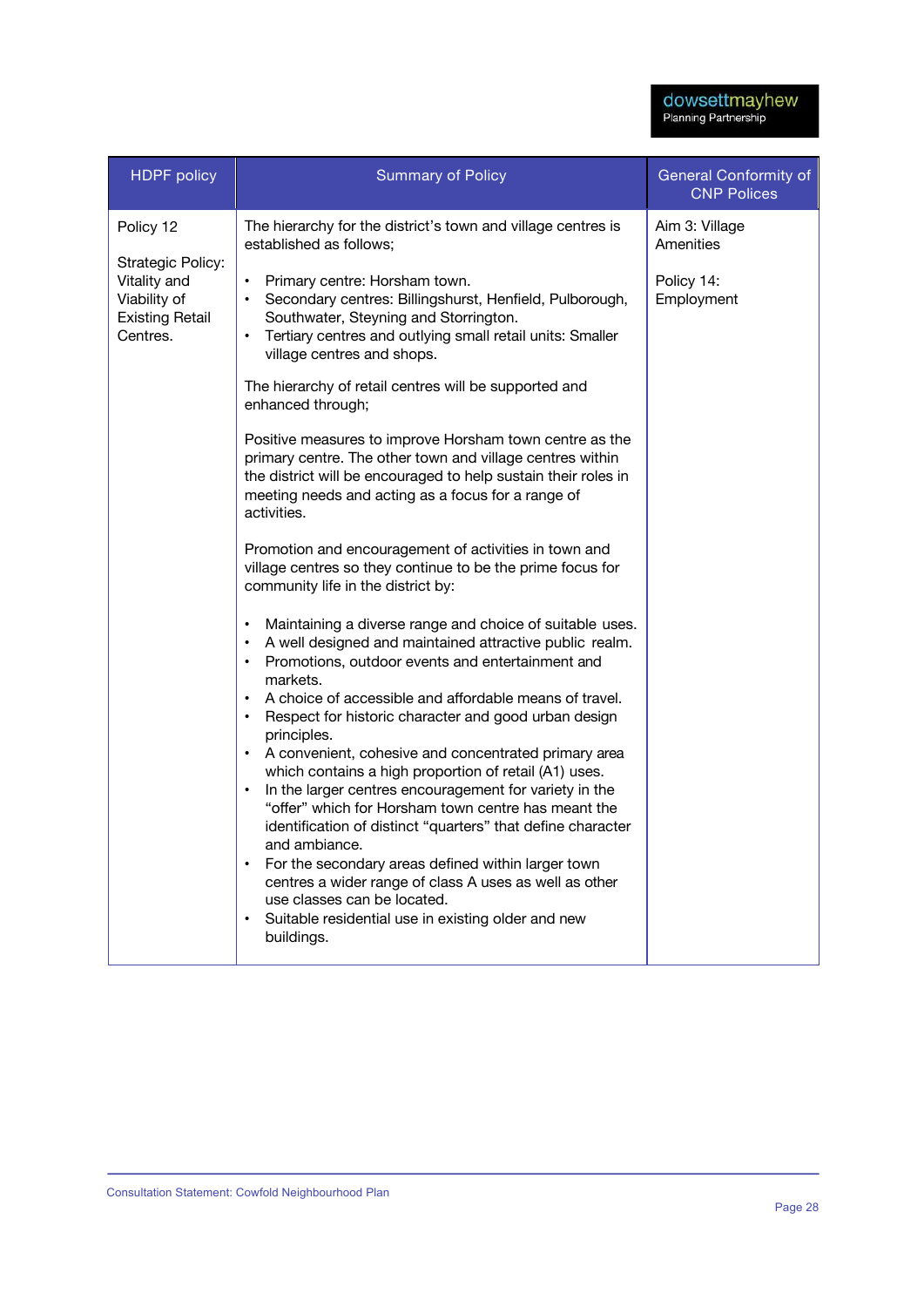| <b>HDPF</b> policy                                   | <b>Summary of Policy</b>                                                                                                                                                                                                                                                                                                                                                                                                                                                                                                                                                                                                 | <b>General Conformity of</b><br><b>CNP Polices</b>           |
|------------------------------------------------------|--------------------------------------------------------------------------------------------------------------------------------------------------------------------------------------------------------------------------------------------------------------------------------------------------------------------------------------------------------------------------------------------------------------------------------------------------------------------------------------------------------------------------------------------------------------------------------------------------------------------------|--------------------------------------------------------------|
| Policy 15<br>Strategic Policy:                       | Provision is made for the development of at least 16,000<br>homes and associated infrastructure; 2011-2031, at an<br>average of 800 homes per annum.                                                                                                                                                                                                                                                                                                                                                                                                                                                                     | Policy 9: Residential<br>Development<br>Principles           |
| Housing<br>Provision.                                | This will be achieved by:                                                                                                                                                                                                                                                                                                                                                                                                                                                                                                                                                                                                | Policy 10: Windfall<br>Housing                               |
|                                                      | Housing completions for the period 2011 - 2015<br>$\bullet$<br>Homes that are already permitted or agreed for release;<br>$\bullet$<br><b>Strategic Sites:</b><br>$\bullet$                                                                                                                                                                                                                                                                                                                                                                                                                                              | Policy 11: CNP01<br><b>Brook Hill</b>                        |
|                                                      | a) At least 2,500 homes at Land North of Horsham.<br>b) Around 600 homes at Land West of Southwater.                                                                                                                                                                                                                                                                                                                                                                                                                                                                                                                     | Policy 12: CNP03<br><b>Potters</b>                           |
|                                                      | c) Around 150 homes at Land South of Billingshurst.<br>The provision of at least 1500 homes throughout the<br>$\bullet$<br>district in accordance with the settlement hierarchy,<br>allocated through neighbourhood planning.<br>750 windfall units.<br>$\bullet$                                                                                                                                                                                                                                                                                                                                                        | Policy 13: Housing<br>Mix                                    |
| Policy 16                                            | Development should provide a mix of housing sizes, types<br>and tenures.                                                                                                                                                                                                                                                                                                                                                                                                                                                                                                                                                 | Policy 11: CNP01<br><b>Brook Hill</b>                        |
| Strategic Policy:<br>Meeting Local<br>Housing Needs. | All residential developments of 5 dwellings or more will be<br>expected to include an appropriate proportion of<br>affordable homes in accordance with the following<br>thresholds and targets:                                                                                                                                                                                                                                                                                                                                                                                                                          | Policy 12: CNP03<br>Potters<br>Aim 10: Affordable<br>Housing |
|                                                      | On sites providing 15 or more dwellings, or on sites<br>а.<br>over 0.5 hectares, the Council will require 35% of<br>dwellings to be affordable.<br>On sites providing between 5 and 14 dwellings, the<br>b.<br>Council will require 20% of dwellings to be<br>affordable or where on-site provision is not<br>achievable a financial contribution equivalent to the<br>cost of the developer of providing the units on<br>site.<br>If a development site is sub-divided so as to create two or<br>more separate development schemes one or more of which<br>falls below the relevant threshold, the Council will seek an |                                                              |
|                                                      | appropriate level of affordable housing to reflect the<br>provision that would have been achieved on the site as a<br>whole had it come forward as a single scheme for the site.                                                                                                                                                                                                                                                                                                                                                                                                                                         |                                                              |
|                                                      | The Council will support schemes being brought forward<br>through Neighbourhood Plans.                                                                                                                                                                                                                                                                                                                                                                                                                                                                                                                                   |                                                              |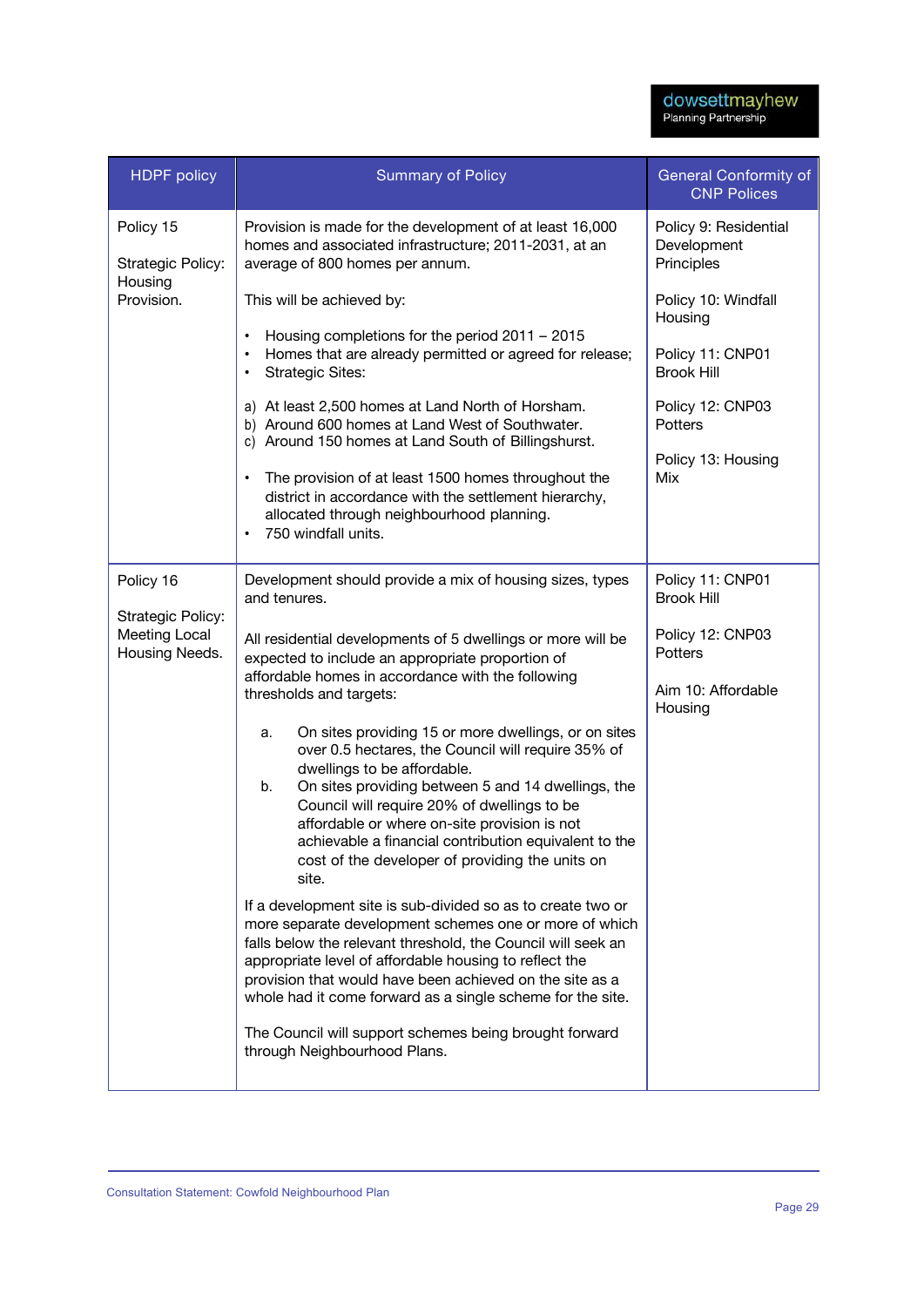| <b>HDPF</b> policy                                                                    | <b>Summary of Policy</b>                                                                                                                                                                                                                                                                                                                                                                                                                                                                                                                                                                                                                                                                                                                                                                                                                                                                                                                                                                                                                                                                                                                                                                                                                                                                                                                                                                                                                                                                                                                                                                                                                                                  | <b>General Conformity of</b><br><b>CNP Polices</b> |
|---------------------------------------------------------------------------------------|---------------------------------------------------------------------------------------------------------------------------------------------------------------------------------------------------------------------------------------------------------------------------------------------------------------------------------------------------------------------------------------------------------------------------------------------------------------------------------------------------------------------------------------------------------------------------------------------------------------------------------------------------------------------------------------------------------------------------------------------------------------------------------------------------------------------------------------------------------------------------------------------------------------------------------------------------------------------------------------------------------------------------------------------------------------------------------------------------------------------------------------------------------------------------------------------------------------------------------------------------------------------------------------------------------------------------------------------------------------------------------------------------------------------------------------------------------------------------------------------------------------------------------------------------------------------------------------------------------------------------------------------------------------------------|----------------------------------------------------|
| Policy 21<br>Strategic Policy:<br>Gypsy and<br><b>Traveller Sites</b><br>Allocations. | Provision shall be made for 39 net additional permanent<br>residential pitches for Gypsies and Travellers within the<br>period 2011 - 2017.<br>In order to help fulfil the current backlog of unmet need<br>and future need identified through the Council's Gypsy,<br>Traveller and Travelling Showpeople Accommodation<br>Needs Assessment, the following sites have been<br>identified and will be allocated for traveller site<br>development<br>Rowfold Nurseries, Coneyhurst (10)<br>$\bullet$<br>Southview, Five Oaks (4)<br>$\bullet$<br>Land adjacent Hillside Park, Small Dole (12)<br>$\bullet$<br>Lane Top, Pulborough (3)<br>$\bullet$<br>Sites that have been granted planning permission since<br>$\bullet$                                                                                                                                                                                                                                                                                                                                                                                                                                                                                                                                                                                                                                                                                                                                                                                                                                                                                                                                                | <b>Reliant on HDPF</b><br>policies.                |
| Policy 23<br>Strategic Policy:<br>Gypsy and<br>Traveller<br>Accommodation             | the study (13).<br>The following criteria will be taken into consideration when<br>determining the allocation of land for Gypsies, Travellers<br>and Travelling Showpeople and any planning applications<br>for non-allocated sites:<br>There must be no significant barriers to development<br>$\bullet$<br>exist in terms of flooding, poor drainage, poor ground<br>stability or proximity to other hazardous land or<br>installation where conventional housing would not be<br>suitable.<br>The site is served by a safe and convenient vehicular<br>$\bullet$<br>and pedestrian access.<br>The site can be properly serviced and is supplied with<br>$\bullet$<br>essential services. The site must also be large enough to<br>provide adequate vehicle parking.<br>The site is located in or near to existing settlements, or<br>$\bullet$<br>is part of an allocated strategic location, within<br>reasonable distance of a range of local services and<br>community facilities.<br>The development will not have an unacceptable impact<br>on the character and appearance of the landscape and<br>the amenity of neighbouring properties, and is<br>sensitively designed to mitigate any impact on its<br>surroundings.<br>In assessing sites for Travelling Showpeople or where<br>mixed-uses are proposed, the site and its surrounding<br>context must be suitable for mixed residential and business<br>uses, including storage required and/or land required for<br>exercising animals, and would not result in an unacceptable<br>loss of amenity and adverse impact on the safety and<br>amenity of the site's occupants and neighbouring<br>properties. | Reliant on HDPF<br>policies.                       |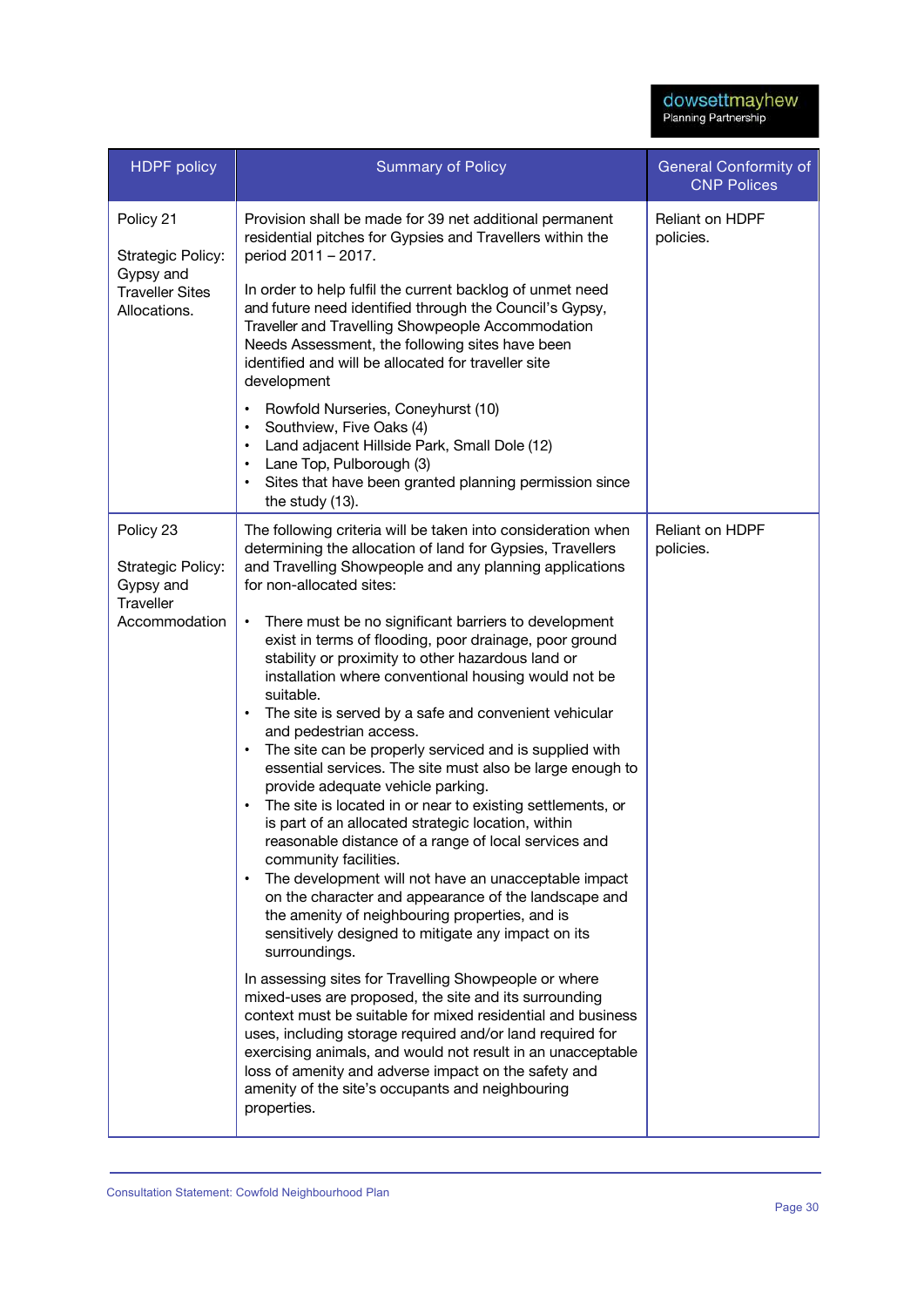| <b>HDPF</b> policy                                                                                 | <b>Summary of Policy</b>                                                                                                                                                                                                                                                                                                                                                                                                                                                                                                                                                                                                                                                                                                                                                                                                                                                                                                                        | <b>General Conformity of</b><br><b>CNP Polices</b>                                                                                  |
|----------------------------------------------------------------------------------------------------|-------------------------------------------------------------------------------------------------------------------------------------------------------------------------------------------------------------------------------------------------------------------------------------------------------------------------------------------------------------------------------------------------------------------------------------------------------------------------------------------------------------------------------------------------------------------------------------------------------------------------------------------------------------------------------------------------------------------------------------------------------------------------------------------------------------------------------------------------------------------------------------------------------------------------------------------------|-------------------------------------------------------------------------------------------------------------------------------------|
| Policy 24<br>Strategic Policy:<br>Environmental<br>Protection.                                     | The high quality of the district's environment will be<br>protected.<br>Developments will be expected to minimise exposure to<br>and the emission of pollutants including noise, odour, air<br>and light pollution and ensure that they:<br>Address land contamination;<br>$\bullet$<br>Are appropriate to their location;<br>$\bullet$<br>Maintain or improve the environmental quality of any<br>$\bullet$<br>watercourses, groundwater and drinking water<br>supplies, and prevents contaminated run-off to surface<br>water sewers:<br>Minimise the air pollution and greenhouse gas emissions<br>$\bullet$<br>Contribute to the implementation of local Air Quality<br>$\bullet$<br><b>Action Plans;</b><br>Maintain or reduce the number of people exposed to<br>$\bullet$<br>poor air quality including odour;<br>Ensure that the cumulative impact of all relevant<br>$\bullet$<br>committed developments is appropriately<br>assessed. | Aim 1: Air Quality<br>Management<br>Aim 4: Light<br>Pollution<br>Policy 1:<br>Groundwater and<br>Surface-water Flood<br><b>Risk</b> |
| Policy 25<br>Strategic Policy:<br><b>The Natural</b><br>Environment<br>and Landscape<br>Character. | The Natural Environment and landscape character of the<br>District, together with protected landscapes and habitats<br>will be protected against inappropriate development. The<br>Council will support development proposals which:<br>Protects, conserves and enhances the landscape and<br>$\bullet$<br>townscape character.<br>Maintains and enhances the Green Infrastructure<br>$\bullet$<br>Network and addresses any identified<br>deficiencies.<br>Maintains and enhances the existing network of<br>$\bullet$<br>geological sites and biodiversity.<br>Conserve and where possible enhance the setting of the<br>$\bullet$<br>South Downs National Park.                                                                                                                                                                                                                                                                              | Aim 4: Light<br>Pollution<br>Policy 2: Green<br>Infrastructure                                                                      |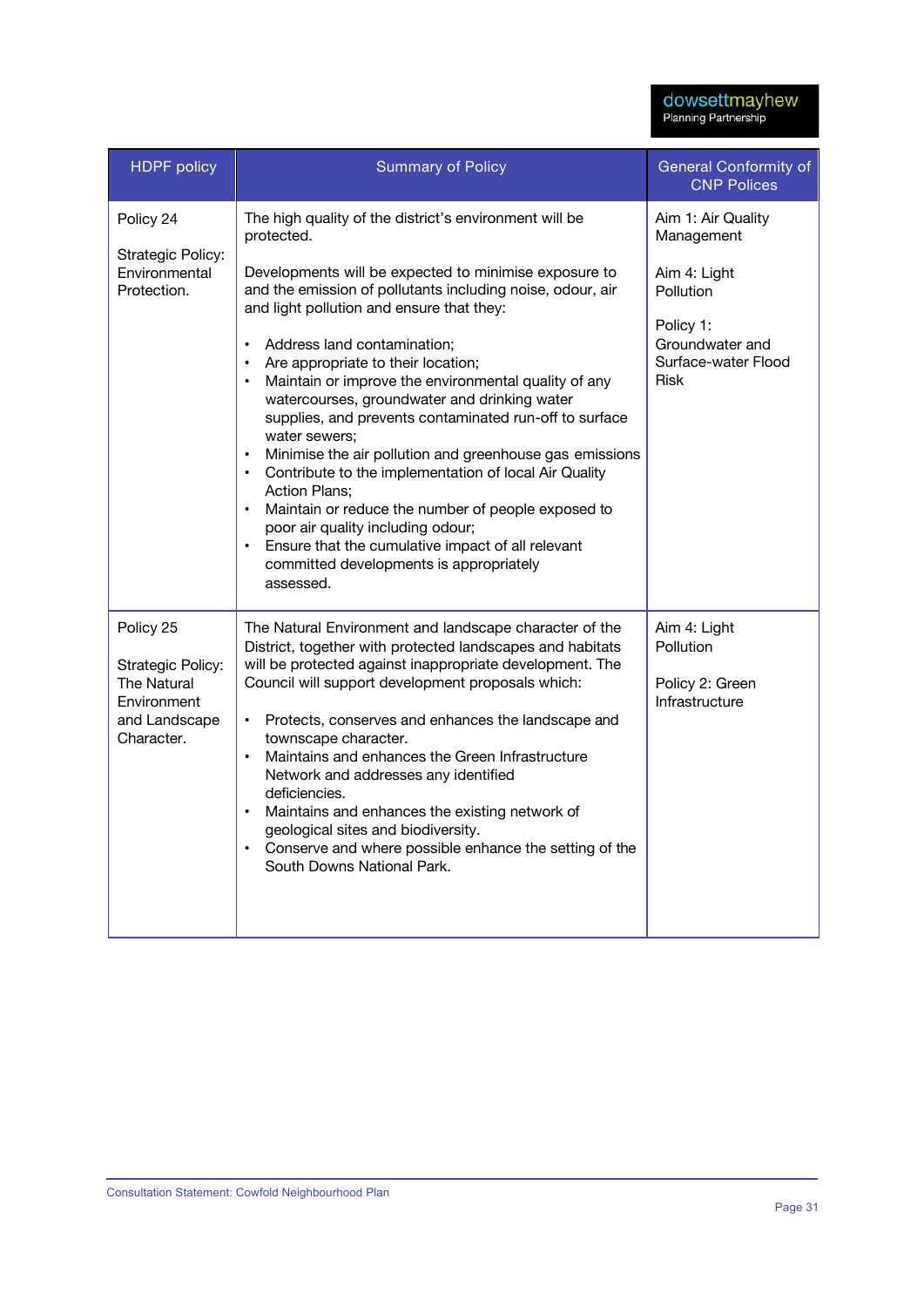| <b>HDPF</b> policy                            | <b>Summary of Policy</b>                                                                                                                                                                                                                                                                                                                                                                                                                                                                                                                                                                                                                              | General Conformity of<br><b>CNP Polices</b> |
|-----------------------------------------------|-------------------------------------------------------------------------------------------------------------------------------------------------------------------------------------------------------------------------------------------------------------------------------------------------------------------------------------------------------------------------------------------------------------------------------------------------------------------------------------------------------------------------------------------------------------------------------------------------------------------------------------------------------|---------------------------------------------|
| Policy 26<br>Strategic Policy:<br>Countryside | Outside built-up area boundaries, the rural character and<br>undeveloped nature of the countryside will be protected<br>against inappropriate development.                                                                                                                                                                                                                                                                                                                                                                                                                                                                                            | Reliant on HDPF<br>policies.                |
| Protection.                                   | Any proposal must be essential to its countryside location,<br>and meet one of the following criteria:                                                                                                                                                                                                                                                                                                                                                                                                                                                                                                                                                |                                             |
|                                               | Support the needs of agriculture or forestry;<br>$\bullet$<br>Enable the extraction of minerals or the disposal of<br>waste;<br>Provide for quiet informal recreational use; or<br>$\bullet$<br>Enable the sustainable development of rural areas.                                                                                                                                                                                                                                                                                                                                                                                                    |                                             |
|                                               | In addition, proposals must be of a scale appropriate to its<br>countryside character and location.                                                                                                                                                                                                                                                                                                                                                                                                                                                                                                                                                   |                                             |
|                                               | Development will be considered acceptable where it does<br>not lead, either individually or cumulatively, to a significant<br>increase in the overall level of activity in the countryside,<br>and protects, and/or conserves, and/or enhances, the key<br>features and characteristics of the landscape character<br>area in which it is located.                                                                                                                                                                                                                                                                                                    |                                             |
| Policy 27<br>Strategic Policy:                | Landscapes will be protected from development which<br>would result in the coalescence of settlements.                                                                                                                                                                                                                                                                                                                                                                                                                                                                                                                                                | Reliant on HDPF<br>policies.                |
| Settlement<br>Coalescence                     | Development between settlements will be resisted unless it<br>can be demonstrated that:                                                                                                                                                                                                                                                                                                                                                                                                                                                                                                                                                               |                                             |
|                                               | There is no significant reduction in the openness and<br>$\bullet$<br>'break' between settlements.<br>It does not generate urbanising effects within the<br>$\bullet$<br>settlement gap.<br>Redevelopment of existing sites that seek to reduce the<br>existing urbanised character and appearance of an area<br>between settlements, particularly along road corridors,<br>will be supported.<br>Proposals contribute to the conservation,<br>$\bullet$<br>enhancement and amenity of the countryside, including<br>where appropriate enhancements to the Green<br>Infrastructure network or provide opportunities for<br>quiet informal recreation. |                                             |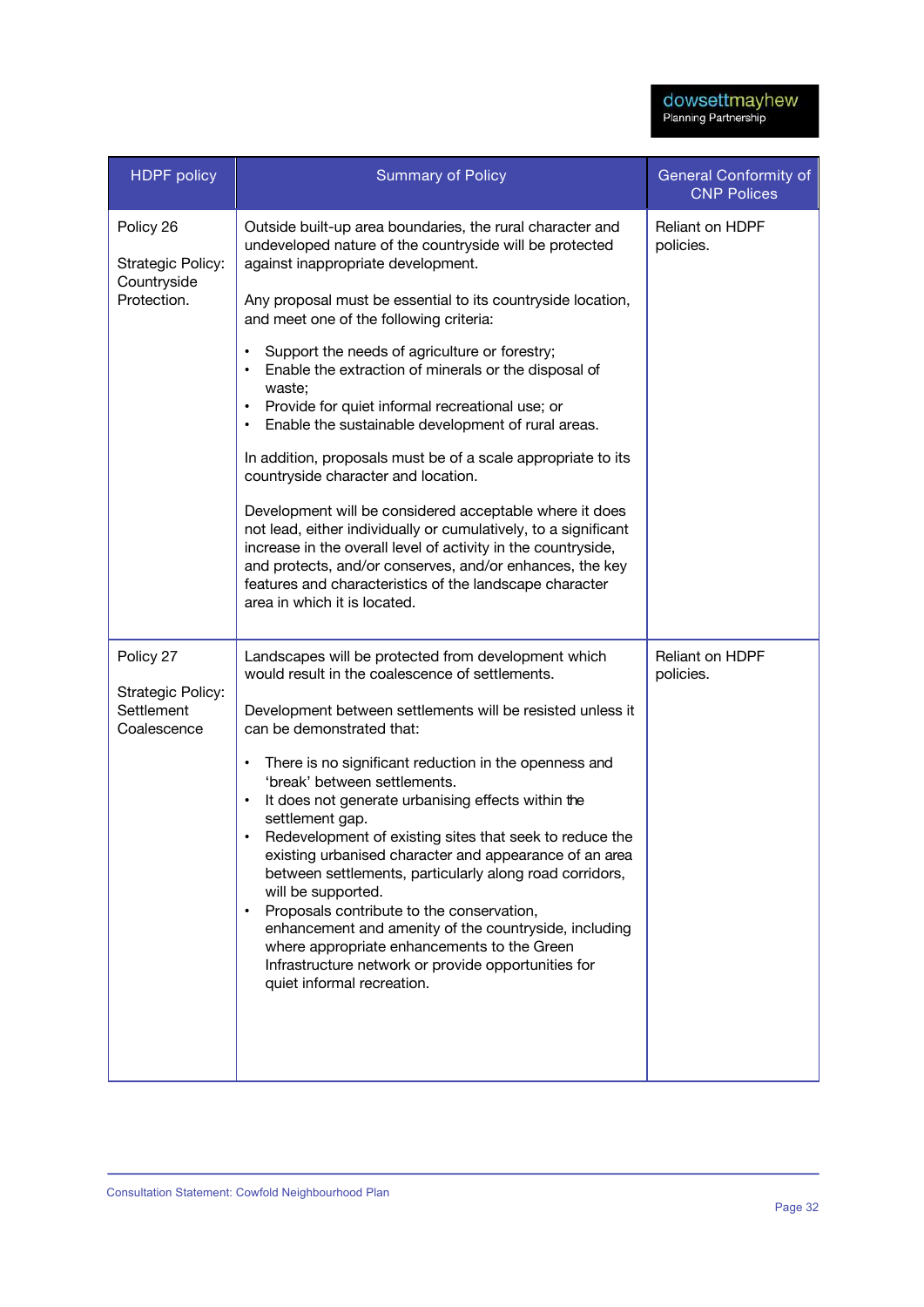| <b>HDPF</b> policy                                                     | <b>Summary of Policy</b>                                                                                                                                                                                                                                                                                                                                                                                                                                                                         | <b>General Conformity of</b><br><b>CNP Polices</b>                                                                                                                                             |
|------------------------------------------------------------------------|--------------------------------------------------------------------------------------------------------------------------------------------------------------------------------------------------------------------------------------------------------------------------------------------------------------------------------------------------------------------------------------------------------------------------------------------------------------------------------------------------|------------------------------------------------------------------------------------------------------------------------------------------------------------------------------------------------|
| Policy 32<br>Strategic Policy:<br>The Quality of<br>New<br>Development | Development will be expected to:<br>Provide an attractive, functional, accessible, safe and<br>$\bullet$<br>adaptable environment;<br>Complement locally distinctive characters and heritage;<br>$\bullet$<br>Contribute a sense of place;<br>$\bullet$<br>Optimise the potential of the site to accommodate<br>$\bullet$<br>development and contribute to the support for suitable<br>complementary facilities and uses; and<br>Help secure a framework of high quality open space<br>$\bullet$ | Aim 4: Light Pollution<br>Aim 5: Heritage Assets<br>Policy 4: Conservation<br>Area<br>Policy 5: Open Space<br>Policy 9: Residential                                                            |
|                                                                        |                                                                                                                                                                                                                                                                                                                                                                                                                                                                                                  | Development<br>Principles<br>Policy 10: Windfall<br>Housing<br>Policy 11: CNP01<br><b>Brook Hill</b><br>Policy 12: CNP03<br><b>Potters</b>                                                     |
| Policy 35<br>Strategic Policy:<br>Climate Change.                      | Development will be supported where it makes a<br>clear contribution to mitigating and adapting to the<br>impacts of climate change and to meeting the<br>District's carbon reduction target.<br>Development must be designed so that it can adapt to the<br>impacts of climate change, reducing vulnerability,<br>particularly in terms of flood risk, water supply and<br>changes to the district's landscape.                                                                                 | Aim 1: Air Quality<br>Management<br>Aim 2: Sustainable<br>Development<br>Policy 1: Groundwater<br>and Surface-water<br><b>Flood Risk</b><br>Policy 9: Residential<br>Development<br>Principles |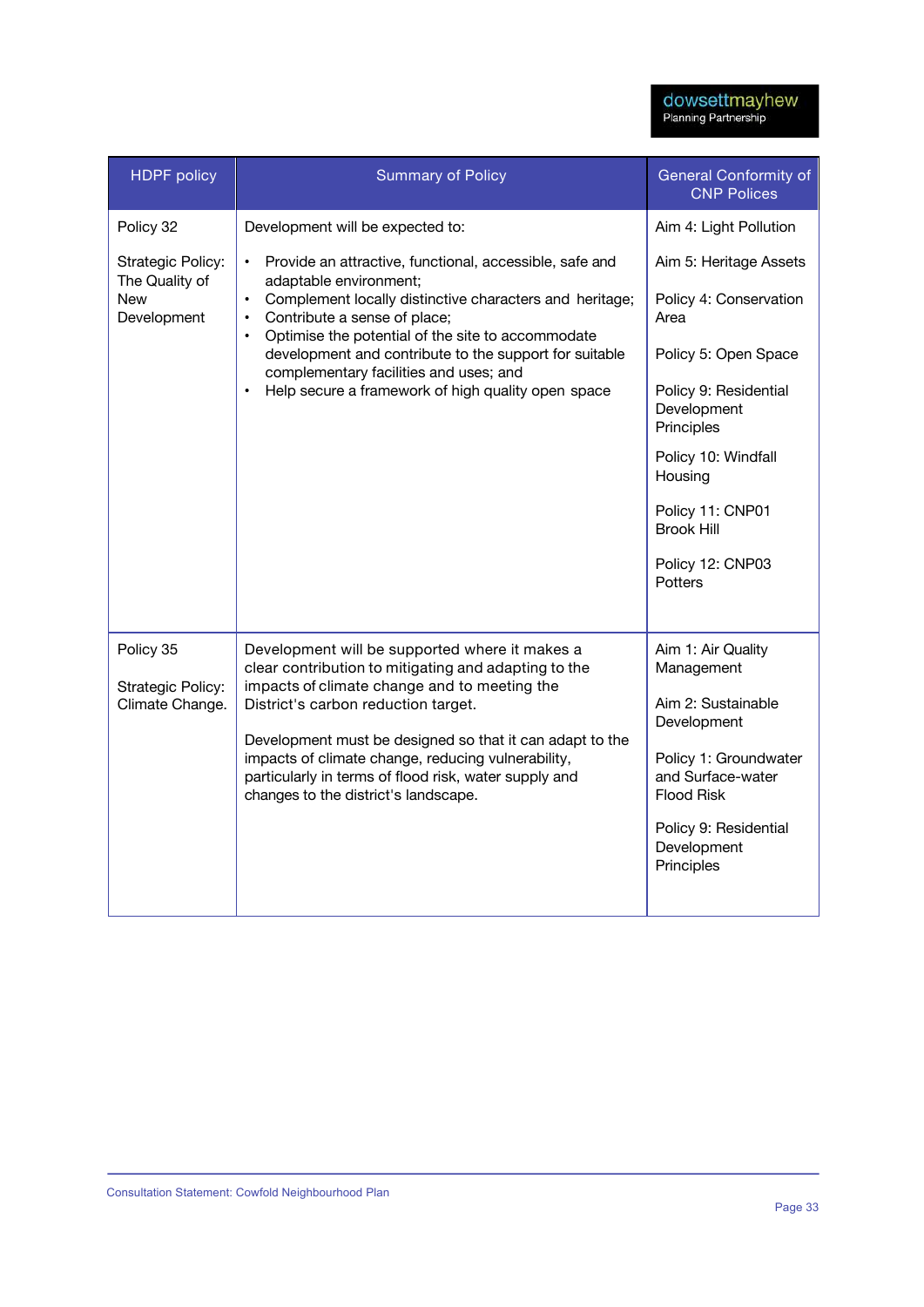| <b>HDPF</b> policy                          | <b>Summary of Policy</b>                                                                                                                                                                                                                                                                  | <b>General Conformity of</b><br><b>CNP Polices</b>                 |
|---------------------------------------------|-------------------------------------------------------------------------------------------------------------------------------------------------------------------------------------------------------------------------------------------------------------------------------------------|--------------------------------------------------------------------|
| Policy 36<br>Strategic Policy:              | All development will be required to contribute to clean,<br>efficient energy in Horsham.                                                                                                                                                                                                  | Aim 2: Sustainable<br>Development                                  |
| Appropriate<br>Energy Use                   | Commercial and residential developments in Heat Priority<br>Areas or the strategic development locations will be<br>expected to connect to district heating network.                                                                                                                      | Policy 9: Residential<br>Development<br>Principles                 |
|                                             | All (C)CHP must be of a scale and operated to maximise<br>the potential for carbon reduction.                                                                                                                                                                                             |                                                                    |
|                                             | All applications for residential or commercial development<br>must include an Energy Statement.                                                                                                                                                                                           |                                                                    |
|                                             | Developments in Heat Priority Areas and strategic<br>developments should demonstrate and quantify how the<br>development will comply with the heating and cooling<br>hierarchy.                                                                                                           |                                                                    |
|                                             | The Council will permit schemes for renewable energy (e.g.<br>solar) where they do not have a significant adverse effect.                                                                                                                                                                 |                                                                    |
| Policy 38<br>Strategic Policy:<br>Flooding. | Development proposals will follow a sequential approach to<br>flood risk management, giving priority to development sites<br>with the lowest risk of flooding and making required<br>development safe without increasing flood risk elsewhere.<br>Proposals will be supported where they; | Policy 1:<br>Groundwater and<br>Surface-water Flood<br><b>Risk</b> |
|                                             | Comply with the recommendations set out in the Strategic<br>Flood Risk Assessment (SFRA).                                                                                                                                                                                                 |                                                                    |
|                                             | Incorporate the use of sustainable drainage systems<br>(SuDS) where technically feasible.                                                                                                                                                                                                 |                                                                    |
|                                             | Consider the vulnerability and importance of local<br>ecological resources such as water quality and<br>biodiversity when determining the suitability of SuDS.                                                                                                                            |                                                                    |
|                                             | Utilise drainage techniques that mimic natural drainage<br>patterns.                                                                                                                                                                                                                      |                                                                    |
|                                             | Are in accordance with the objective of the Water<br>Framework Directive, and accord with the findings of the<br>Gatwick Sub Region Water Cycle Study.                                                                                                                                    |                                                                    |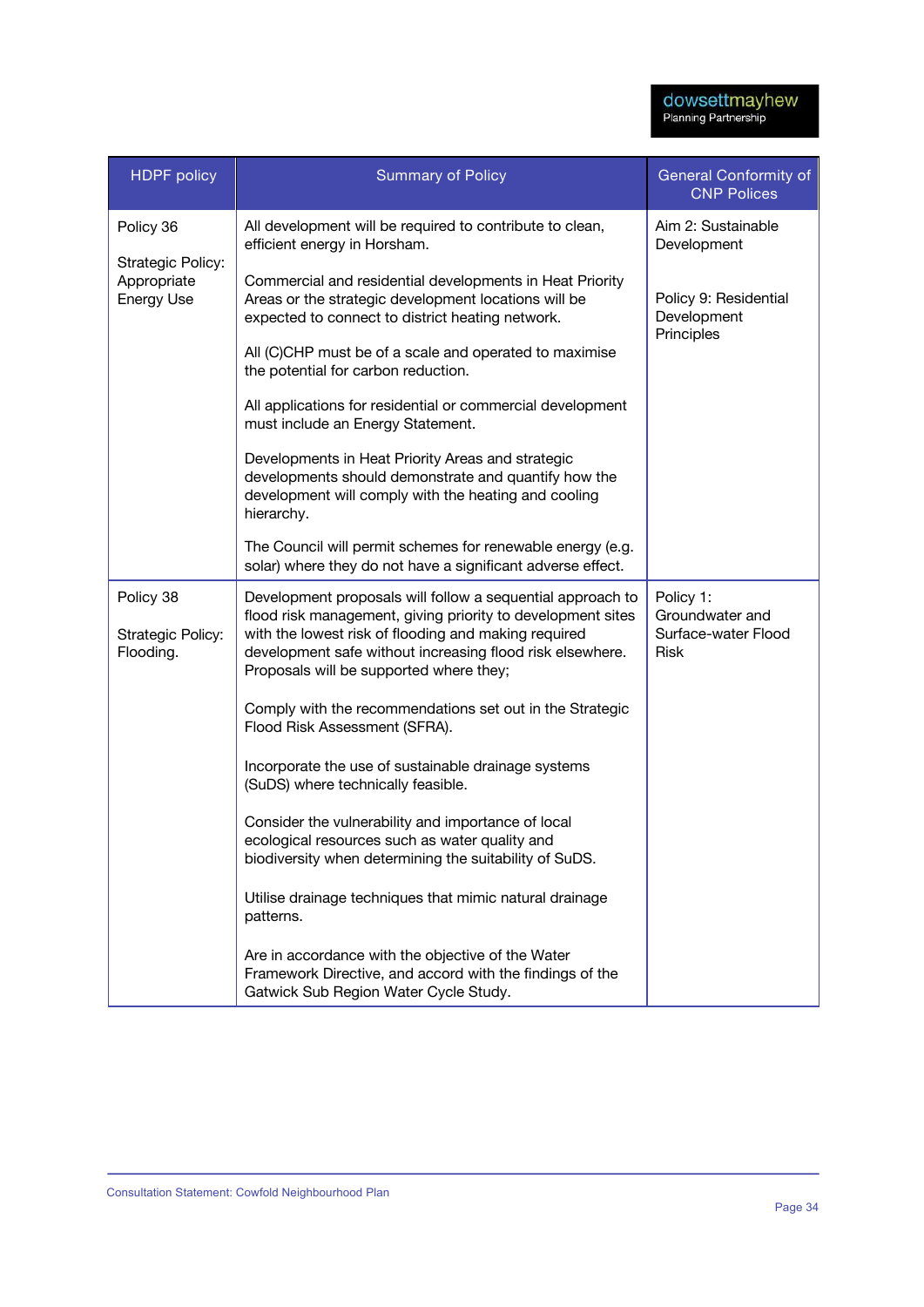| <b>HDPF</b> policy                                             | <b>Summary of Policy</b>                                                                                                                                                                                                                                                                                                                                                                                                                                                                                                                                                                                                                                                                                                                                                                                    | <b>General Conformity of</b><br><b>CNP Polices</b>                                                                                                                                                                                                                                                                                                                       |
|----------------------------------------------------------------|-------------------------------------------------------------------------------------------------------------------------------------------------------------------------------------------------------------------------------------------------------------------------------------------------------------------------------------------------------------------------------------------------------------------------------------------------------------------------------------------------------------------------------------------------------------------------------------------------------------------------------------------------------------------------------------------------------------------------------------------------------------------------------------------------------------|--------------------------------------------------------------------------------------------------------------------------------------------------------------------------------------------------------------------------------------------------------------------------------------------------------------------------------------------------------------------------|
| Policy 39<br>Strategic Policy:<br>Infrastructure<br>Provision. | The release of land for development will be dependent on<br>there being sufficient capacity in the existing local<br>infrastructure to meet the additional requirements arising<br>from new development, or suitable necessary mitigation<br>arrangements for the improvement of the infrastructure<br>caused by the development being provided.<br>Where there is a need for extra capacity, this will need to be<br>provided in time to serve the development.<br>Arrangements for new or improved infrastructure provision,<br>will be secured by planning obligation / Community<br>Infrastructure Levy.                                                                                                                                                                                                | Policy 6: Community<br>Services and Facilities<br>Aim 6: Medical<br><b>Facilities</b><br>Aim 7: School<br>Provision<br>Policy 7: Youth<br><b>Facilities</b><br>Aim 8: Electric Vehicle<br>Charging<br>Policy 8: Potters<br>Allotments<br>Aim 9: Community<br>Infrastructure Levy.<br>Policy 15:<br>Communications<br>Aim 15 Pedestrian and<br><b>Cycling Environment</b> |
| Policy 42<br>Strategic Policy:<br>Inclusive<br>Communities     | Positive measures which help create a socially inclusive<br>and adaptable environment for a range of occupiers and<br>users to meet their long term needs will be encouraged<br>and supported. Particular account will be taken of the need<br>to address the requirements stemming from:<br>The needs of an aging population;<br>People with additional needs, including the disabled or<br>those with learning disabilities;<br>The requirements of rural workers or essential workers<br>$\bullet$<br>in rural areas;<br>The co-ordination of services to fulfill the needs of<br>$\bullet$<br>young people;<br>The specific needs of minority groups within the<br>$\bullet$<br>district, including Gypsies and Traveller's; and<br>The specific needs of faith and other community groups<br>$\bullet$ | Policy 6: Community<br>Services and Facilities<br>Aim 6: Medical<br><b>Facilities</b><br>Aim 7: School<br>Provision<br>Policy 7: Youth<br><b>Facilities</b><br>Policy 13: Housing Mix<br>Aim 10: Affordable<br>Housing<br>Aim 11: Retirement<br>Accommodation                                                                                                            |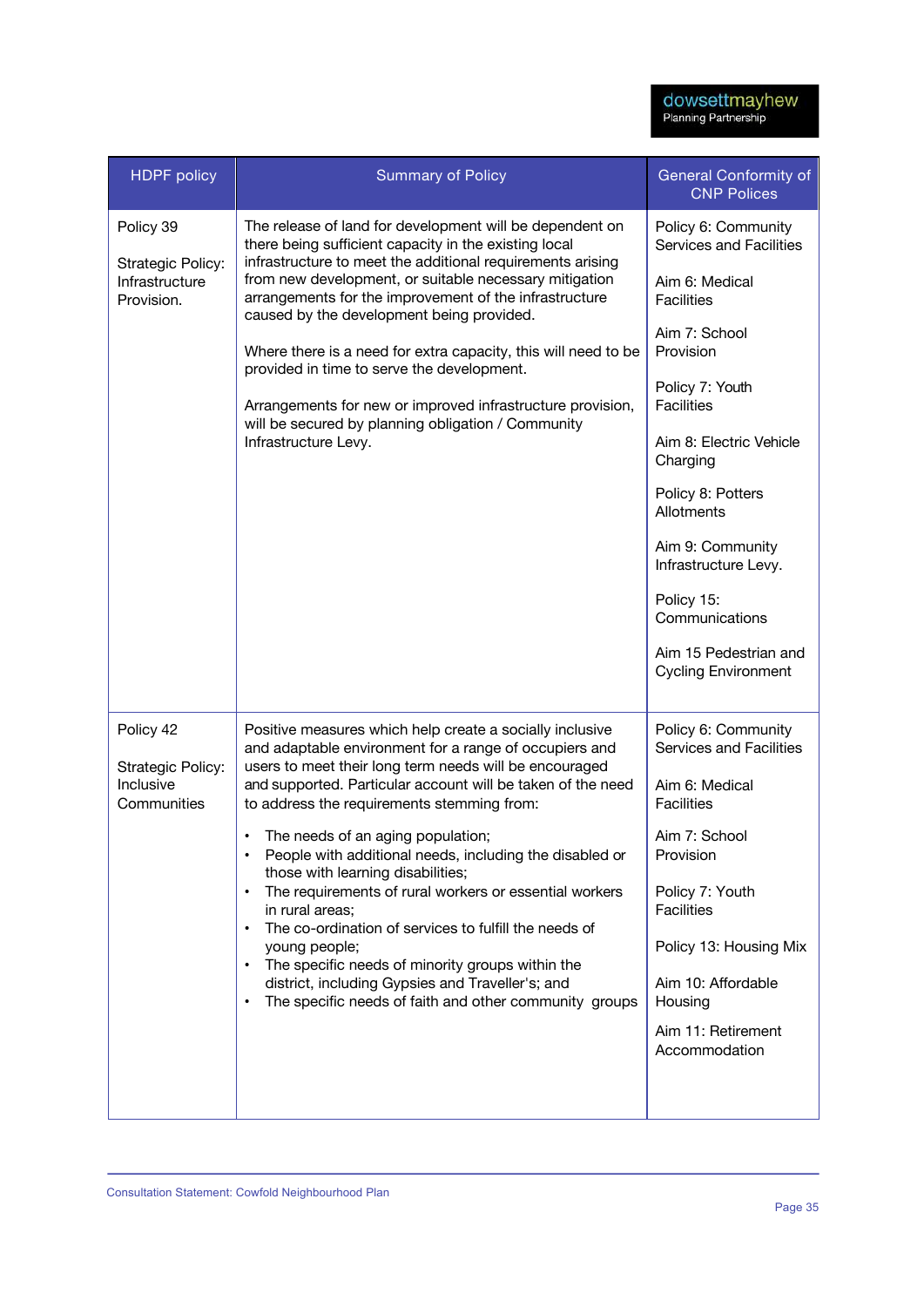7.4. The table below sets out the Policies and Aims of the CNP and summarises the paragraphs of the NPPF and the Strategic Policies of the HDPF which they are in conformity with;

| <b>CNP Policy/Aim</b>            | <b>NPPF</b>                                                      | <b>HDPF</b>                                                                 |
|----------------------------------|------------------------------------------------------------------|-----------------------------------------------------------------------------|
| Aim 1: Air Quality<br>Management | Chapter 2: Achieving sustainable<br>development.                 | Policy 1 Strategic Policy<br>Sustainable Development.                       |
|                                  | Chapter 9: Promoting sustainable<br>transport.                   | Policy 2 Strategic Policy<br>Strategic Development.                         |
|                                  | Chapter 15: Conserving and enhancing<br>the natural environment. | Policy 24 Strategic Policy<br><b>Environmental Protection</b>               |
|                                  |                                                                  | Policy 35 Strategic Policy<br>Climate Change                                |
| Aim 2:<br>Sustainable            | Chapter 2: Achieving sustainable<br>development.                 | Policy 1 Strategic Policy<br>Sustainable Development.                       |
| Development                      |                                                                  | Policy 2 Strategic Policy<br>Strategic Development.                         |
|                                  |                                                                  | Policy 32 Strategic Policy The<br>Quality of New Development.               |
|                                  |                                                                  | Policy 35 Strategic Policy<br>Climate Change.                               |
|                                  |                                                                  | Policy 36 Strategic Policy<br>Appropriate Energy Use                        |
|                                  |                                                                  |                                                                             |
| Aim 3: Village<br>Amenities      | Chapter 2: Achieving sustainable<br>development.                 | Policy 1 Strategic Policy<br>Sustainable Development.                       |
|                                  | Chapter 6: Building a strong competitive<br>economy.             | Policy 2 Strategic Policy<br>Strategic Development.                         |
|                                  | Chapter 8: Promoting healthy and safe<br>communities.            | Policy 7 Strategic Policy                                                   |
|                                  | Chapter 9: Promoting sustainable<br>transport.                   | Economic Growth.<br>Policy 39 Strategic Policy<br>Infrastructure Provision. |
|                                  | Chapter 12: Achieving well-designed<br>places.                   | Policy 42 Strategic Policy<br><b>Inclusive Communities</b>                  |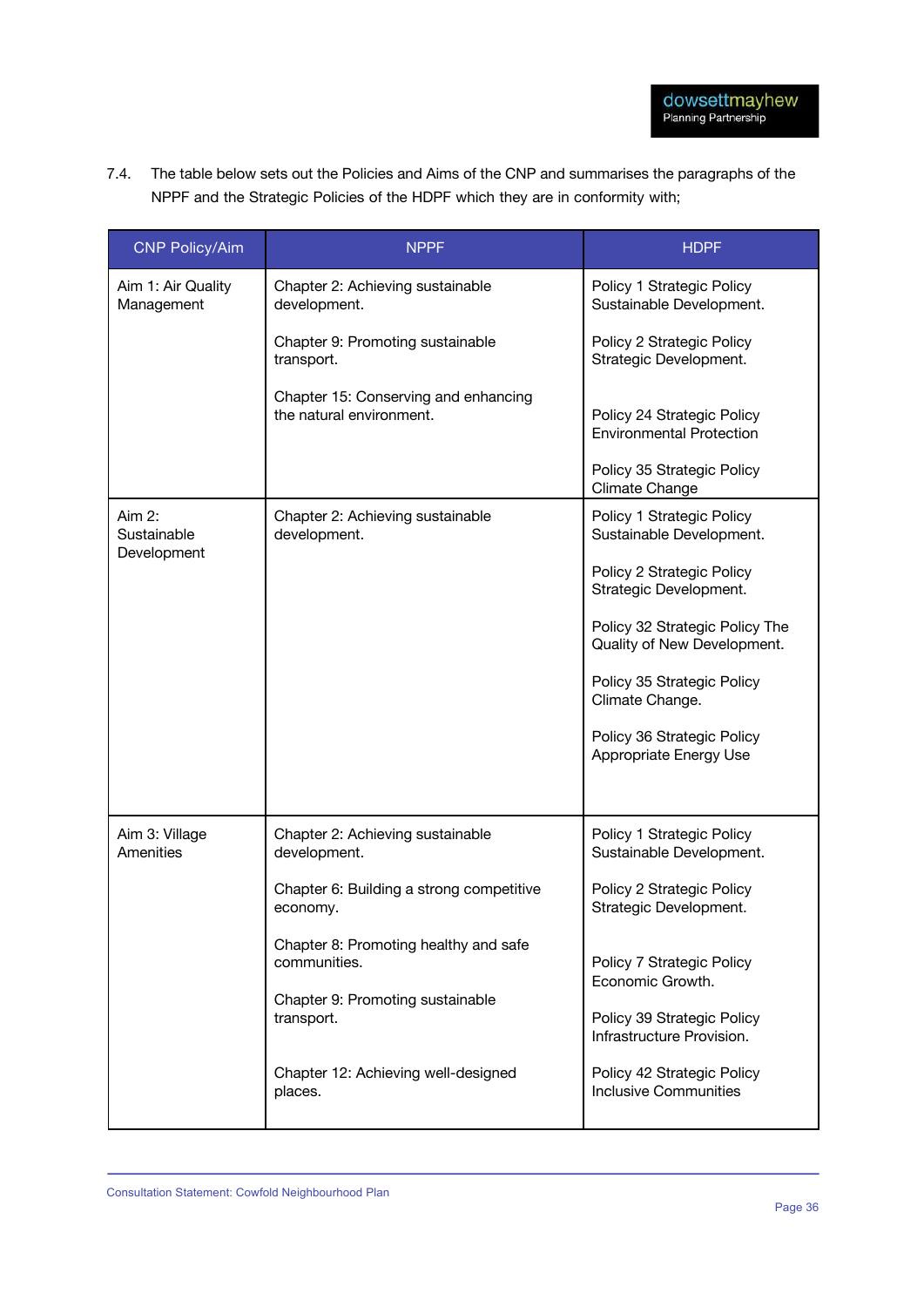| <b>CNP Policy/Aim</b>                    | <b>NPPF</b>                                                                  | <b>HDPF</b>                                                   |
|------------------------------------------|------------------------------------------------------------------------------|---------------------------------------------------------------|
| Aim 4: Light<br>Pollution                | Chapter 2: Achieving sustainable<br>development.                             | Policy 1 Strategic Policy<br>Sustainable Development.         |
|                                          | Chapter 15: Conserving and enhancing<br>the natural environment.             | Policy 2 Strategic Policy<br>Strategic Development.           |
|                                          |                                                                              | Policy 27 Strategic Policy<br>Settlement Coalescence          |
| Policy 1:<br>Groundwater<br>and Surface- | Chapter 2: Achieving sustainable<br>development.                             | Policy 1 Strategic Policy<br>Sustainable Development.         |
| water Flood Risk                         | Chapter 14: Meeting the challenge of<br>climate change, flooding and coastal | Policy 2 Strategic Policy<br>Strategic Development.           |
|                                          | change.                                                                      | Policy 24 Strategic Policy<br><b>Environmental Protection</b> |
|                                          |                                                                              | Policy 35 Strategic Policy<br>Climate Change.                 |
|                                          |                                                                              | Policy 38 Strategic Policy<br>Flooding                        |
| Policy 2: Green<br>Infrastructure        | Chapter 2: Achieving sustainable<br>development.                             | Policy 1 Strategic Policy<br>Sustainable Development.         |
|                                          | Chapter 15: Conserving and enhancing<br>the natural environment.             | Policy 2 Strategic Policy<br>Strategic Development.           |
|                                          |                                                                              | Policy 27: Strategic Policy<br>Settlement Coalescence         |
|                                          |                                                                              | Policy 32 Strategic Policy The<br>Quality of New Development. |
|                                          |                                                                              | Policy 35 Strategic Policy<br>Climate Change.                 |
|                                          |                                                                              | Policy 38 Strategic Policy<br>Flooding                        |
|                                          |                                                                              |                                                               |
|                                          |                                                                              |                                                               |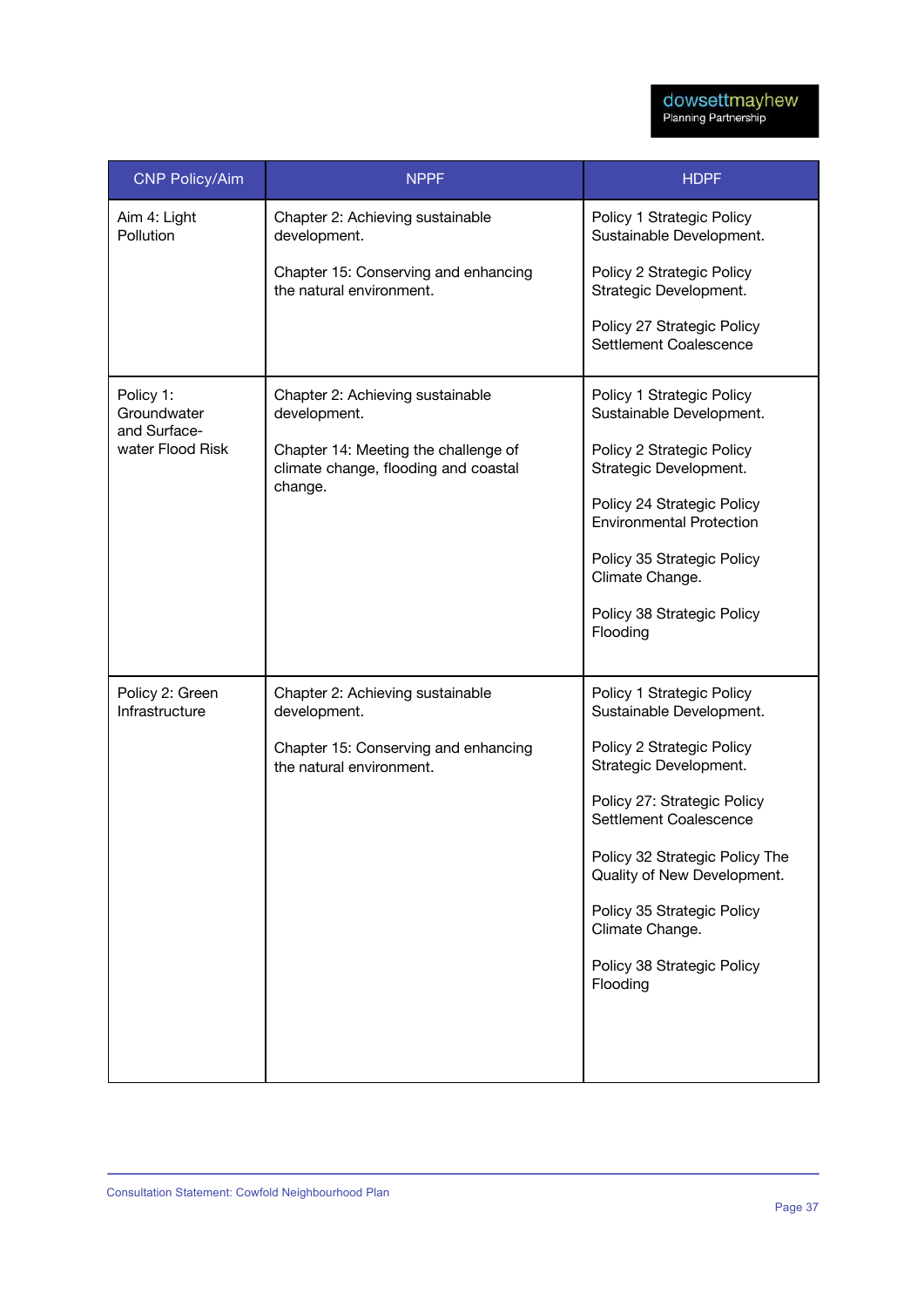| <b>CNP Policy/Aim</b>             | <b>NPPF</b>                                                       | <b>HDPF</b>                                                      |
|-----------------------------------|-------------------------------------------------------------------|------------------------------------------------------------------|
| Policy 3: Local<br>Green Space    | Chapter 2: Achieving sustainable<br>development.                  | Policy 1 Strategic Policy<br>Sustainable Development.            |
|                                   | Chapter 8: Promoting healthy and safe<br>communities.             | Policy 2 Strategic Policy<br>Strategic Development.              |
|                                   |                                                                   |                                                                  |
| Aim 5: Heritage<br>Assets         | Chapter 2: Achieving sustainable<br>development.                  | Policy 1 Strategic Policy<br>Sustainable Development.            |
|                                   | Chapter 16: Conserving and enhancing<br>the historic environment. | Policy 2 Strategic Policy<br>Strategic Development.              |
|                                   |                                                                   | Policy 32 Strategic Policy The<br>Quality of New Development     |
|                                   |                                                                   | Policy 35 Strategic Policy<br>Climate Change.                    |
| Policy 4:<br>Conservation<br>Area | Chapter 2: Achieving sustainable<br>development.                  | Policy 1 Strategic Policy<br>Sustainable Development.            |
|                                   | Chapter 16: Conserving and enhancing<br>the historic environment. | Policy 2 Strategic Policy<br>Strategic Development.              |
|                                   |                                                                   | Policy 32 Strategic Policy:<br>The Quality of New<br>Development |
|                                   |                                                                   | Policy 35 Strategic Policy:<br>Climate Change.                   |
| Policy 5: Open<br>Space           | Chapter 2: Achieving sustainable<br>development.                  | Policy 1 Strategic Policy<br>Sustainable Development.            |
|                                   | Chapter 8: Promoting healthy and safe<br>communities.             | Policy 2 Strategic Policy<br>Strategic Development.              |
|                                   | Chapter 11: Making effective use of land.                         | Policy 32 Strategic Policy The<br>Quality of New Development.    |
|                                   |                                                                   | Policy 39 Strategic Policy<br>Infrastructure Provision.          |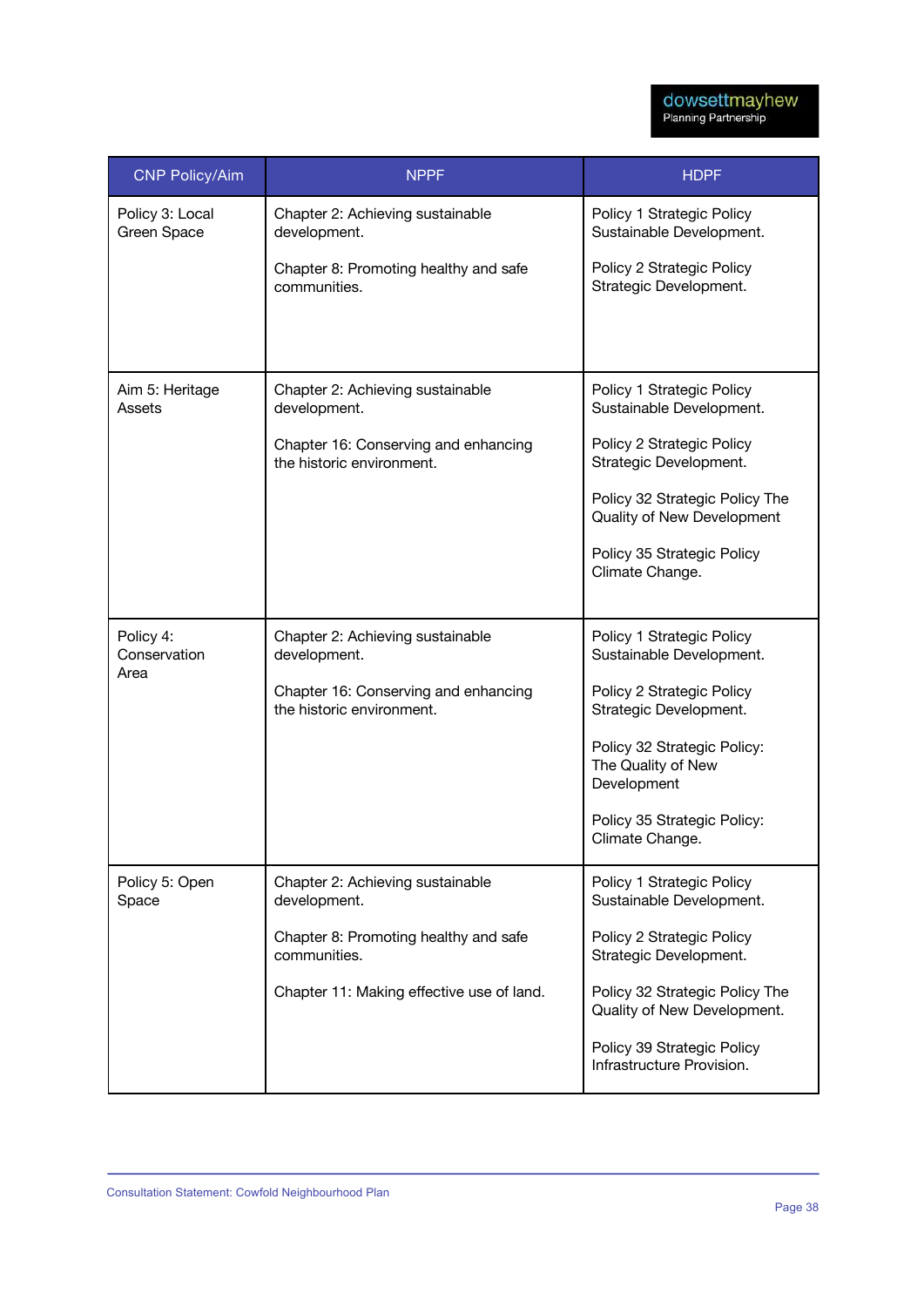| <b>CNP Policy/Aim</b>                                       | <b>NPPF</b>                                           | <b>HDPF</b>                                                   |
|-------------------------------------------------------------|-------------------------------------------------------|---------------------------------------------------------------|
| Policy 6:<br>Community<br>Services and<br><b>Facilities</b> | Chapter 2: Achieving sustainable<br>development       | Policy 1 Strategic Policy<br>Sustainable Development.         |
|                                                             | Chapter 8: Promoting healthy and safe<br>communities. | Policy 2 Strategic Policy<br>Strategic Development.           |
|                                                             | Chapter 11: Making effective use of land.             | Policy 32 Strategic Policy The<br>Quality of New Development. |
|                                                             |                                                       | Policy 39 Strategic Policy<br>Infrastructure Provision.       |
| Aim 6: Medical<br><b>Facilities</b>                         | Chapter 2: Achieving sustainable<br>development.      | Policy 1 Strategic Policy<br>Sustainable Development.         |
|                                                             | Chapter 8: Promoting healthy and safe<br>communities. | Policy 2 Strategic Policy<br>Strategic Development.           |
|                                                             | Chapter 11: Making effective use of land.             | Policy 32 Strategic Policy The<br>Quality of New Development. |
|                                                             |                                                       | Policy 39 Strategic Policy<br>Infrastructure Provision.       |
| Aim 7: School<br>Provision                                  | Chapter 2: Achieving sustainable<br>development.      | Policy 1 Strategic Policy<br>Sustainable Development.         |
|                                                             | Chapter 8: Promoting healthy and safe<br>communities. | Policy 2 Strategic Policy<br>Strategic Development.           |
|                                                             | Chapter 11: Making effective use of land.             | Policy 39 Strategic Policy<br>Infrastructure Provision.       |
|                                                             |                                                       | Policy 42: Strategic Policy<br>Inclusive Communities          |
| Policy 7: Youth<br><b>Facilities</b>                        | Chapter 2: Achieving sustainable<br>development       | Policy 1 Strategic Policy<br>Sustainable Development.         |
|                                                             | Chapter 8: Promoting healthy and safe<br>communities. | Policy 2 Strategic Policy<br>Strategic Development.           |
|                                                             | Chapter 11: Making effective use of land.             | Policy 32 Strategic Policy The<br>Quality of New Development. |
|                                                             |                                                       | Policy 39 Strategic Policy<br>Infrastructure Provision.       |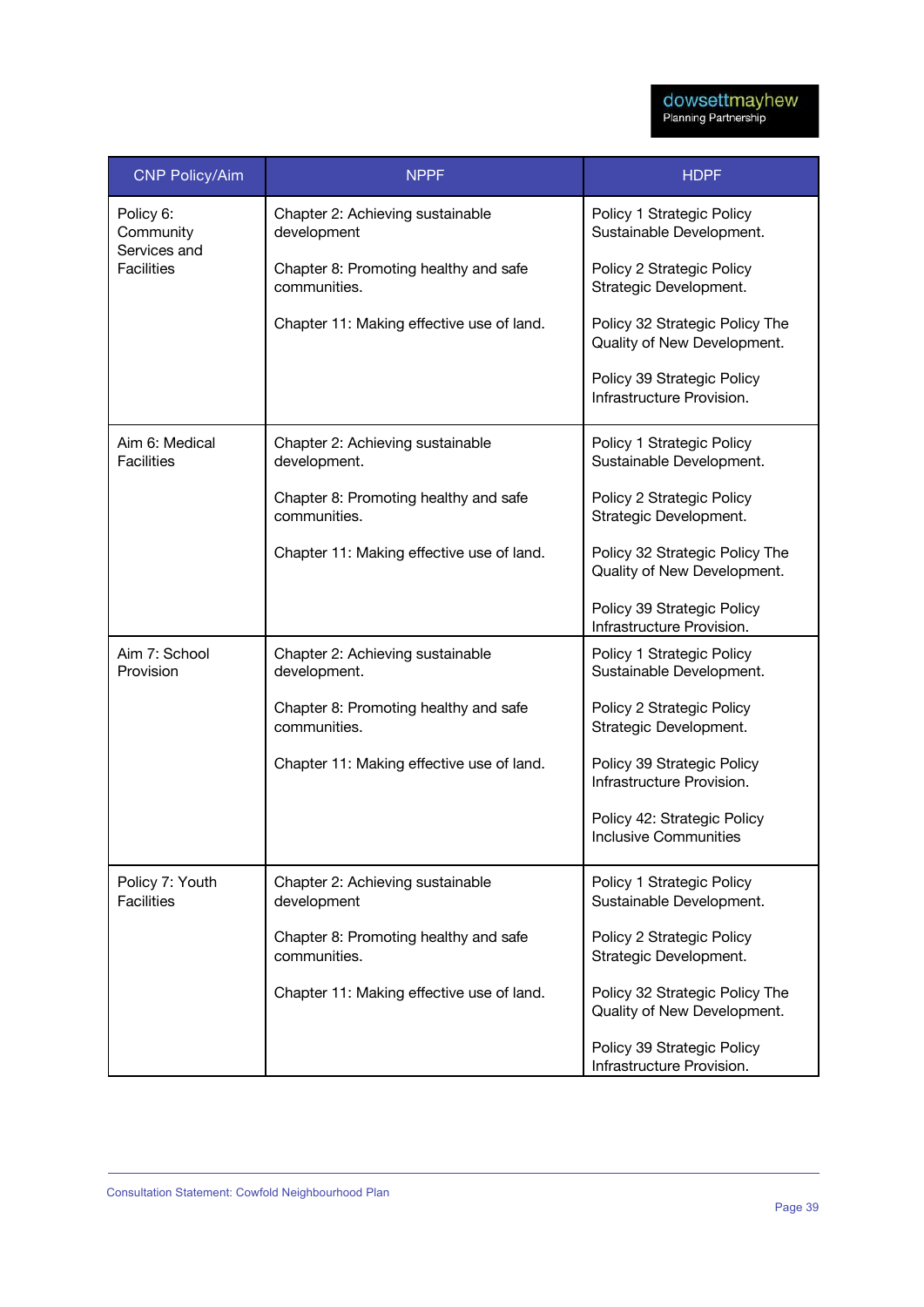| <b>CNP Policy/Aim</b>                   | <b>NPPF</b>                                                       | <b>HDPF</b>                                                   |
|-----------------------------------------|-------------------------------------------------------------------|---------------------------------------------------------------|
| Aim 8: Electric<br>Vehicle Charging     | Chapter 2: Achieving sustainable<br>development.                  | Policy 1 Strategic Policy<br>Sustainable Development.         |
|                                         | Chapter 12: Achieving well-designed<br>places.                    | Policy 2 Strategic Policy<br>Strategic Development.           |
|                                         |                                                                   | Policy 32 Strategic Policy The<br>Quality of New Development. |
|                                         |                                                                   | Policy 35 Strategic Policy<br>Climate Change.                 |
| Policy 8: Potters<br>Allotments         | Chapter 2: Achieving sustainable<br>development                   | Policy 1 Strategic Policy<br>Sustainable Development.         |
|                                         | Chapter 8: Promoting healthy and safe<br>communities.             | Policy 2 Strategic Policy<br>Strategic Development.           |
|                                         | Chapter 11: Making effective use of land.                         | Policy 32 Strategic Policy The<br>Quality of New Development. |
|                                         |                                                                   | Policy 39 Strategic Policy<br>Infrastructure Provision.       |
| Aim 9:<br>Community<br>Infrastructure   | Chapter 2: Achieving sustainable<br>development.                  | Policy 1 Strategic Policy<br>Sustainable Development.         |
| Levy.                                   |                                                                   | Policy 2 Strategic Policy<br>Strategic Development.           |
| Policy 9:<br>Residential<br>Development | Chapter 2: Achieving sustainable<br>development.                  | Policy 1 Strategic Policy<br>Sustainable Development.         |
| Principles                              | Chapter 5: Delivering a sufficient supply of<br>homes.            | Policy 2 Strategic Policy<br>Strategic Development.           |
|                                         | Chapter 12: Achieving well-designed<br>places.                    | Policy 32 Strategic Policy The<br>Quality of New Development. |
|                                         | Chapter 15: Conserving and enhancing<br>the natural environment.  |                                                               |
|                                         | Chapter 16: Conserving and enhancing<br>the historic environment. |                                                               |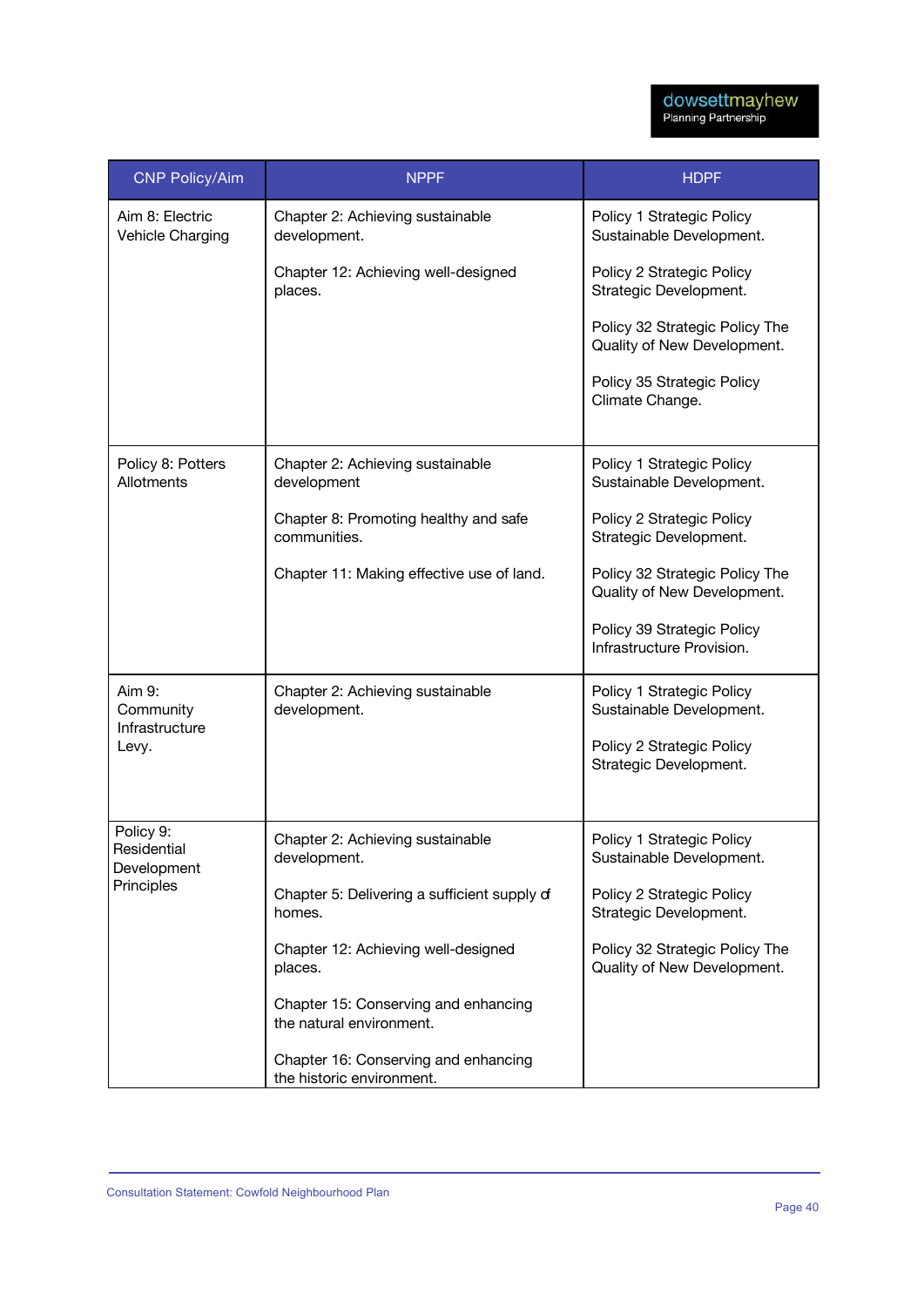| <b>CNP Policy/Aim</b>                 | <b>NPPF</b>                                                      | <b>HDPF</b>                                                                       |
|---------------------------------------|------------------------------------------------------------------|-----------------------------------------------------------------------------------|
| Policy 10:<br><b>Windfall Housing</b> | Chapter 2: Achieving sustainable<br>development.                 | Policy 1 Strategic Policy<br>Sustainable Development.                             |
|                                       | Chapter 5: Delivering a sufficient supply of<br>homes.           | Policy 2 Strategic Policy<br>Strategic Development.                               |
|                                       |                                                                  | Policy 3 Strategic Policy<br>Development Hierarchy                                |
|                                       |                                                                  | Policy 4 Strategic Policy<br>Settlement Expansion                                 |
| Policy 11: CNP01<br><b>Brook Hill</b> | Chapter 2: Achieving sustainable<br>development.                 | Policy 1 Strategic Policy<br>Sustainable Development.                             |
|                                       | Chapter 5: Delivering a sufficient supply of<br>homes.           | Policy 2 Strategic Policy<br>Strategic Development.                               |
|                                       | Chapter 8: Promoting healthy and safe<br>communities.            | Policy 4 Strategic Policy<br>Settlement Expansion                                 |
|                                       | Chapter 9: Promoting sustainable<br>transport.                   | Policy 15 Strategic Policy<br><b>Housing Provision</b>                            |
|                                       | Chapter 11: Making effective use of land.                        | Policy 16: Strategic Policy<br>Meeting Local Housing Needs                        |
|                                       | Chapter 12: Achieving well-designed<br>places                    | Policy 24 Strategic Policy<br><b>Environmental Protection</b>                     |
|                                       | Chapter 15: Conserving and enhancing the<br>natural environment. | Policy 25 Strategic Policy The<br>Natural Environment and<br>Landscape Character. |
|                                       |                                                                  | Policy 26 Strategic Policy<br>Countryside Protection.                             |
|                                       |                                                                  | Policy 27: Strategic Policy<br>Settlement Coalescence                             |
|                                       |                                                                  | Policy 32 Strategic Policy:<br>The Quality of New<br>Development.                 |
|                                       |                                                                  | Policy 35 Strategic Policy<br>Climate Change.                                     |
|                                       |                                                                  | Policy 39 Strategic Policy<br>Infrastructure Provision.                           |
|                                       |                                                                  | Policy 42: Strategic Policy<br><b>Inclusive Communities</b>                       |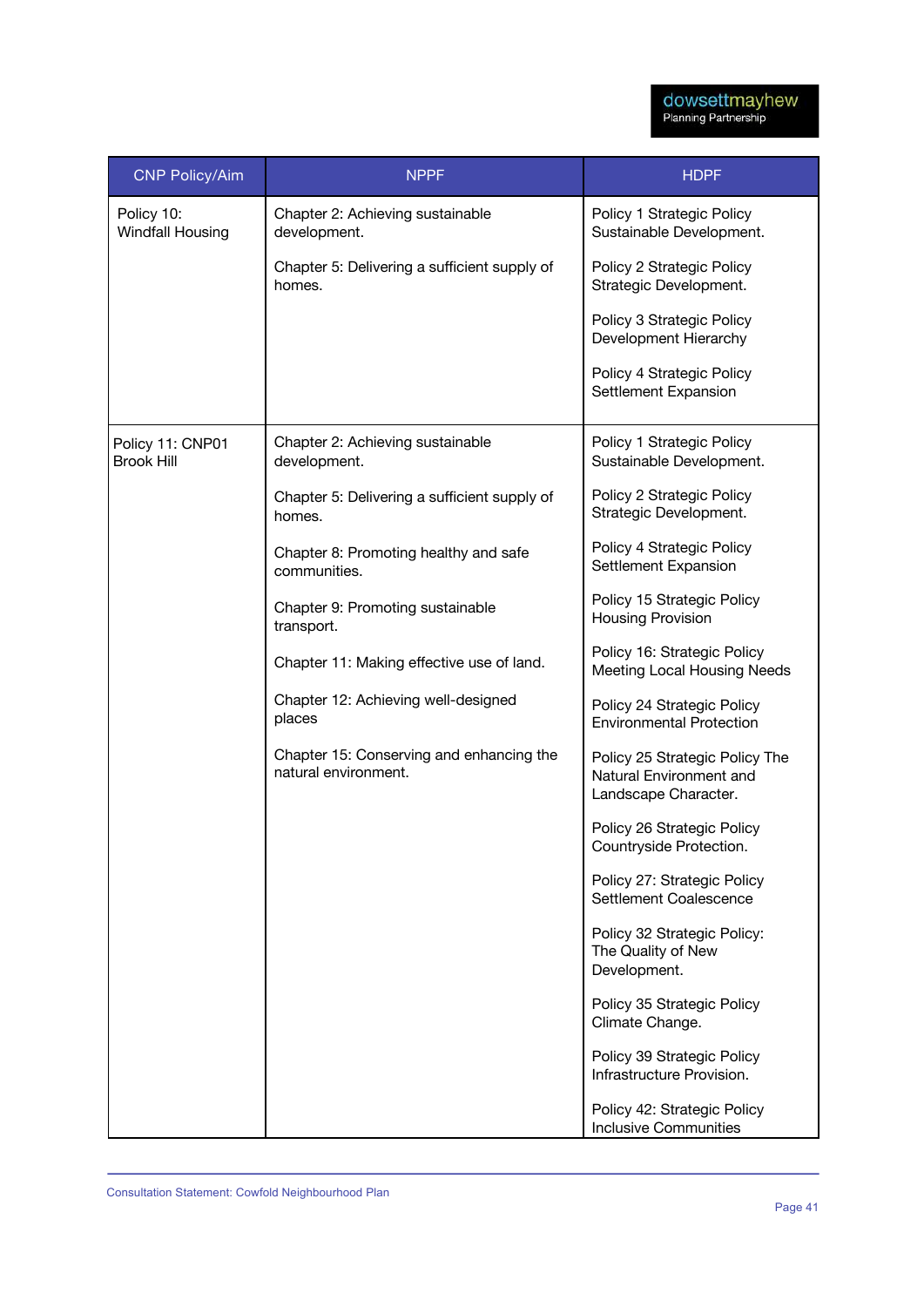| <b>CNP Policy/Aim</b>              | <b>NPPF</b>                                                      | <b>HDPF</b>                                                                       |
|------------------------------------|------------------------------------------------------------------|-----------------------------------------------------------------------------------|
| Policy 12: CNP03<br><b>Potters</b> | Chapter 2: Achieving sustainable<br>development.                 | Policy 1 Strategic Policy<br>Sustainable Development.                             |
|                                    | Chapter 5: Delivering a sufficient supply of<br>homes.           | Policy 2 Strategic Policy<br>Strategic Development.                               |
|                                    | Chapter 8: Promoting healthy and safe<br>communities.            | Policy 4 Strategic Policy<br>Settlement Expansion                                 |
|                                    | Chapter 9: Promoting sustainable<br>transport.                   | Policy 15 Strategic Policy<br><b>Housing Provision</b>                            |
|                                    | Chapter 11: Making effective use of land.                        | Policy 16: Strategic Policy<br>Meeting Local Housing Needs                        |
|                                    | Chapter 12: Achieving well-designed<br>places                    | Policy 24 Strategic Policy<br><b>Environmental Protection</b>                     |
|                                    | Chapter 15: Conserving and enhancing<br>the natural environment. | Policy 25 Strategic Policy The<br>Natural Environment and<br>Landscape Character. |
|                                    |                                                                  | Policy 26 Strategic Policy<br>Countryside Protection.                             |
|                                    |                                                                  | Policy 27: Strategic Policy<br>Settlement Coalescence                             |
|                                    |                                                                  | Policy 32 Strategic Policy The<br>Quality of New Development.                     |
|                                    |                                                                  | Policy 35 Strategic Policy<br>Climate Change.                                     |
|                                    |                                                                  | Policy 39 Strategic Policy<br>Infrastructure Provision.                           |
|                                    |                                                                  | Policy 42 Strategic Policy:<br><b>Inclusive Communities</b>                       |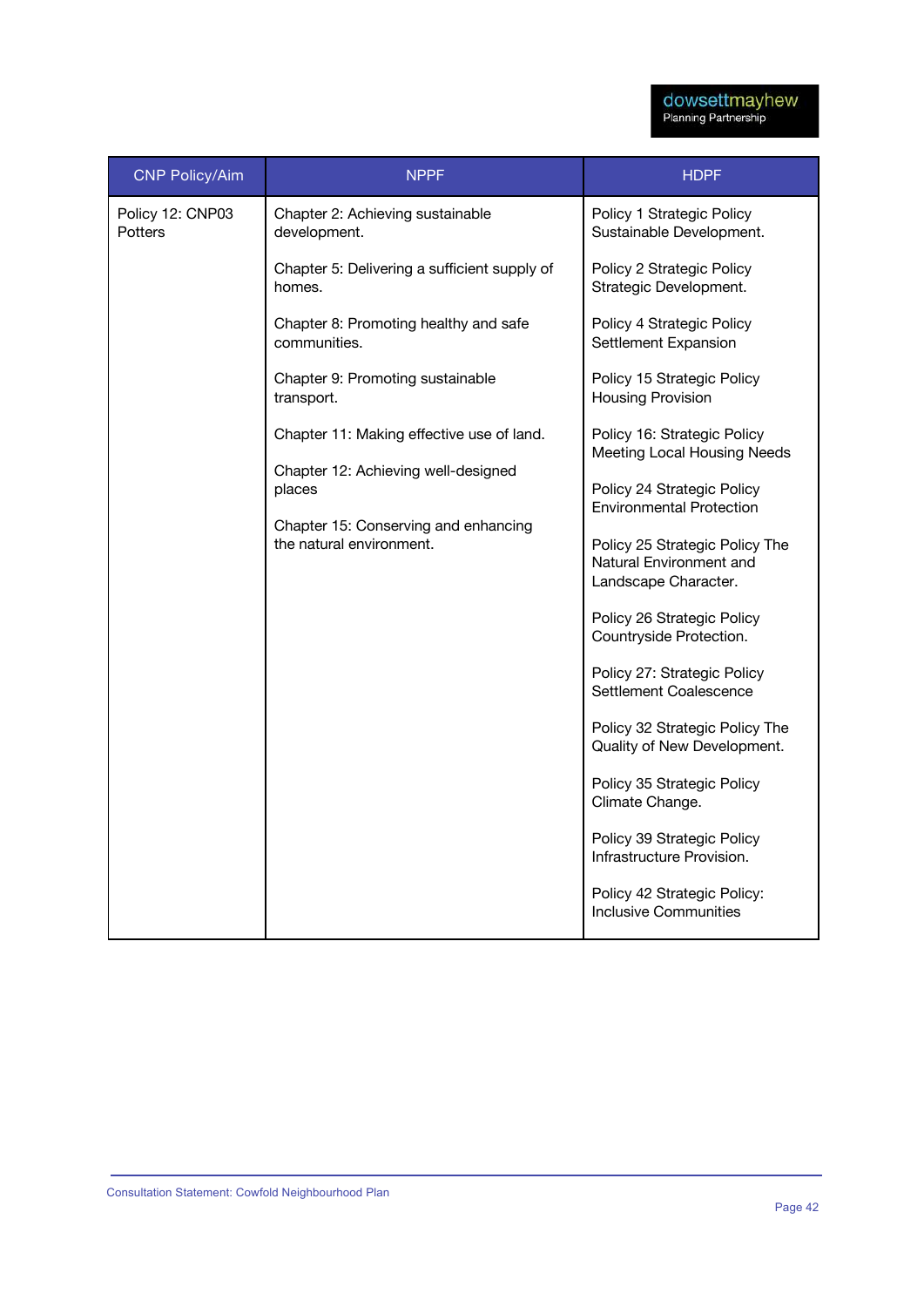| <b>CNP Policy/Aim</b>            | <b>NPPF</b>                                            | <b>HDPF</b>                                                       |
|----------------------------------|--------------------------------------------------------|-------------------------------------------------------------------|
| Policy 13:<br><b>Housing Mix</b> | Chapter 2: Achieving sustainable<br>development.       | Policy 1 Strategic Policy<br>Sustainable Development.             |
|                                  | Chapter 5: Delivering a sufficient supply of<br>homes. | Policy 2 Strategic Policy<br>Strategic Development.               |
|                                  | Chapter 11: Making effective use of land.              | Policy 15 Strategic Policy<br><b>Housing Provision</b>            |
|                                  |                                                        | Policy 16: Strategic Policy<br><b>Meeting Local Housing Needs</b> |
| Aim 10:<br>Affordable            | Chapter 2: Achieving sustainable<br>development.       | Policy 1 Strategic Policy<br>Sustainable Development.             |
| Housing                          | Chapter 5: Delivering a sufficient supply of<br>homes. | Policy 2 Strategic Policy<br>Strategic Development.               |
|                                  |                                                        | Policy 15 Strategic Policy<br><b>Housing Provision</b>            |
|                                  |                                                        | Policy 16: Strategic Policy<br><b>Meeting Local Housing Needs</b> |
| Aim 11:<br>Retirement            | Chapter 2: Achieving sustainable<br>development.       | Policy 1 Strategic Policy<br>Sustainable Development.             |
| Accommodation                    | Chapter 5: Delivering a sufficient supply of<br>homes. | Policy 2 Strategic Policy<br>Strategic Development.               |
| Policy 14:<br>Employment         | Chapter 2: Achieving sustainable<br>development.       | Policy 1 Strategic Policy<br>Sustainable Development.             |
|                                  | Chapter 6: Building a strong competitive<br>economy.   | Policy 2 Strategic Policy<br>Strategic Development.               |
|                                  |                                                        | Policy 7 Strategic Policy<br>Economic Growth.                     |
|                                  |                                                        |                                                                   |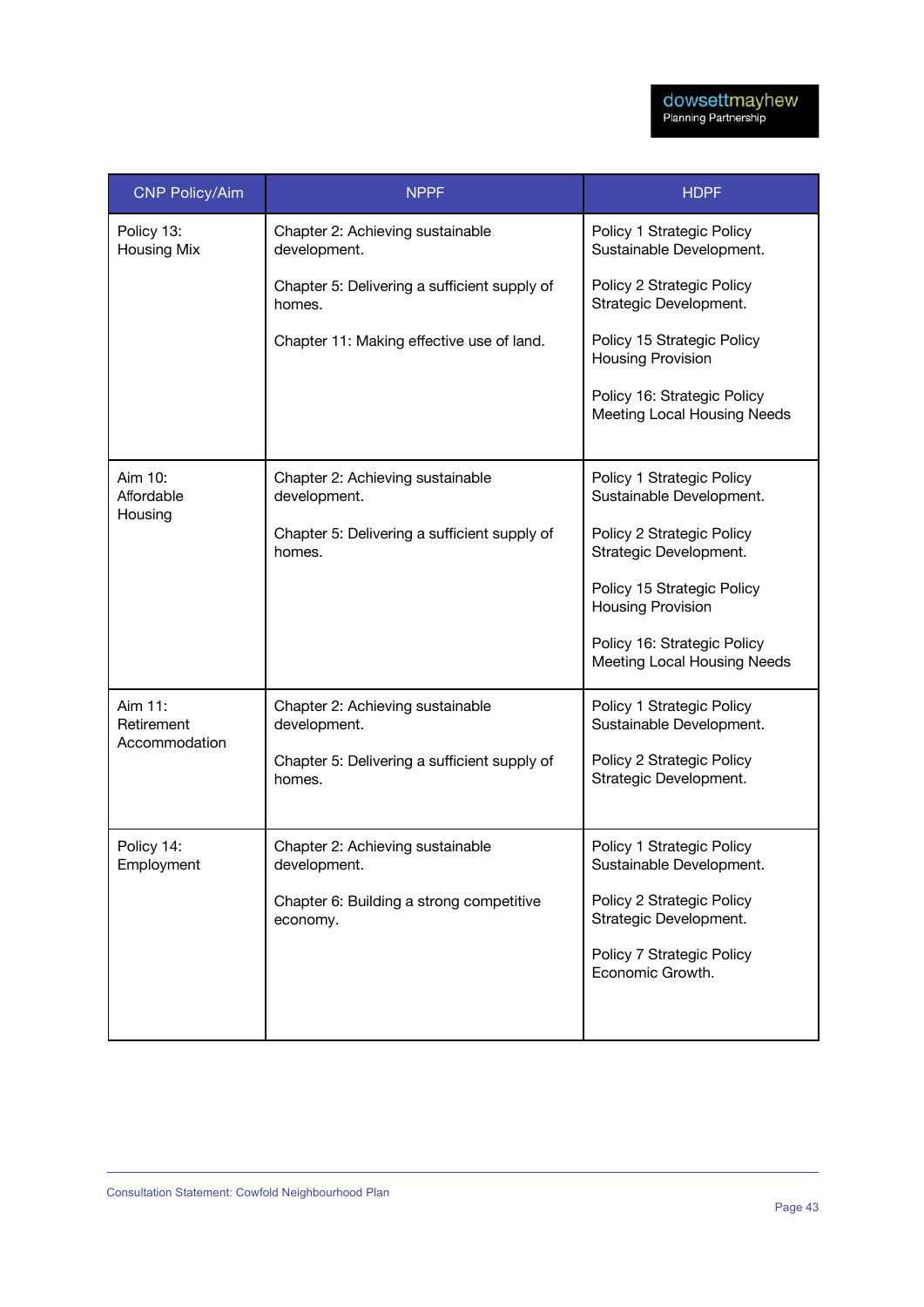| <b>CNP Policy/Aim</b>         | <b>NPPF</b>                                           | <b>HDPF</b>                                                   |
|-------------------------------|-------------------------------------------------------|---------------------------------------------------------------|
| Policy 15:<br>Communications  | Chapter 2: Achieving sustainable<br>development       | Policy 1 Strategic Policy<br>Sustainable Development.         |
|                               | Chapter 10: Supporting high quality<br>communications | Policy 2 Strategic Policy<br>Strategic Development.           |
|                               |                                                       | Policy 7 Strategic Policy<br>Economic Growth.                 |
| Aim 12: Traffic<br>Management | Chapter 2: Achieving sustainable<br>development.      | Policy 1 Strategic Policy<br>Sustainable Development.         |
|                               | Chapter 9: Promoting sustainable<br>transport.        | Policy 2 Strategic Policy<br>Strategic Development.           |
| Aim 13: Road<br>Safety        | Chapter 2: Achieving sustainable<br>development.      | Policy 1 Strategic Policy:<br>Sustainable Development.        |
|                               | Chapter 9: Promoting sustainable<br>transport.        | Policy 2 Strategic Policy<br>Strategic Development.           |
| Aim 14:<br>Sustainable        | Chapter 2: Achieving sustainable<br>development.      | Policy 1 Strategic Policy<br>Sustainable Development.         |
| Transport                     | Chapter 9: Promoting sustainable<br>transport.        | Policy 2 Strategic Policy<br>Strategic Development.           |
| Aim 15<br>Pedestrian and      | Chapter 2: Achieving sustainable<br>development.      | Policy 1 Strategic Policy<br>Sustainable Development.         |
| Cycling<br>Environment        | Chapter 9: Promoting sustainable<br>transport.        | Policy 2 Strategic Policy<br>Strategic Development.           |
|                               |                                                       | Policy 32 Strategic Policy The<br>Quality of New Development. |
|                               |                                                       | Policy 39 Strategic Policy<br>Infrastructure Provision.       |
|                               |                                                       |                                                               |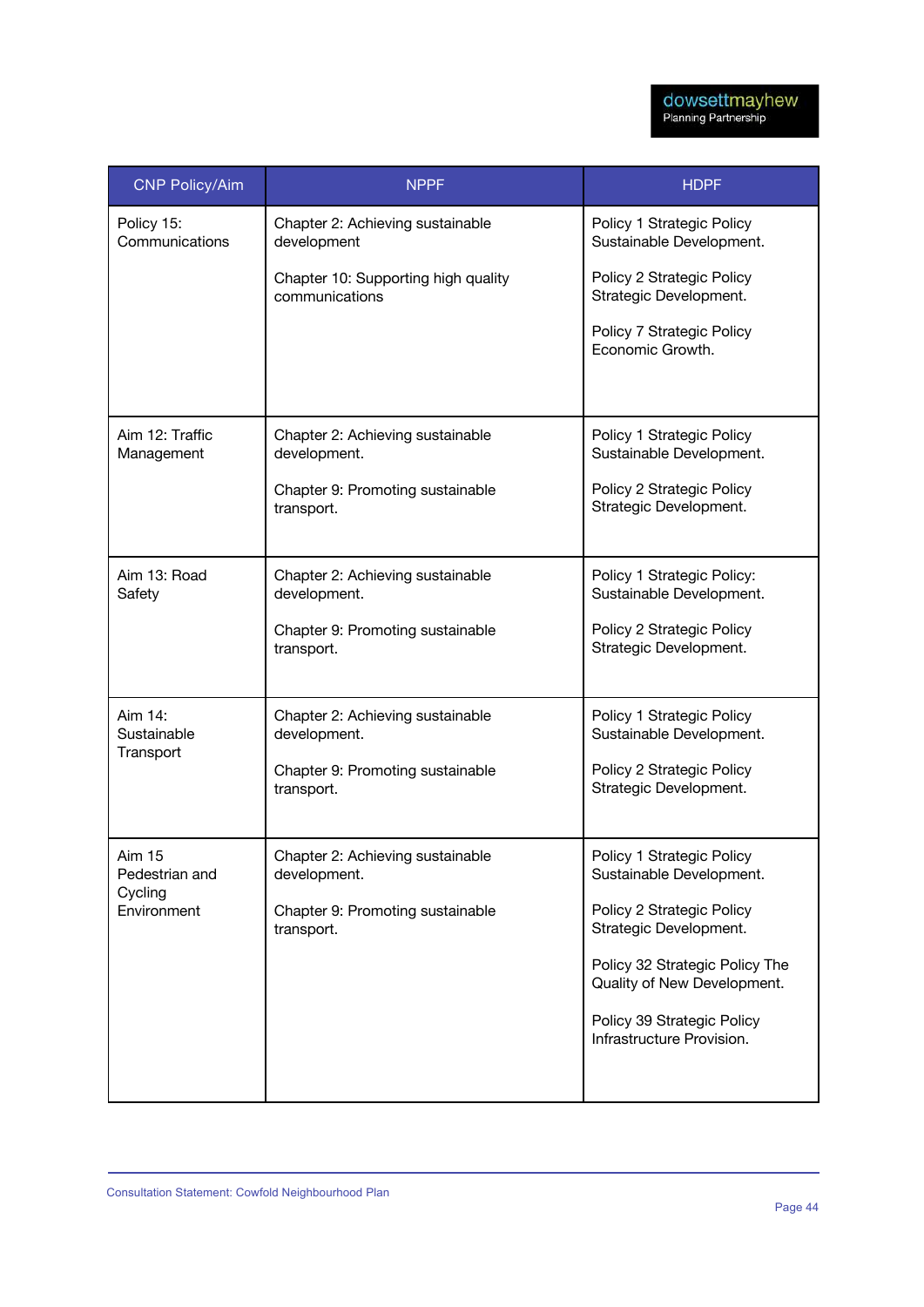| <b>CNP Policy/Aim</b>               | <b>NPPF</b>                                      | <b>HDPF</b>                                                       |
|-------------------------------------|--------------------------------------------------|-------------------------------------------------------------------|
| Policy 16: Car<br>Parking Provision | Chapter 2: Achieving sustainable<br>development. | Policy 1 Strategic Policy<br>Sustainable Development.             |
|                                     | Chapter 9: Promoting sustainable<br>transport.   | Policy 2 Strategic Policy<br>Strategic Development.               |
|                                     |                                                  | Policy 32 Strategic Policy The<br>Quality of New Development.     |
|                                     |                                                  | Policy 39 Strategic Policy<br>Infrastructure Provision.           |
| Aim 16: Quiet                       | Chapter 2: Achieving sustainable                 | Policy 1 Strategic Policy                                         |
| Lanes                               | development.                                     | Sustainable Development.                                          |
|                                     | Chapter 9: Promoting sustainable<br>transport.   | Policy 2 Strategic Policy<br>Strategic Development.               |
|                                     |                                                  | Policy 32 Strategic Policy:<br>The Quality of New<br>Development. |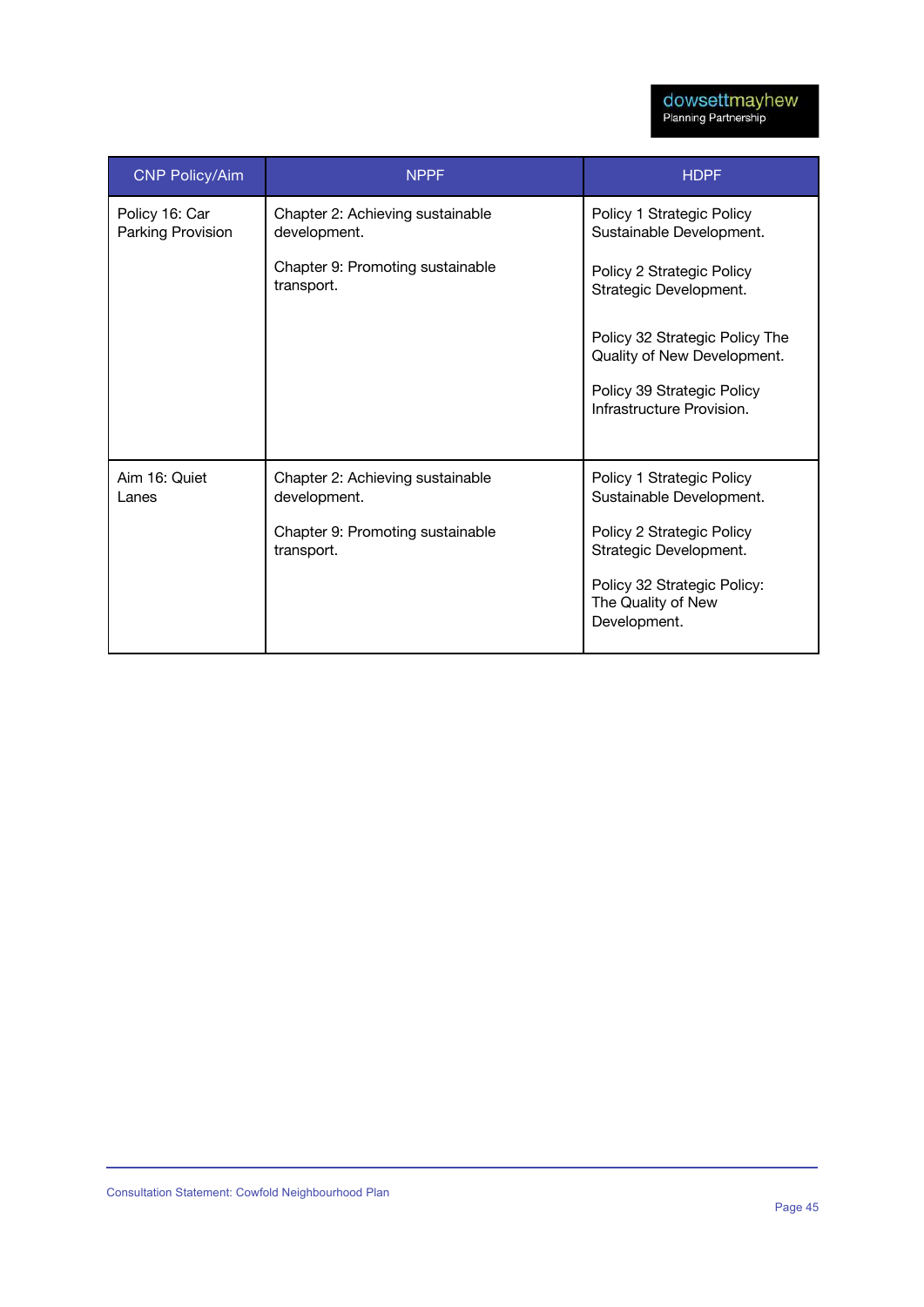#### **8. 4B 82(f) COMPATIBLE WITH EU OBLIGATIONS**

- 8.1. Section 4B 8(2)(f) states that a draft Neighbourhood Plan will meet the Basic Conditions if, the making of the Neighbourhood Plan does not breach, and is otherwise compatible with EU obligations.
- 8.2. The SA submitted with the CNP includes the provisions of a Strategic Environmental Assessment (SEA) which is required by European Law.
- 8.3. A Scoping Report of the SA (including the requirements of the SEA) was submitted to Historic England, the Environment Agency and Natural England for assessment against environmental requirements.
- 8.4. Amendments and additional document/objectives were then considered when the SA was formally prepared. The SA is a live document and has been continually updated.
- 8.5. HDC have undertaken the requisite HRA screening. A copy of the HRA Screening is available to view in Appendix 1.
- 8.6. The CNP does not breach any EU obligations and would be otherwise compatible with all EU obligations.

#### **9. 4B 8(2)(g) COMPLIANCE WITH PRESCRIBED CONDITIONS AND MATTERS**

- 9.1. Section 4B 8(2)(g) states that a draft Neighbourhood Plan will meet the Basic Conditions if prescribed conditions are met in relation to the Neighbourhood Plan and prescribed matters have been complied with.
- 9.2. The Basic Conditions as set out in Schedule 4B to the Town and Country Planning Act 1990, and the prescribed conditions and matters are considered to be met by the CNP. It is therefore submitted that the CNP complies with Paragraph 8(1)(a) of Schedule 4B of the Act.

#### **10. 4B 8(6) COMPATIBILITY WITH CONVENTION RIGHTS**

- 10.1. Section 4B 8(6) states that the Examiner is not to consider any matter that does not fall within Sub-Paragraph 4B(1), apart from considering whether the draft Neighbourhood Plan is compatible with Convention Rights.
- 10.2. The CNP has regard to the fundamental rights and freedoms guaranteed under the EU convention on human rights. It has particularly had regard to Article 1 - Respecting Rights, Article 8 - Privacy and Article 14 - Discrimination. It is submitted that the CNP complies with the Human Rights Act 1998.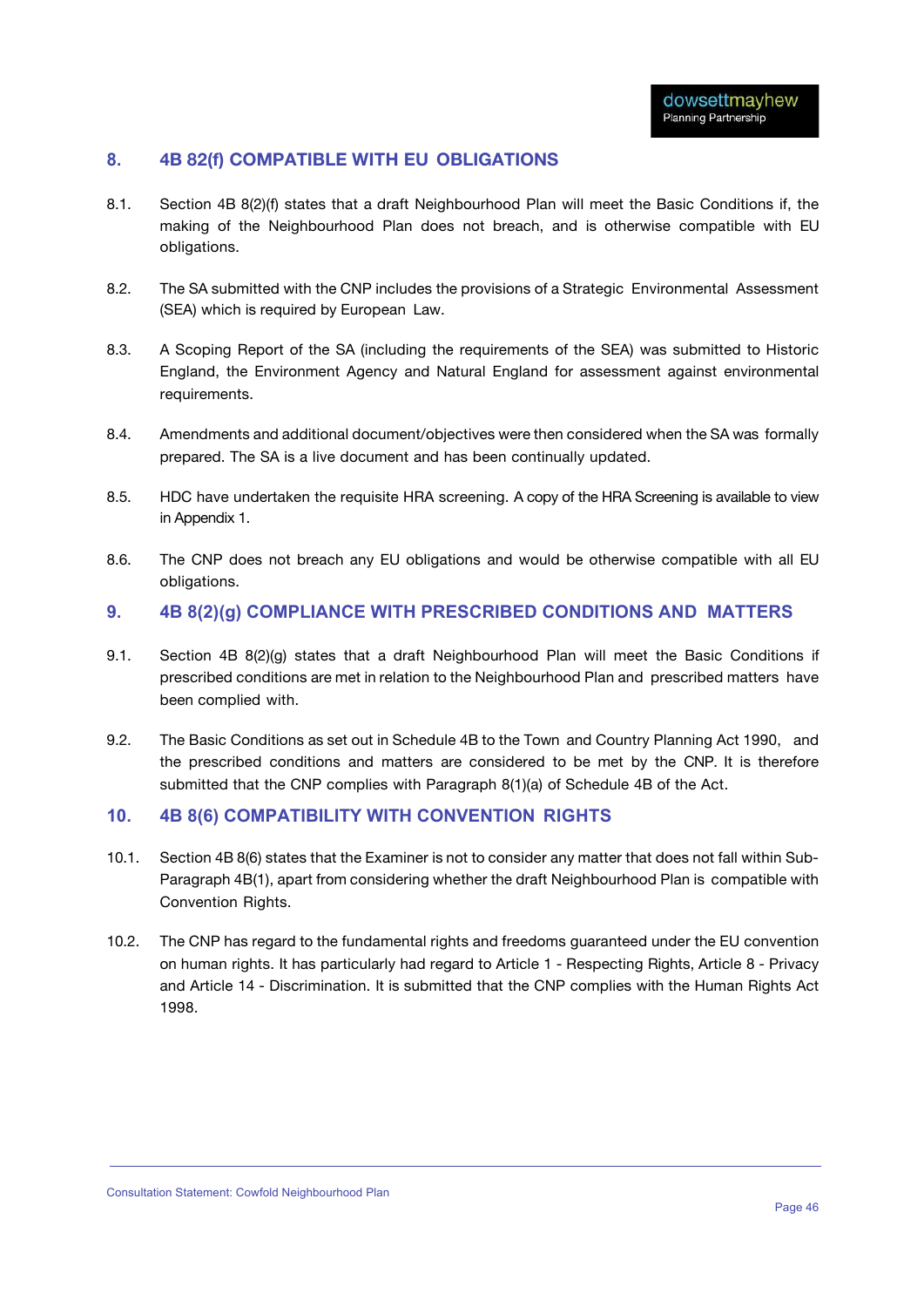## **APPENDIX 1**

## (HORSHAM DISTRICT COUNCIL: HABITAT REGULATIONS ASSESSMENT SCREENING)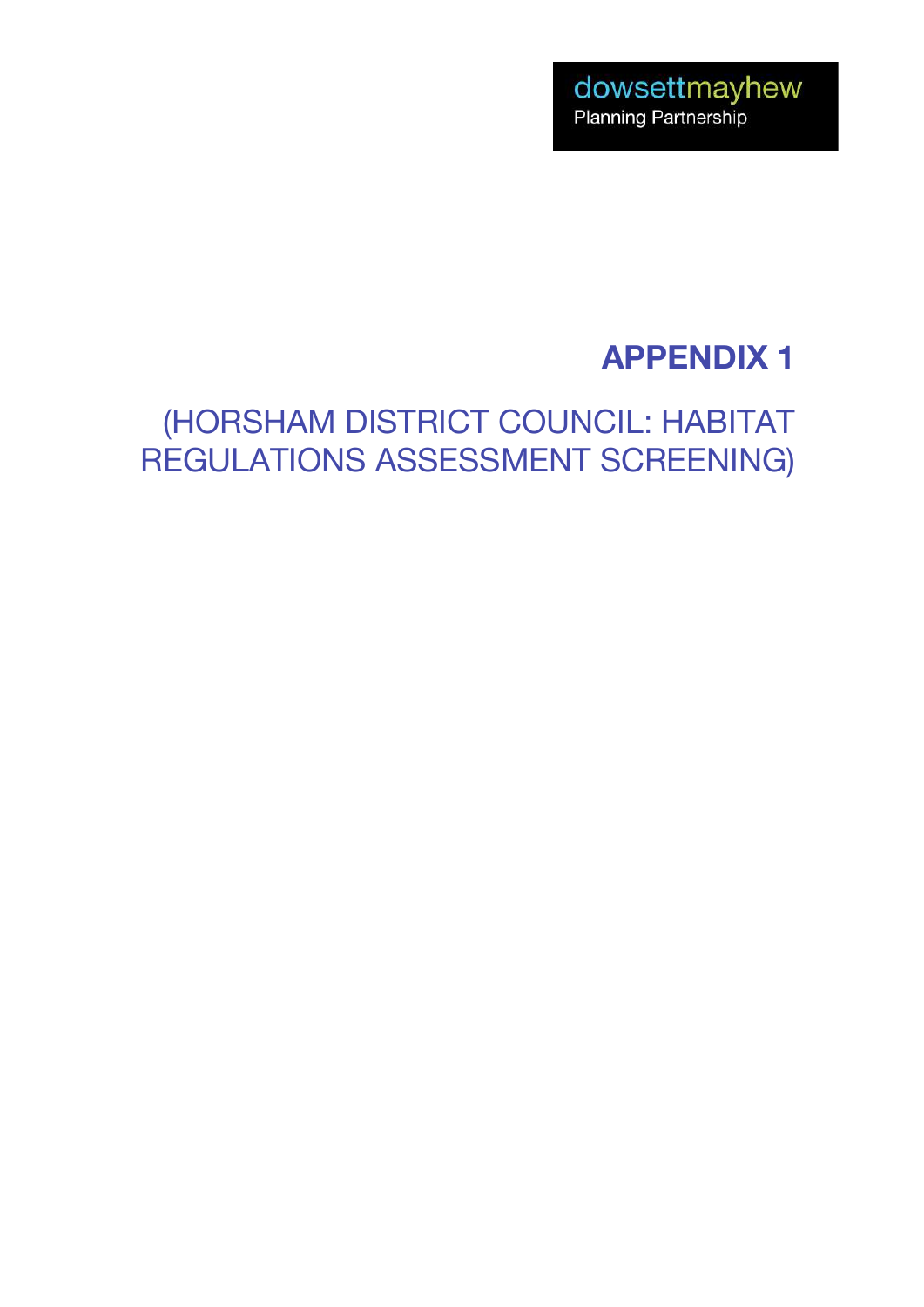## **Habitat Regulations Assessment Screening**

### **Neighbourhood Development Plans in Horsham District**

### **Cowfold Neighbourhood Plan**

### **January 2020**

#### **1.0 Introduction**

- 1.1 In order to protect biodiversity at an international scale, European wide legislation<sup>1</sup> has established a network of nature conservation sites which have been designated for their ecological importance. Sites that have been designated to conserve wild bird species are known as Special Protection Areas (SPAs); other habitats and species are protected through designations known as Special Areas of Conservation (SACs). In addition wetlands of worldwide importance for biodiversity have been designated as RAMSAR sites.
- 1.2 In order to ensure that there is no deterioration in the integrity of SPAs, SACs or RAMSAR (hereafter referred to as international sites) sites, legislation<sup>2</sup> requires that when plans or programmes are being prepared, it is considered whether the effects arising from the plan could have a significant impact on the internationally designated sites. This process is known as Habitat Regulations Assessment. The process can be broken down into four stages set out in the table below:

| <b>Stage</b>                                       | <b>Description</b>                                                                                                                                                                                                                                                                                                                                                                                                                                                                                                                                    |
|----------------------------------------------------|-------------------------------------------------------------------------------------------------------------------------------------------------------------------------------------------------------------------------------------------------------------------------------------------------------------------------------------------------------------------------------------------------------------------------------------------------------------------------------------------------------------------------------------------------------|
| Stage 1: Screening                                 | This stage considers whether a plan alone or in combination<br>with other plans is likely to have a significant effect on an<br>international site. If not the process stops at this stage. If<br>impacts may arise than a more detailed 'Appropriate<br>Assessment' is needed. It should be noted that the Habitat<br>Regulation Assessment Process is based<br>the<br>on<br>'precautionary principle'. This means that where it is not<br>certain whether or not a plan will have adverse impacts, the<br>potential for adverse effects is assumed. |
| Stage 2: Appropriate<br>Assessment                 | This process looks how a plan could be fine-tuned as it<br>emerges to ensure that significant impacts to nature<br>conservation sites are avoided. For example this could<br>include changing the wording of a planning policy. If impacts<br>can be avoided, stages three and four are not required                                                                                                                                                                                                                                                  |
| Stage 3: Assessment<br>of Alternative<br>Solutions | If a plan is found that it would have an adverse impact on<br>the integrity of an international site, alternatives to the plan<br>should be considered from the earliest possible stage.                                                                                                                                                                                                                                                                                                                                                              |

Table 1: Stages of Habitat Regulation Assessment

 $\overline{a}$ <sup>1</sup> European Directive (92/43/EEC)

<sup>2</sup> The Conservation of Habitats and Species (Amendment) Regulations 2012, SI2012 No. 1927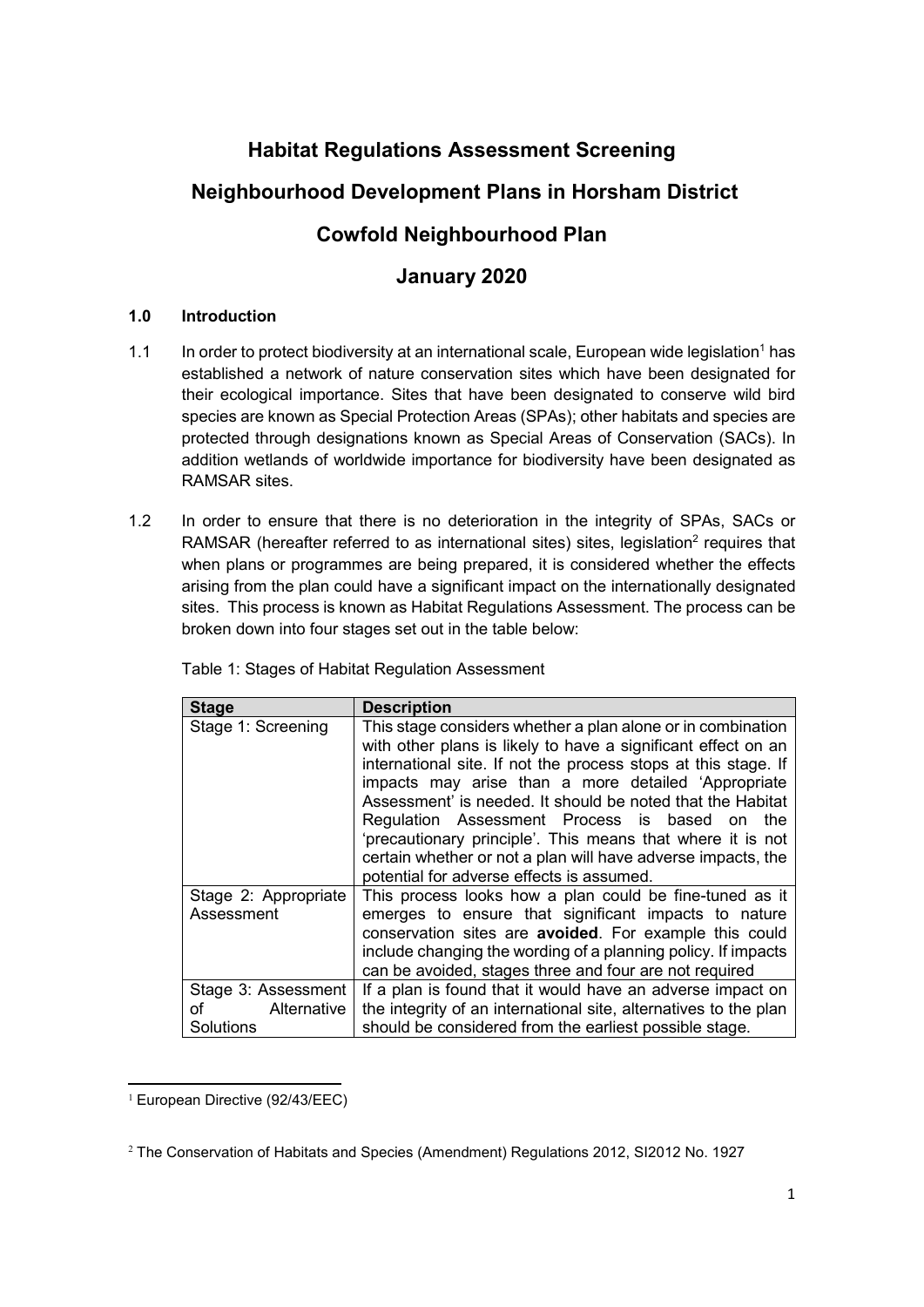| Stage 4:     | If there are no alternatives to a plan, and it can be       |
|--------------|-------------------------------------------------------------|
| Compensation | demonstrated that the plan is necessary for 'imperative     |
| Measures     | reasons of overriding public interest' compensation         |
|              | measures to offset the adverse impacts are required. It is  |
|              | unlikely that a Local or Neighbourhood Plan would meet this |
|              | test.                                                       |

1.3 Within Horsham District, a number of Neighbourhood Development Plans are being prepared. These plans will identify sites for housing and employment development and it must therefore be considered whether these plans will have any adverse impacts on any international site. This report therefore sets out the results of the Habitat Regulations Screening Assessment for the Neighbourhood Development Plans that are being prepared in Horsham District.

#### **2.0 Background to Habitat Regulation Assessment in Horsham District**

#### **Higher level development Plans**

- 2.1 Neighbourhood Development Plans do not exist in isolation, and instead sit within the wider national and district level framework for planning. The National Planning Policy Framework 2018 (NPPF) sets the broad social, environmental and economic policies in which development can take place. It has a presumption in favour of sustainable development, although paragraph 177 makes it clear this does not apply where development requiring appropriate assessment is being considered, planned or determined.
- 2.2 Within Horsham District, it is anticipated that the strategic policies against which planning proposals are considered is the Horsham District Planning Framework (HDPF) which was adopted on the 27 November 2015. The HDPF was subject to Habitats Regulation Assessment Screening and Appropriate Assessment (Table 1 stage 1 and 2).
- 2.3 Neighbourhood Development Plans prepared in Horsham District to date have been written to be in conformity with strategic policies identified in the Horsham District Planning Framework. In terms of assessing whether Neighbourhood Plans will have any adverse impacts on an international site the starting point for this screening assessment has been the Habitat Regulation Assessment (April 2015) undertaken for the HDPF, **and this report should be read in conjunction with that document.** This assessment considers the impact of strategic development and the general requirement for at least 1,500 homes to be identified and delivered through Neighbourhood Development Plans across the district, in cumulation with other District level plans.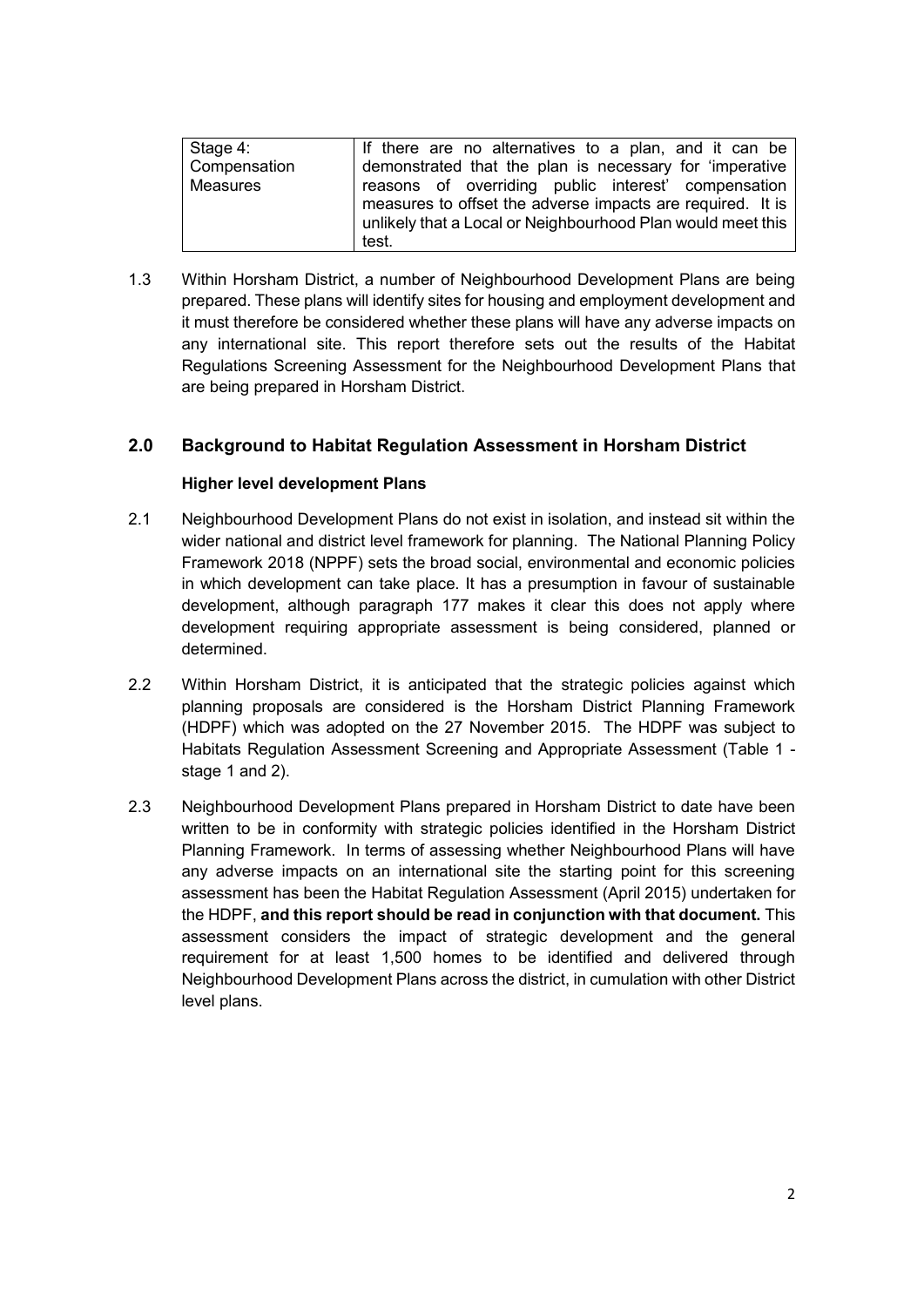#### **Horsham District Council Habitats Regulation Assessment April 2015**

2.4 The Habitat Regulations Assessment of the HDPF identified two key international sites which could be impacted by development of the quantum identified in the HDPF. These sites and their reason for designation are set out in table 2 below.

| Name of site                     | approx. distance<br>(km) from Horsham<br>DC boundary | Reason for designation                                                                                                                                                      |
|----------------------------------|------------------------------------------------------|-----------------------------------------------------------------------------------------------------------------------------------------------------------------------------|
| Arun Valley                      | inside HDC                                           | Internationally important wintering population of Bewick swan.                                                                                                              |
| SPA/Ramsar                       | South Downs<br>National Park)                        | boundary (but within Additionally the SPA qualifies as over winter the area regularly<br>supports 27,241 individual waterfowl (5 year peak mean for<br>l1992/93 to 1996/97. |
| <b>Arun Valley</b><br><b>SAC</b> | inside HDC                                           | Ramshorn snail (Anisus vorticulus) for which this is considered to<br>boundary(but within be one of the best areas in the United Kingdom.                                   |
|                                  | South Downs<br>National Park)                        |                                                                                                                                                                             |
| The Mens<br><b>SAC</b>           | 2 straight line                                      | Extensive area of mature beech woodland rich in lichens,<br>bryophytes, fungi and saproxylic invertebrates. One of the                                                      |
|                                  | 3.5 by road                                          | largest tracts of Atlantic acidophilous beech forests in the south-<br>eastern part of the habitat's UK range. Also supports Barbastelle<br>bats.                           |

- 2.5 As part of the screening of the HDPF, it was considered whether other international sites within 20km of the HDC boundary could be affected by development in Horsham district. Taking into account the reasons for the designation of these sites, it was concluded that development of land within Horsham district, which includes sites in neighbourhood plans, was too distant to have any impact on their integrity and they were screened out of any further assessment. These sites were therefore screened out of the need for further Appropriate Assessment (Table 1 stage 2) of NDPs during the initial Appropriate Assessment Screening. It was however recognised that further screening may be appropriate in the future as part of the Local Plan Review.
- 2.6 Since the initial Screening was undertaken, Wealden District Council have objected to some planning applications in Horsham District on the basis that the traffic increases generated by these developments may, in combination with other development in the south east, have an adverse impact on the Ashdown Forest. It is therefore appropriate to revisit the screening assessment to consider whether the proposed housing in the Cowfold Neighbourhood Development Plan (CDP) has any potential to impact on the Ashdown Forest in particular. It is not considered that other European sites that were screened out of the HDC Appropriate Assessment need to be revisited prior to the commencement of the Local Plan Review.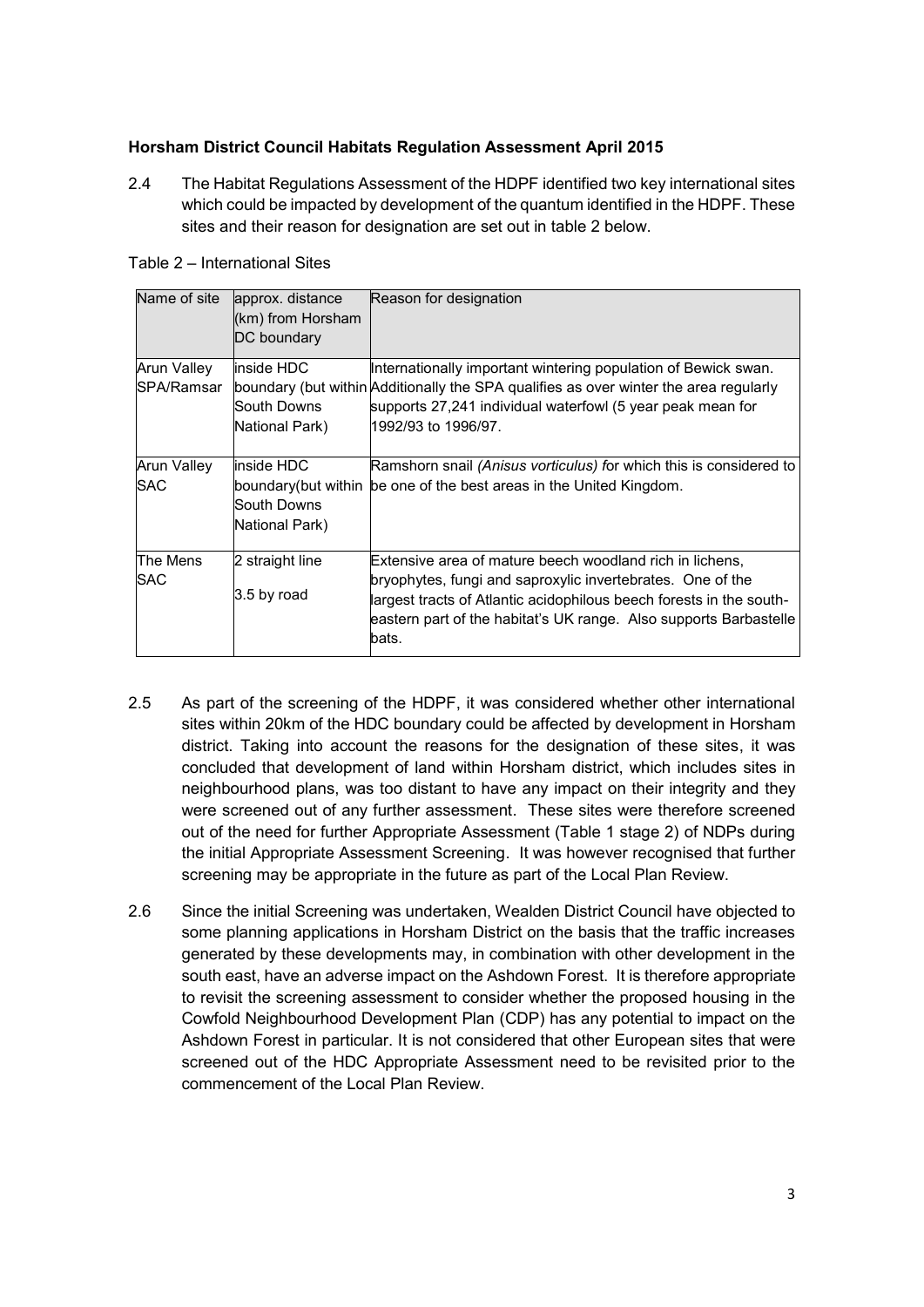#### **Ashdown Forest**

| Name of site      | approx. distance<br>(km) from Cowfold<br>boundary | Reason for designation                                                                                                                                                                                                                                                                                                     |
|-------------------|---------------------------------------------------|----------------------------------------------------------------------------------------------------------------------------------------------------------------------------------------------------------------------------------------------------------------------------------------------------------------------------|
| Ashdown           |                                                   | Approx 30 KM at the European dry Heaths – for which this is considered to be one of                                                                                                                                                                                                                                        |
| <b>Forest SAC</b> | closest point to                                  | the best areas in the UK together with North Atlantic Wet Heaths<br>A275 / A22 Junction with <i>Erica tetralix</i> for which this is considered to be one of the<br>best areas on the UK. The site also supports a significant<br>presence of great crested newts although this is not a primary<br>reason for designation |

- 2.7 Some of Ashdown Forest is also designated as a SPA due to the population of Dartford Warblers. This element remains screened out of the assessment as they are primarily at risk from disturbance when nesting, and the recreational pressure on the Ashdown Forest from a 40km distance is considered not to be sufficiently close to generate impacts. (This is currently accepted to be within a 7km radius).
- 2.8 A number of conservation objectives have been identified for the Ashdown Forest SAC to ensure the site achieves favourable conservation status for its qualifying features by maintaining or restoring:
	- The extent and distribution of qualifying natural habitats and habitats of qualifying species;
	- The structure and function (including typical species) of qualifying natural habitats and habitats of qualifying species;
	- Supporting processes on which qualifying natural habitats and habitats of qualifying species rely;
	- The populations of qualifying species;
	- The distribution of qualifying species within the site.

As of January 2020, the status of the SSSI (which includes the Ashdown Forest SAC) was as follows

| % Favourable | $\%$<br>Unfavourable<br>recovering | $\%$<br>Unfavourable<br>no change | $\%$<br>Unfavourable<br>declining | % Destroyed /<br>part destroyed |
|--------------|------------------------------------|-----------------------------------|-----------------------------------|---------------------------------|
| 20.31%       | 79.29%                             | $0.00\%$                          | 0.40%                             | $0.00\%$                        |

2.9 The key risk from development plans on the conservation objectives of the Ashdown Forest SAC is from atmospheric pollution. This is a widespread issue and includes transboundary sources over which the neighbourhood plan has no control. Local pollutant sources can affect designated sites, particularly in relation to protected habitats within SACs, and especially from road traffic emissions. Cowfold is some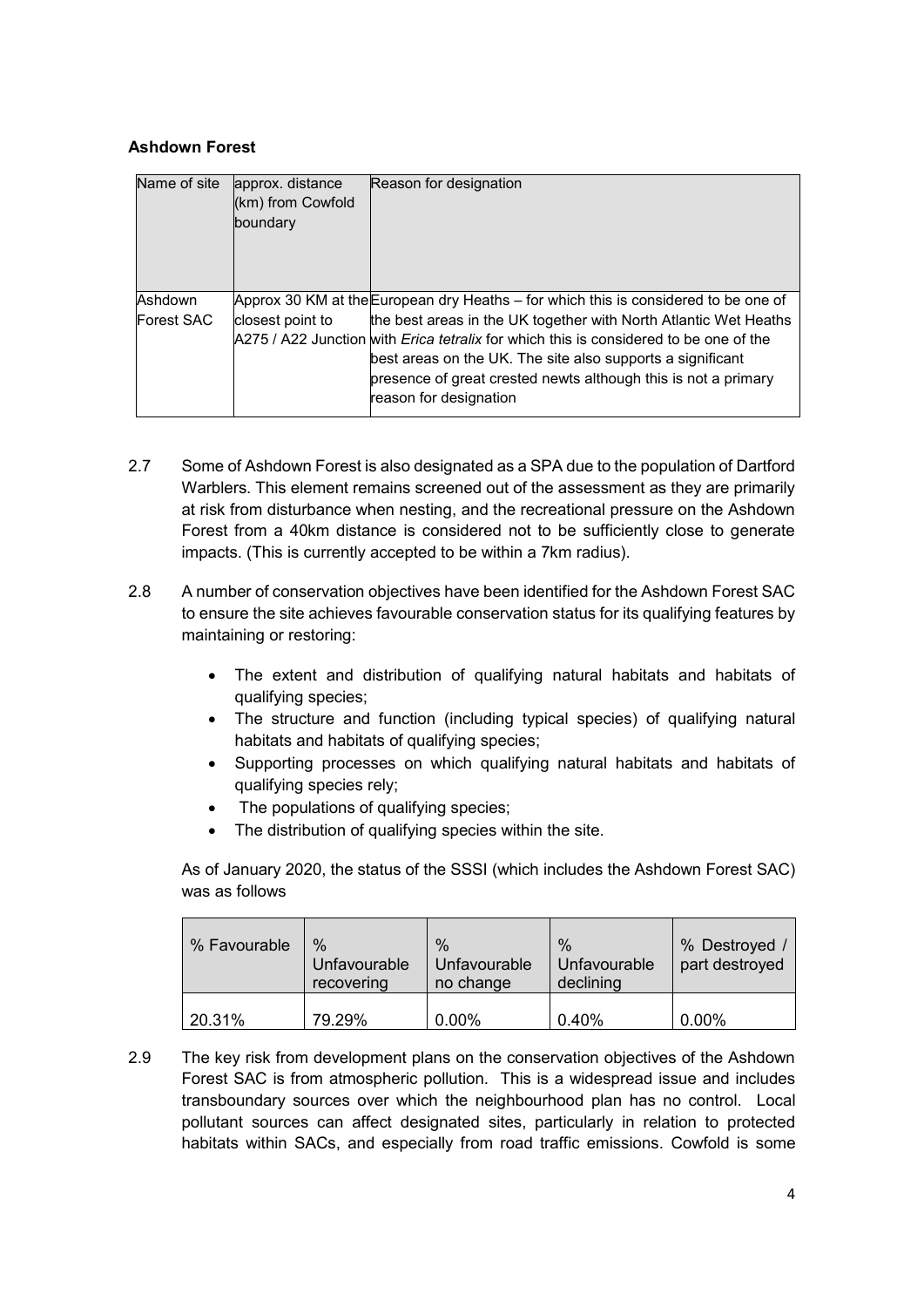considerable distance from the Ashdown Forest, but road traffic emissions depending on the scale, location and distribution of development, may (in combination with other plans) affect the way in which locally emitted pollutants reach the site.

- 2.10 Qualifying habitats most sensitive to air pollution within Ashdown Forest are European dry heaths and North Atlantic wet heaths. The main pollutant effects of interest are acid deposition and eutrophication by nitrogen deposition. Oxides of nitrogen (NOX) (or sulphur dioxide) reacting with rain/cloudwater to form nitric (or sulphuric) acid, and is caused primarily by energy generation, as well as road traffic and industrial combustion. Both wet and dry acid deposition have been implicated in the damage and destruction of vegetation (heather, mosses, liverworts and lichens are particularly susceptible to cell membrane damage due to excessive pollutant levels) and in the degradation of soils and watercourses (including acidification and reduced microbial activity).
- 2.11 The Horsham District Planning Framework already contains measures to seek to ensure that there are no adverse impacts on the Integrity of international sites. These will also apply to any applications for development in Cowfold Parish. In relation to air quality Policy 24 (Environment Protection) requires that development

" minimises exposure to and emission of pollutants including  $\ldots$  air $\ldots$  and ensure that  $they...$ 

"minimise air pollution and greenhouse gas emissions in order to protect human health and the environment"

Policy 40 - transport, also seeks to provide for a range of sustainable transport measures.

Although both these policies contain measures that will minimise impacts in relation to air quality, further screening has been undertaken in the context of the Cowfold Neighbourhood Development Plan and the potential for impacts to arise on the Ashdown Forest.

#### **Arun Valley and the Mens**

2.12 As both the Arun Valley and the Mens SPA had the potential to be adversely impacted by the plans and policies in the HDPF, an Appropriate Assessment of the HDPF was undertaken. This assessment process resulted in suggested changes to the HDPF after which it was concluded that the HDPF (alone or in combination with other plans) will not have an adverse impact on the European sites. The impacts and mitigation proposed are summarised in table 3.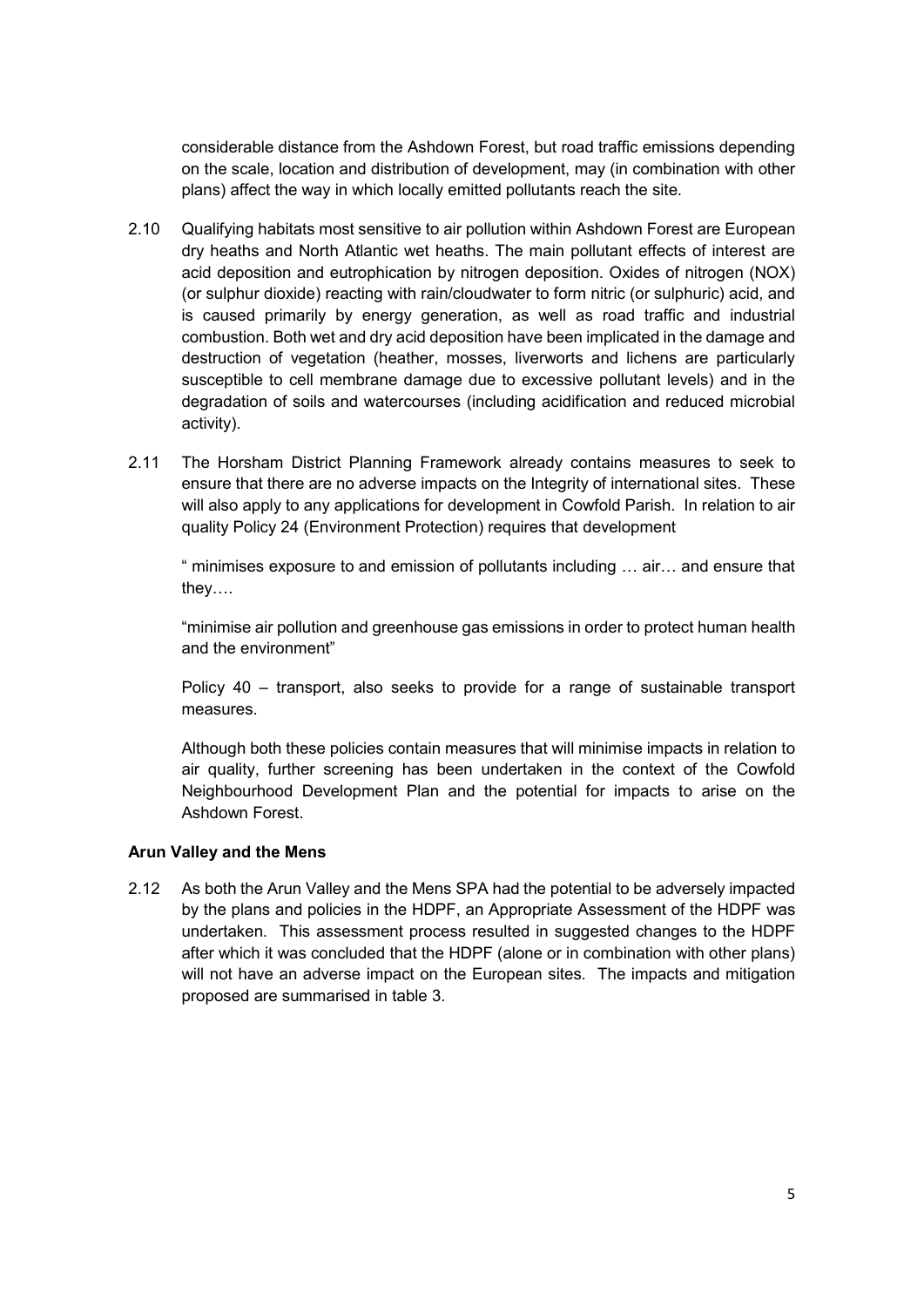Table 3-Measures to avoid adverse impacts on the integrity of International Sites

| <b>Site potentially</b><br>affected  | <b>Impact</b>                                                                                   | <b>Effect</b>                                                                                                                                                                                                                                                               | <b>Mitigation in the HDPF</b>                                                                                                                                                                                                                                                                      |
|--------------------------------------|-------------------------------------------------------------------------------------------------|-----------------------------------------------------------------------------------------------------------------------------------------------------------------------------------------------------------------------------------------------------------------------------|----------------------------------------------------------------------------------------------------------------------------------------------------------------------------------------------------------------------------------------------------------------------------------------------------|
| <b>Arun Valley</b><br>SPA/SAC/Ramsar | Increased<br>water demand<br>from new<br>housing.                                               | Low river flows/<br>groundwater<br>levels and<br>consequent<br>water<br>availability<br>issues in<br>wetland sites.                                                                                                                                                         | HDPF Policy (38) Flooding -<br>requires that water quality and<br>availability is maintained.                                                                                                                                                                                                      |
|                                      | Increased<br>water demand<br>from new<br>housing.                                               | Water quality<br>deterioration<br>in wetland<br>sites, especially<br>eutrophication<br>through high<br>phosphorus<br>levels.                                                                                                                                                | Policy 37 38 24 - These policies<br>require that there is no pollution<br>of watercourses, groundwater<br>accord with the WFD and<br>provide necessary upgrades to<br>e.g. sewage works before<br>development can take place.<br>Policy 37 also limits demand for<br>water usage from new housing. |
|                                      | Increased<br>housing<br>development<br>causing faster<br>run- off and<br>higher flood<br>peaks. | Heightened<br>downstream<br>flood risk in<br>wetland sites,<br>damaging<br>vegetation<br>through<br>prolonged deep<br>flooding in<br>winter, while<br>summer floods<br>threaten<br>invertebrates<br>and make<br>essential site<br>management<br>difficult or<br>impossible. | Policy 35 and 38<br>Policies require that technically<br>feasible solutions to reduce flood<br>risk (and Suds) are incorporated<br>into developments, and design<br>measures are incorporated into<br>developments to ensure water<br>vulnerability is minimised.                                  |
| The Mens SAC                         | Housing<br>development.                                                                         | Disrupted flight<br>paths and<br>feeding areas<br>for bat<br>populations<br>present within<br>sites.                                                                                                                                                                        | Policy 25 and 31 -specific<br>requirements that any<br>development does not affect<br>integrity of these sites and<br>identifies a bat sustenance zone.                                                                                                                                            |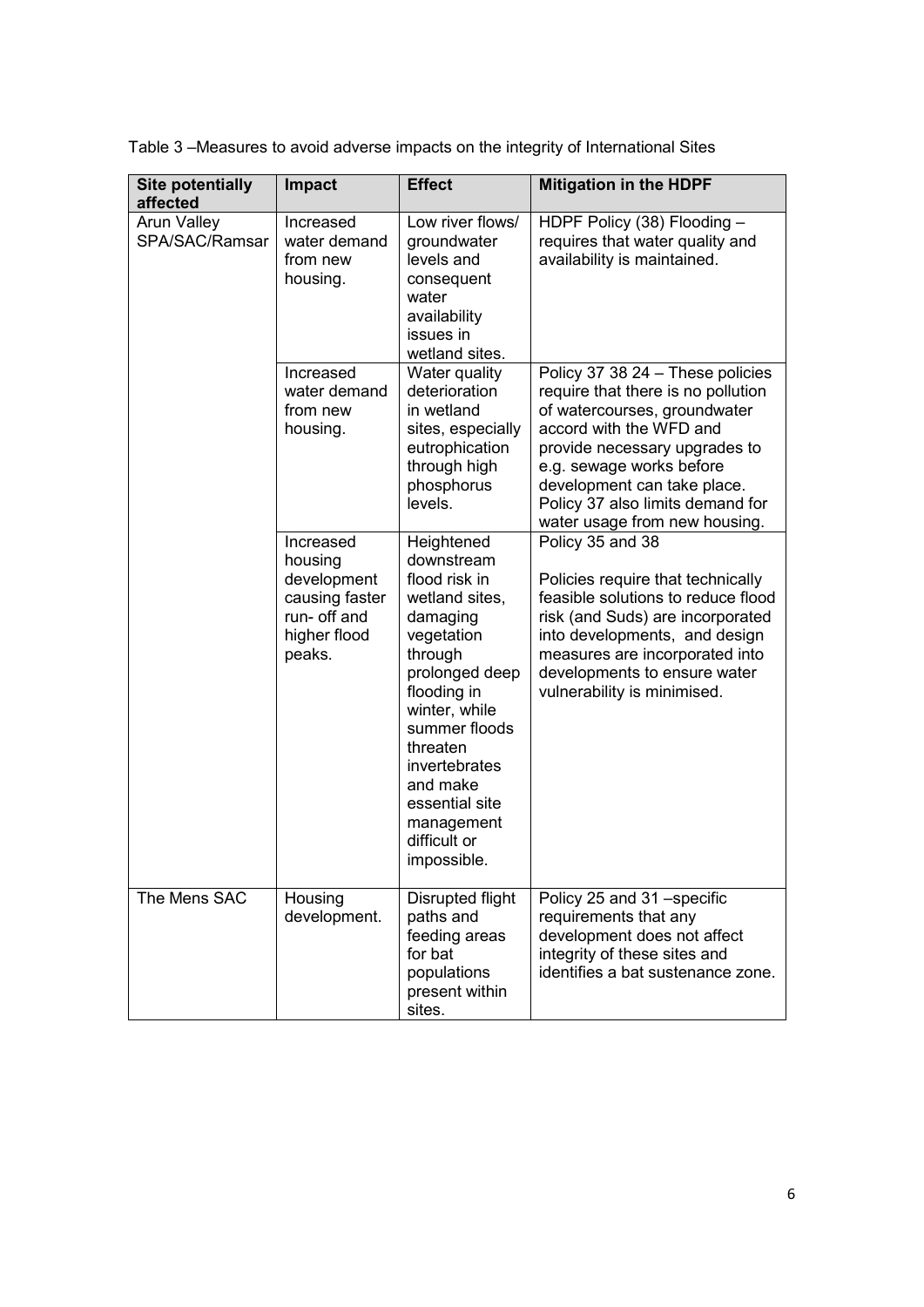2.13 Although it was concluded that with mitigation the HDPF would not have any impact on international sites, it was also highlighted that, given that the precise number and location of development to be brought forward through Neighbourhood Development Plans had not been finalised, there was therefore some potential for sites identified in NDPs to have additional impacts on the European sites that could not be identified as part of the higher level assessment undertaken for the HDPF. In particular, it was noted that the Parishes of Pulborough, West Chiltington, Thakeham, Storrington and Sullington, which are located in close proximity to the Arun Valley SAC/SPA/Ramsar site and/or water courses which flow into the site, are likely to require especially close examination if any significant proposal was to arise through the Neighbourhood Plan process.

#### 3.0 **Neighbourhood Development Planning in Horsham District**

- 3.1 Horsham District now has over 80% coverage of Parishes or Neighbourhoods across the District progressing Neighbourhood Development Plans (NDP's). In total there are 23 Neighbourhood Plan areas across the District, some of which are clustered. Five Neighbourhood Plans (Nuthurst, Thakeham, Woodmancote, Slinfold and the Wineham and Shermanbury neighbourhood plans have been "made" and the remainder are at various stages of preparation. These NDP areas were subject to a Habitats Regulation Assessment Screening during their plan preparation, and it was concluded that their plans would not have any adverse impacts on any international site. The remaining designated parishes have not yet been subject to screening. Each neighbourhood development plan will be examined on its own merits (in combination with any other plans or development) as set out in part two of this report.
- 3.2 All neighbourhood Development Plans that are prepared must be in general conformity with the Council's Local Plan. Where a NDP is silent on an issue, the policies in a Council's Local Plan (in this case the HDPF) apply. As stated in paragraph 2.3, the Neighbourhood Development plans that have been prepared to date have been written to be in conformity with both the HDPF.
- 3.3 In screening the emerging NDPs the following issues will be considered:
	- 1. Do any of the proposed policies increase quantum of development beyond 1500 homes which are due to be delivered through Neighbourhood Planning? If this is the case, are there additional impacts arising from additional sites not assessed in the Appropriate Assessment of the HDPF?
	- 2. Will the development locations on the plan have any direct or indirect impacts on the Arun Valley SAC/SPA/RAMSAR or the Mens SAC or the Ashdown Forest SAC that cannot be avoided by the application of the policies in the HDPF?
	- 3. Are there any additional policies within the plan which could impact alter the mitigation measures set out in the Council's HDPF?
	- 4. Do any of the above apply in combination with other plans or programmes?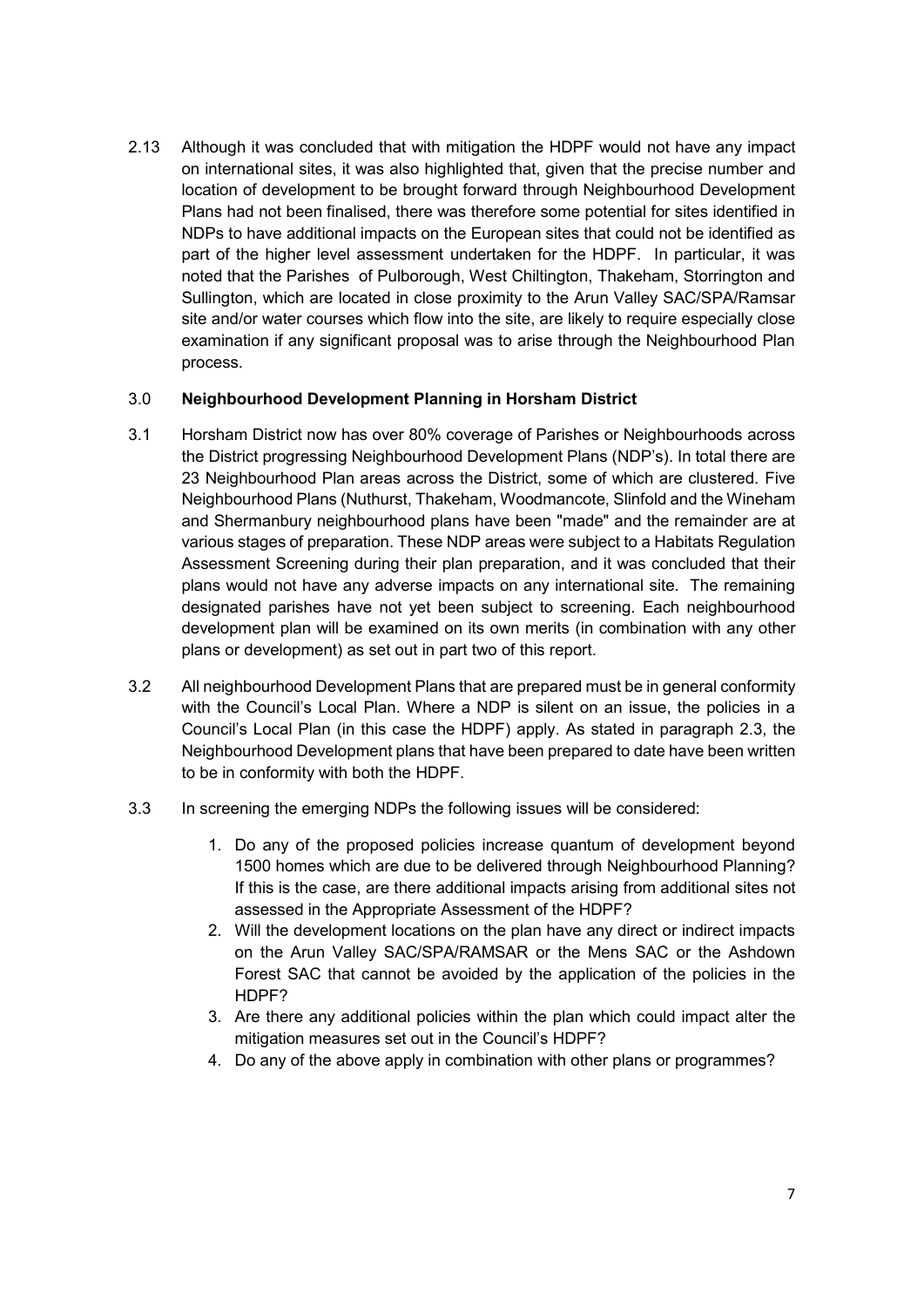### PART TWO - SCREENING ASSESSMENTS FOR NDPs in HORSHAM DISTRICT

Table 4 below sets out a summary of the screening assessments undertaken for NDPs in Horsham District, and the date that this assessment was undertaken. The detailed assessments are set out on the following pages.

| <b>NDP Area</b>             | <b>Plan Status</b>                                             | <b>HRA Screening</b><br><b>Outcome</b>                                                                                              | Date of screening                               |
|-----------------------------|----------------------------------------------------------------|-------------------------------------------------------------------------------------------------------------------------------------|-------------------------------------------------|
| Ashington<br>Parish         | Progressing to reg<br>14 consultation                          | <b>Awaiting Screening</b>                                                                                                           |                                                 |
| <b>Ashurst Parish</b>       | Not designated                                                 | N/A                                                                                                                                 |                                                 |
| Billingshurst               | Progressing to reg                                             | <b>Awaiting Screening</b>                                                                                                           |                                                 |
| Parish                      | 14 consultation                                                |                                                                                                                                     |                                                 |
| <b>Bramber Parish</b>       | Progressing to reg<br>14 consultation                          | <b>Awaiting Screening</b>                                                                                                           |                                                 |
| Broadbridge<br>Heath        | Not designated                                                 | N/A                                                                                                                                 |                                                 |
| Colgate                     | Not designated                                                 | N/A                                                                                                                                 |                                                 |
| Cowfold                     | Progressing to reg<br>14 consultation                          | Appropriate Assessment<br>not required                                                                                              | January 2020                                    |
| <b>Henfield Parish</b>      | Progressing to reg<br>14 consultation                          | <b>Awaiting Screening</b>                                                                                                           |                                                 |
| Horsham<br><b>Blueprint</b> | Progressing to reg<br>14 consultation                          | <b>Awaiting Screening</b>                                                                                                           |                                                 |
| Itchingfield<br>Parish      | Progressing to reg<br>14 consultation                          | <b>Awaiting Screening</b>                                                                                                           |                                                 |
| Lower Beeding               | Progressing to reg<br>14 consultation                          | <b>Awaiting Screening</b>                                                                                                           |                                                 |
| North Horsham               | Withdrawn from NP                                              | n/a                                                                                                                                 |                                                 |
| <b>Nuthurst Parish</b>      | Plan Made October<br>2015. Land identified<br>for max 51 homes | Appropriate Assessment<br>not required                                                                                              | May 2014                                        |
| Pulborough<br>Parish        | <b>Awaiting Screening</b>                                      | Preliminary screening<br>November 2015. Update<br>necessary to take account<br>of more recent plans<br>which have now been<br>made. |                                                 |
| Rudgwick                    | Progressing to reg<br>14 consultation                          | Appropriate Assessment<br>not required                                                                                              | January 2020                                    |
| Rusper                      | Progressing to reg<br>14 consultation                          | <b>Awaiting Screening</b>                                                                                                           |                                                 |
| Shermanbury<br>Parish       | Plan made June<br>2017. Land allocated<br>for max 20 homes     | Appropriate Assessment   August 2016<br>not required                                                                                |                                                 |
| <b>Shipley Parish</b>       | Progressing to reg<br>14 consultation                          | <b>Awaiting Screening</b>                                                                                                           |                                                 |
| Slinfold Parish             | Examination<br>complete - Proposal<br>for up to 74 homes       | Appropriate Assessment<br>not required following<br>updated screening-see<br>below                                                  | June 2017<br>1)<br>2) February 2018<br>(update) |
| Southwater<br>Parish        | Regulation 14<br>consultation<br>completed.                    | Appropriate Assessment<br>not required                                                                                              | Jan 2019                                        |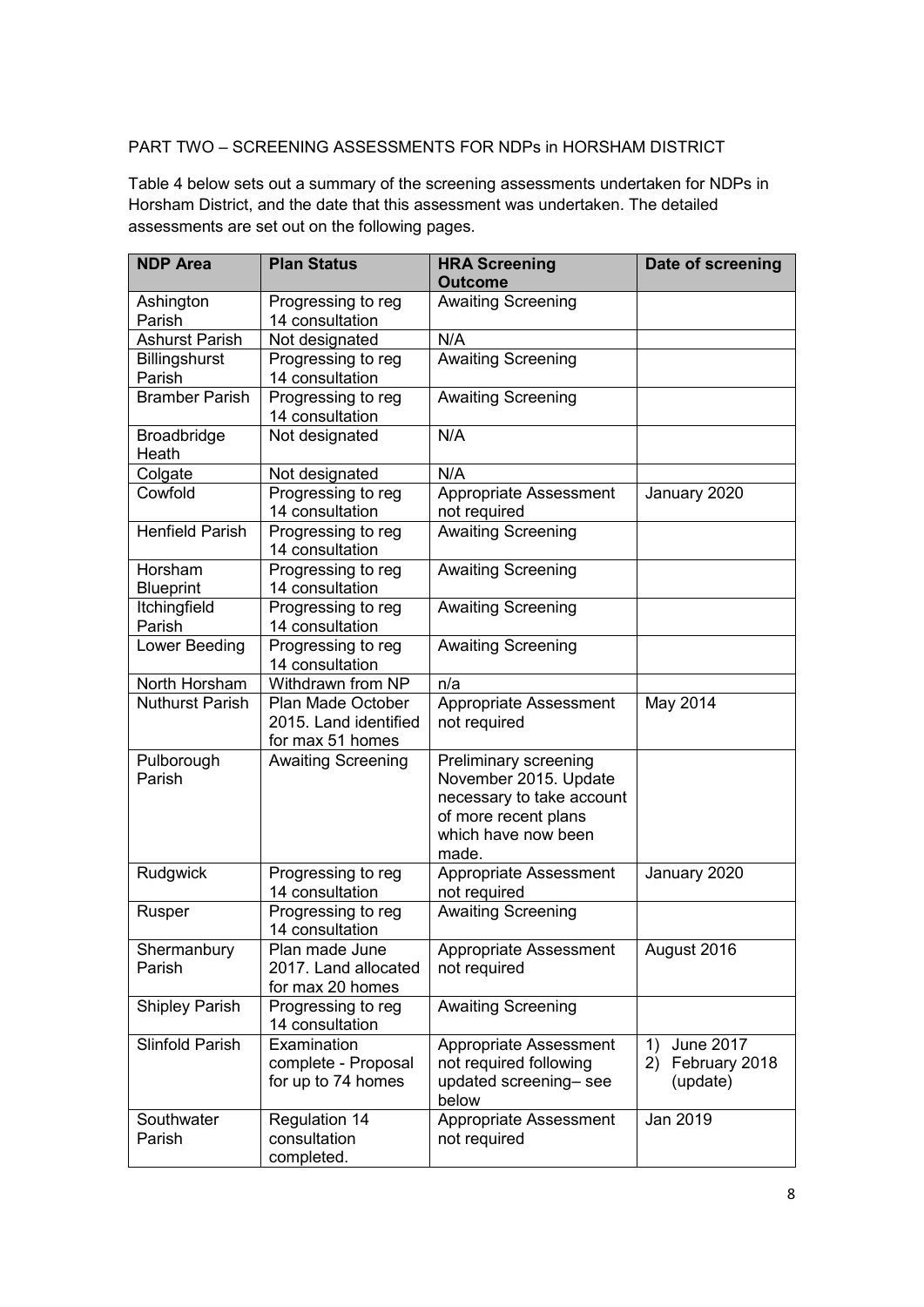| <b>NDP Area</b>                             | <b>Plan Status</b>                                                                                                                               | <b>HRA Screening</b><br><b>Outcome</b>                                | Date of screening                                          |
|---------------------------------------------|--------------------------------------------------------------------------------------------------------------------------------------------------|-----------------------------------------------------------------------|------------------------------------------------------------|
| Steyning,                                   | Designated                                                                                                                                       | Appropriate Assessment<br>not required N/A                            |                                                            |
| Storrington<br>Sullington and<br>Washington | Examination<br>concluded. Examiner<br>has requested<br>rescreening following<br>additional allocation<br>of land for residential<br>development. | Appropriate Assessment<br>not required following<br>updated screening | February 2018<br><b>Updated Screening</b><br>December 2018 |
| Thakeham                                    | Plan made April<br>$2017 -$ Land<br>allocated for 50<br>homes                                                                                    | Appropriate Assessment<br>not required                                | October 2015                                               |
| <b>Upper Beeding</b><br>Parish              | Progressing to Reg<br>16 consultation                                                                                                            | Appropriate Assessment<br>not required following<br>screening.        | Dec 2018                                                   |
| Warnham<br>Parish                           | <b>Examination Nov 18</b>                                                                                                                        | Appropriate Assessment<br>not required following<br>screening.        | <b>Nov 2018</b>                                            |
| West<br>Chiltington<br>Parish               | Regulation 14<br>consultation ongoing                                                                                                            | <b>Awaiting Screening</b>                                             |                                                            |
| <b>West Grinstead</b><br>Parish             | Progressing to reg<br>14 consultation                                                                                                            | <b>Awaiting Screening</b>                                             |                                                            |
| Woodmancote<br>Parish                       | Plan to be made<br>June 2017. No land<br>allocated for housing<br>development.                                                                   | Appropriate Assessment<br>not required                                | January 2016                                               |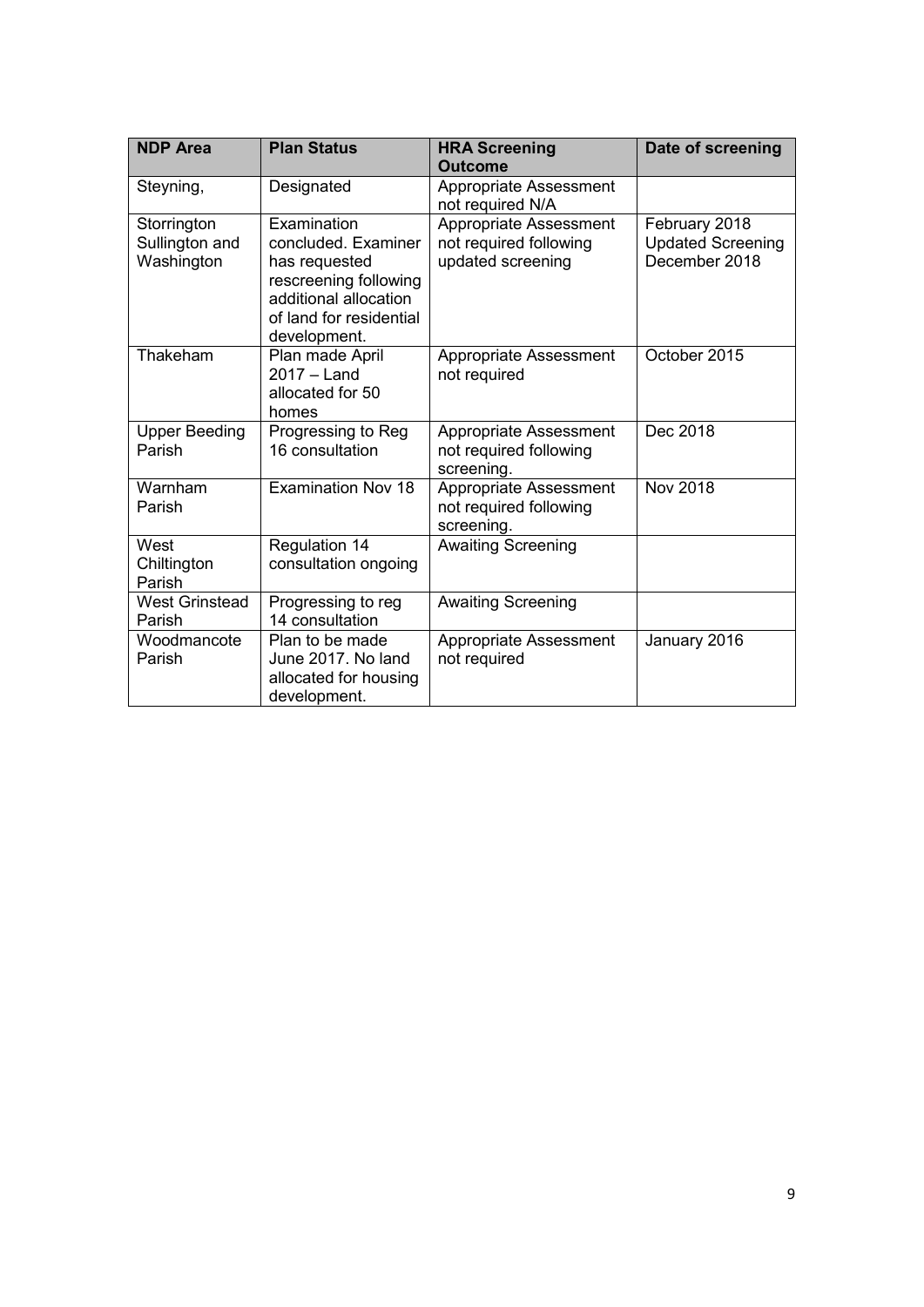#### **Cowfold Neighbourhood Plan**

#### **1. Do any of the proposed policies increase quantum of development beyond 1500 homes? If this is the case, then what are the additional impacts of additional numbers not assessed in the Appropriate Assessment of the HDPF?**

This NDP will identifies land for approximately 70 homes. Cumulatively, the following 'made' neighbourhood plans: Slinfold, Nuthurst, Thakeham, Wineham and Shermanbury, Warnham, Storrington/Washington and Woodmancote allocate land for 394 homes. In addition, Upper Beeding has undergone an HRA screening with the plan identifying land for 109 and scheduled to go to referendum in 19 March 2020. Furthermore, Southwater and Henfield Neighbourhood Plan are coming up to examination in the next month and they are proposing 450 and 260 dwellings respectively. Southwater and Henfield have undertaken an HRA screening and it was found no Appropriate Assessment was required. Nevertheless, the overall the total number of dwellings have been identified to be delivered through neighbourhood planning at the end of Jan 2020 having reached Regulation 16 equates to a total of approximately 1508 homes. The overall quantum of development exceeds what was assessed in the HRA of the HDPF by 8 dwellings. It is the consideration of officers that this is within acceptable tolerances with the HDPF advocating 'at least' 1,500 to come from neighbourhood plans. The additional 8 dwellings it is envisage will not have significant impact on the international sites directly or cumulatively, but it is acknowledged subsequent neighbourhood plans will have to have due regard to this issue and assessed accordingly. The potential impact of the additional homes in HDC including in Cowfold Parish is set out in more detail in response to question 4, as any impacts will be in combination with other plans and programmes.

#### **2. Will the development locations on the plan have any direct or indirect impacts on the Arun Valley SAC/SPA/RAMSAR, the Mens SAC or the Ashdown Forest SAC that cannot be avoided by the application of the policies in the HDPF?**

The development sites identified in this plan are not within the Arun Valley or the Mens Woodland. The river Arun and some of its tributaries flow through the Parish, but there are no sites that have been identified for development which are on or near these watercourses. It is therefore considered that there are no additional impacts arising from this development that would not have been identified and mitigated by the policies in the Horsham District Planning Framework. If the Neighbourhood Plan is 'made' the HDPF policies will still be relevant as part of any planning application and ensures there is no adverse impact on this European site.

There are no additional impacts arising from the Neighbourhood Plan that would not be covered by the existing policy framework. It is not considered that the sites are sufficiently close to the Arun Valley SPA to have any additional direct or direct impacts on these sites. If the Cowfold Neighbourhood Plan is made, the development sites will also need to accord with the provisions of the HDPF policies, which avoids any adverse impact on the two European sites.

In terms of the Ashdown Forest SAC there are policies in the HDPF which seek to minimise air quality impacts and encourage sustainable transport solutions. This cannot however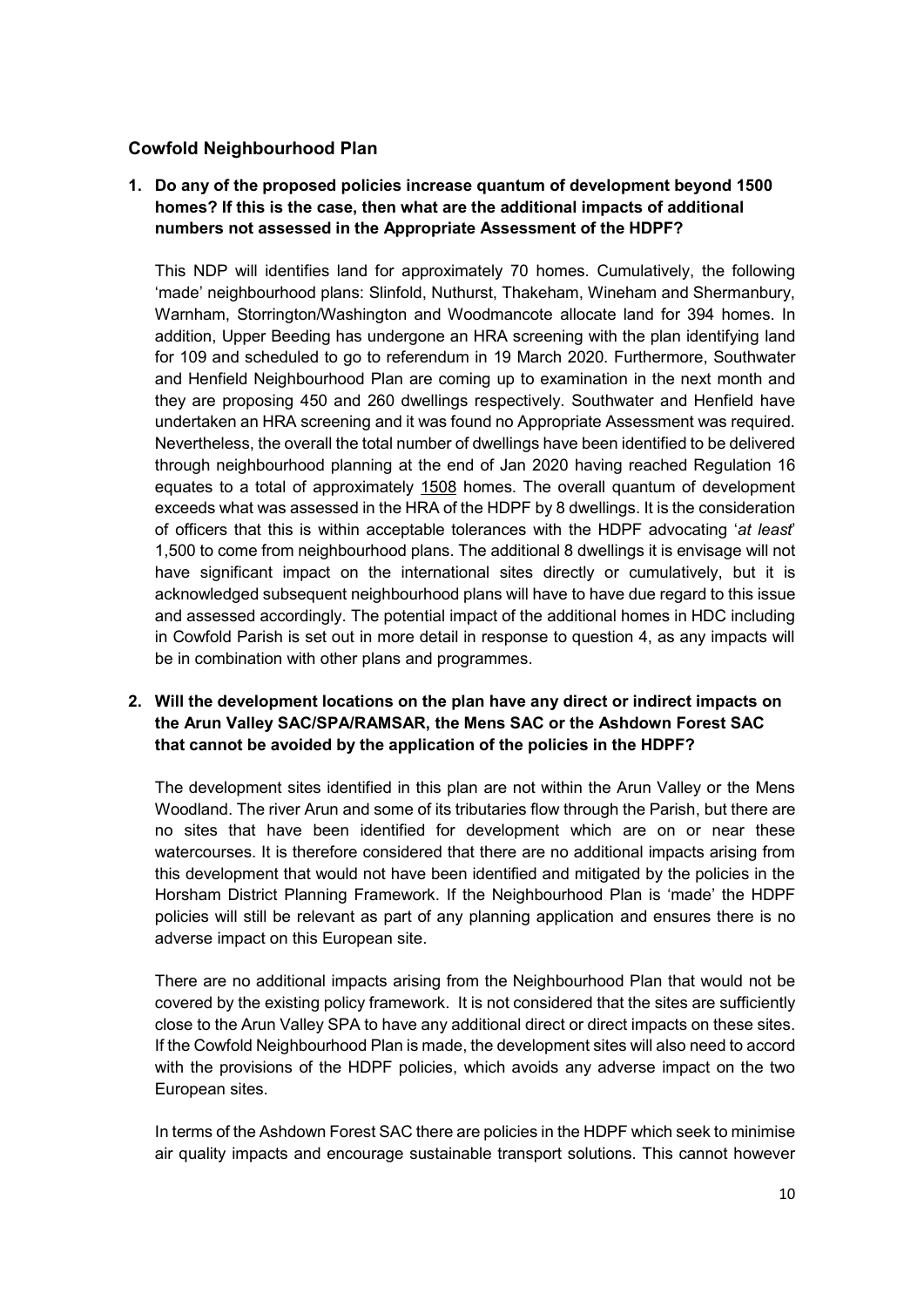entirely rule out the potential that new development in Cowfold area could generate additional car journeys which may include trips through the Ashdown Forest and therefore contribute to nitrogen deposition in this area. The more detailed assessment of this is set out in response to question 4 as any impact that arose would be in combination with a range of other plans and programmes.

#### **3. Are there any additional policies within the plan which could impact alter the mitigation measures set out in the Council's HDPF?**

This plan does not propose any policies which conflict with the requirements of the HDPF policies as set out in Table 3.

#### **4. Do any of the above apply in combination with other plans or programmes?**

- a) Question 1 considers the total level of development in combination with all neighbourhood development plans that have reached Regulation 16 stage consultation in Horsham District. In addition Local and Neighbourhood Plans are being prepared in adjoining authorities. The cumulative impact of these plans was considered as part of the HRA which was undertaken for the Horsham District Planning Framework. The total number of homes identified for each District includes homes which will or have been delivered through Neighbourhood Planning. It is acknowledged Cowfold is providing 70 dwellings as part of the at least 1,500 dwellings to come from Neighbourhood Plans.
- b) Cowfold Parish is located on the eastern half of Horsham District and adjoins Lower Beeding, West Grinstead Parish, Nuthurst Parish and Shermanbury. Only Nuthurst has a made neighbourhood plan with the plan allocating a modest 51 units while Shermanbury is allocating 20 dwellings. The others have yet to reach Regulation 16 stage.
- c) It has been recognised that development in Cowfold Parish, could in combination with other development have an adverse impact on the Ashdown Forest as a result of increased vehicle movements through the area. An initial screening has therefore been undertaken to consider whether there is a chance that development in the parish could (in combination with other development) have an impact on the integrity of the Ashdown Forest SAC.
- d) The potential air quality impacts on the Ashdown Forest SAC arise from additional nitrogen deposition resulting from increased traffic emissions as a consequence of new development. Major roads which pass through Ashdown Forest and on which there is the potential that residents from Cowfold Parish could potentially use are the A22, A26 and A275, B2188, B2026, B2110 and Coleman's Hatch Road. If none of the roads in the network experience an increase in traffic as a result then the air pollution impact of the scheme is considered not to be significant and no further work is needed.
- e) In March 2017, the High Court handed down a judgment in relation to nitrogen deposition on the Ashdown Forest SAC. Wealden District Council brought a legal challenge against the Joint Core Strategy prepared by Lewes District Council and the South Downs National Park Authority. The legal challenge centred on the assessment of air quality impact on the Ashdown Forest SAC which was based on advice provided by Natural England. The Wealden judgment found that the advice provided by Natural England on the in combination assessment was flawed and the outcome was that the judge quashed part of the Joint Core Strategy.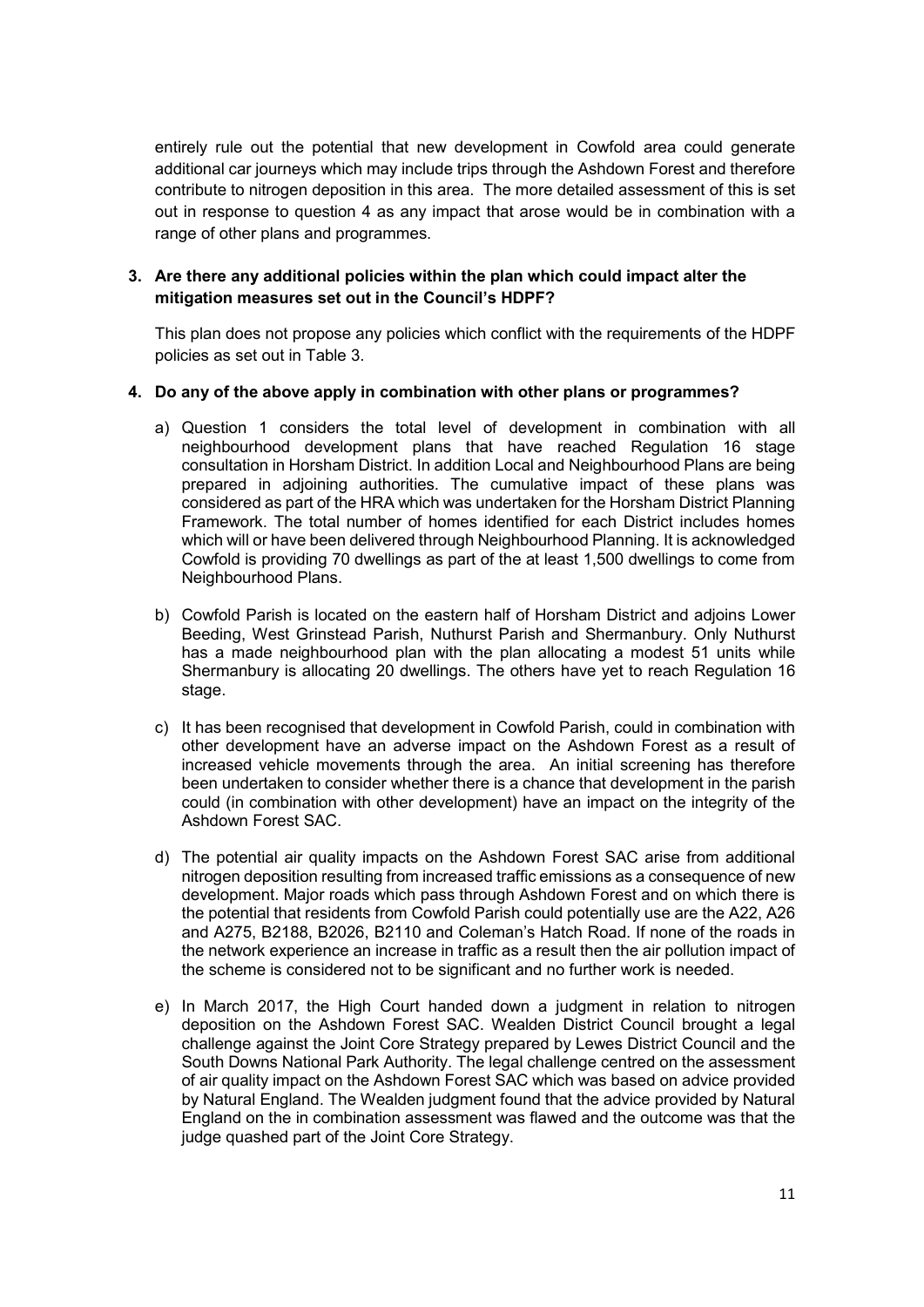- f) Natural England had advised that the Design Manual for Roads and Bridges could be used to assess air quality impacts, applying the 1,000 Annual Average Daily Traffic methodology. It was advised that if the development proposals in a Plan by itself were calculated to be below 1,000 AADT, then the air pollution impacts could be considered not significant and no further work would be needed.
- g) The judge found that the advice provided by Natural England was erroneous and that an assessment of air quality impact should include other development proposals thus considering the in combination effect of nitrogen deposition from increased traffic. However, the judge gave no ruling as to the practical effects of the judgment. The parameters for any assessment of traffic impact are now unclear beyond a general presumption that any development that is likely to lead to air quality impacts on the Ashdown Forest SAC in the form of additional traffic will need to be considered through a Habitats Regulations Assessment.
- h) The starting point for establishing whether there are likely to be any impacts from the Cowfold Neighbourhood Plan has been to consider existing travel patterns which are known for these parishes. The Council has therefore used the travel to work patterns from the 2011 census as this is readily available data that exists at a Parish level that would provide an understanding of travel movements.
- i) The travel to work data shows the total number of journeys to work from each parish, together with the district or borough in which the journey ended. Commuting patterns are likely to be a worst case scenario as other trips made to access services and facilities are much shorter. The number of trips set out below does not make a breakdown of whether they were made by public transport or vehicle. However, it is likely that trips to Wealden District would be by car given the lack of any direct public transport route.
- j) The table below shows the number of journeys to work in 2011 and a summary of whether they were within or beyond Horsham District. This is broken down further to provide the percentage and number of trips which were made to a destination in Wealden.

| Destination of trip             | Number of journeys | total<br>Percentage<br>0f<br>journeys |
|---------------------------------|--------------------|---------------------------------------|
| All trips                       | 50349              | 100%                                  |
| <b>Horsham District</b>         | 24413              | 48%                                   |
| <b>Outside Horsham District</b> | 25936              | 52%                                   |
| <b>Wealden District</b>         | 154                | 0.3%                                  |

Trips from Horsham District Council as a whole

#### Trips from Cowfold Parish

| Destination of trip             | Number of journeys | total<br>Percentage<br>οt<br>journeys |
|---------------------------------|--------------------|---------------------------------------|
| All trips                       | 1011               | 100.0%                                |
| <b>Horsham District</b>         | 402                | 39.8%                                 |
| <b>Outside Horsham District</b> | 609                | 60.2%                                 |
| <b>Wealden District</b>         |                    | 0.7%                                  |